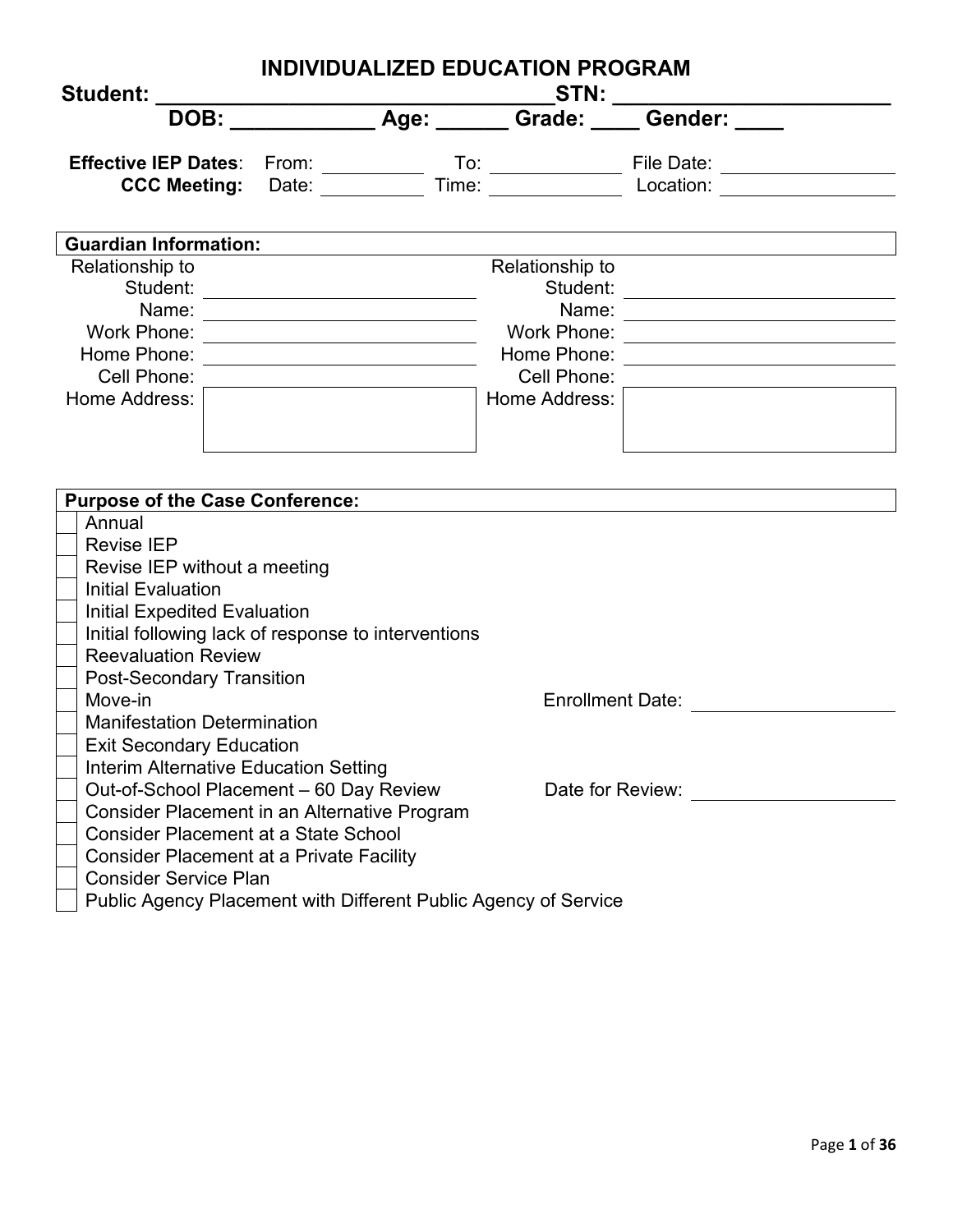| Student:                                                                                                                                                        |  | INDIVIDUALIZED EDUCATION PROGRAM |  |
|-----------------------------------------------------------------------------------------------------------------------------------------------------------------|--|----------------------------------|--|
|                                                                                                                                                                 |  |                                  |  |
|                                                                                                                                                                 |  |                                  |  |
|                                                                                                                                                                 |  |                                  |  |
| <b>Existing Data</b>                                                                                                                                            |  |                                  |  |
| Describe the Strengths of the Student:                                                                                                                          |  |                                  |  |
|                                                                                                                                                                 |  |                                  |  |
|                                                                                                                                                                 |  |                                  |  |
|                                                                                                                                                                 |  |                                  |  |
|                                                                                                                                                                 |  |                                  |  |
|                                                                                                                                                                 |  |                                  |  |
|                                                                                                                                                                 |  |                                  |  |
|                                                                                                                                                                 |  |                                  |  |
|                                                                                                                                                                 |  |                                  |  |
|                                                                                                                                                                 |  |                                  |  |
| Describe the concerns of the Parent for enhancing the Education of the Student:                                                                                 |  |                                  |  |
|                                                                                                                                                                 |  |                                  |  |
|                                                                                                                                                                 |  |                                  |  |
|                                                                                                                                                                 |  |                                  |  |
|                                                                                                                                                                 |  |                                  |  |
|                                                                                                                                                                 |  |                                  |  |
|                                                                                                                                                                 |  |                                  |  |
|                                                                                                                                                                 |  |                                  |  |
|                                                                                                                                                                 |  |                                  |  |
|                                                                                                                                                                 |  |                                  |  |
|                                                                                                                                                                 |  |                                  |  |
|                                                                                                                                                                 |  |                                  |  |
| Response to Instructional Strategies and Research-based Interventions<br>(Only required for an initial conference following lack of response to interventions.) |  |                                  |  |
|                                                                                                                                                                 |  |                                  |  |
|                                                                                                                                                                 |  |                                  |  |
|                                                                                                                                                                 |  |                                  |  |
|                                                                                                                                                                 |  |                                  |  |
|                                                                                                                                                                 |  |                                  |  |
|                                                                                                                                                                 |  |                                  |  |
|                                                                                                                                                                 |  |                                  |  |
|                                                                                                                                                                 |  |                                  |  |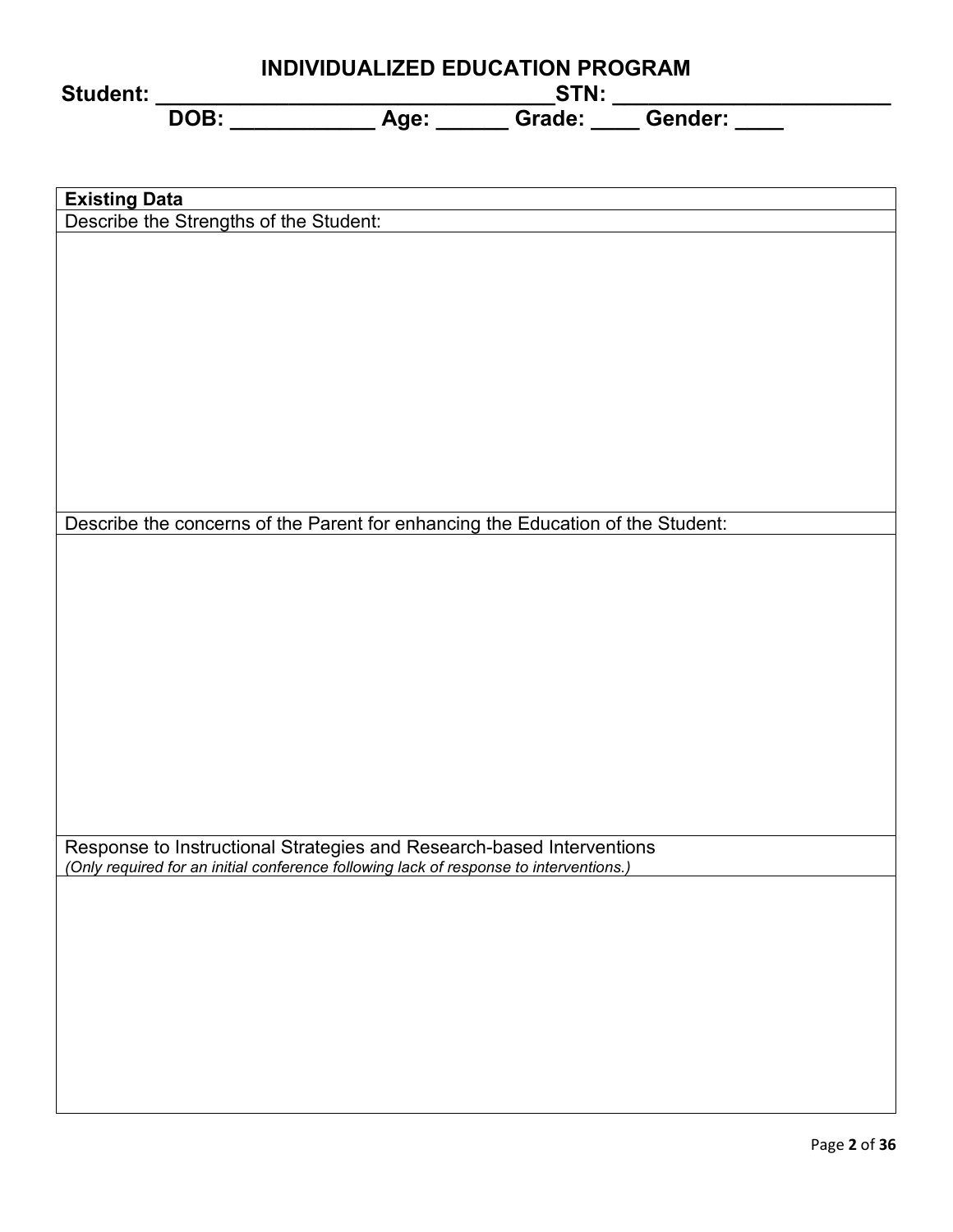| INDIVIDUALIZED EDUCATION PROGRAM<br>_STN: _______________                                                                                                                                                              |  |  |  |  |
|------------------------------------------------------------------------------------------------------------------------------------------------------------------------------------------------------------------------|--|--|--|--|
| <b>Student:</b><br>DOB:                                                                                                                                                                                                |  |  |  |  |
|                                                                                                                                                                                                                        |  |  |  |  |
|                                                                                                                                                                                                                        |  |  |  |  |
|                                                                                                                                                                                                                        |  |  |  |  |
| Progress Monitoring (Student Growth) Data:                                                                                                                                                                             |  |  |  |  |
|                                                                                                                                                                                                                        |  |  |  |  |
|                                                                                                                                                                                                                        |  |  |  |  |
|                                                                                                                                                                                                                        |  |  |  |  |
|                                                                                                                                                                                                                        |  |  |  |  |
|                                                                                                                                                                                                                        |  |  |  |  |
|                                                                                                                                                                                                                        |  |  |  |  |
|                                                                                                                                                                                                                        |  |  |  |  |
|                                                                                                                                                                                                                        |  |  |  |  |
|                                                                                                                                                                                                                        |  |  |  |  |
|                                                                                                                                                                                                                        |  |  |  |  |
|                                                                                                                                                                                                                        |  |  |  |  |
|                                                                                                                                                                                                                        |  |  |  |  |
|                                                                                                                                                                                                                        |  |  |  |  |
| Present Levels of Academic Achievement and Functional Performance:                                                                                                                                                     |  |  |  |  |
| Based on evaluation data, provide a statement of the student's present levels of academic achievement and<br>functional performance, including how the student's disability/suspected disability affects the student's |  |  |  |  |
| involvement and progress in thegeneral education curriculum or for children in early childhood, participation in                                                                                                       |  |  |  |  |
| appropriate activities                                                                                                                                                                                                 |  |  |  |  |
|                                                                                                                                                                                                                        |  |  |  |  |
|                                                                                                                                                                                                                        |  |  |  |  |
|                                                                                                                                                                                                                        |  |  |  |  |
|                                                                                                                                                                                                                        |  |  |  |  |
|                                                                                                                                                                                                                        |  |  |  |  |
|                                                                                                                                                                                                                        |  |  |  |  |
|                                                                                                                                                                                                                        |  |  |  |  |
|                                                                                                                                                                                                                        |  |  |  |  |
|                                                                                                                                                                                                                        |  |  |  |  |
|                                                                                                                                                                                                                        |  |  |  |  |
|                                                                                                                                                                                                                        |  |  |  |  |
|                                                                                                                                                                                                                        |  |  |  |  |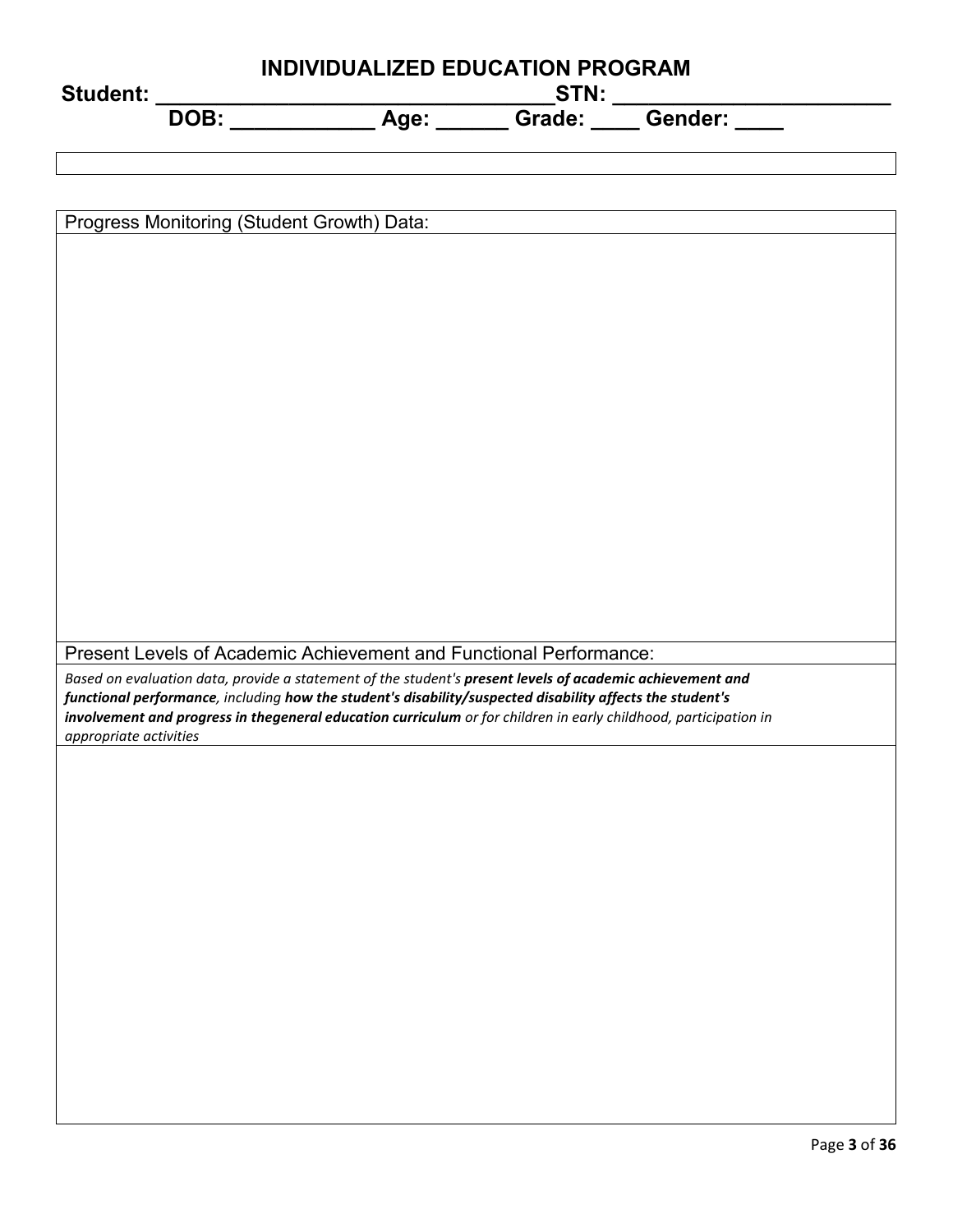| <b>Student:</b> | <b>INDIVIDUALIZED EDUCATION PROGRAM</b><br>STN: |                           |  |  |  |
|-----------------|-------------------------------------------------|---------------------------|--|--|--|
|                 | DOB:                                            | Grade:<br>Gender:<br>Age: |  |  |  |
|                 |                                                 |                           |  |  |  |

| <b>Eligibility Decision:</b>                                                                             |                                               |  |  |  |  |  |  |  |
|----------------------------------------------------------------------------------------------------------|-----------------------------------------------|--|--|--|--|--|--|--|
| <b>Yes</b> – The Case Conference Committee has determined the student's disability adversely             |                                               |  |  |  |  |  |  |  |
| affects the student's educational performance.                                                           |                                               |  |  |  |  |  |  |  |
| No - The Case Conference Committee has determined the student's disability does not                      |                                               |  |  |  |  |  |  |  |
| adversely affect the student's educational performance.                                                  |                                               |  |  |  |  |  |  |  |
|                                                                                                          |                                               |  |  |  |  |  |  |  |
| Describe the reasons for eligibility or ineligibility determination including all options considered and |                                               |  |  |  |  |  |  |  |
| reasons these options were rejected.                                                                     |                                               |  |  |  |  |  |  |  |
|                                                                                                          |                                               |  |  |  |  |  |  |  |
|                                                                                                          |                                               |  |  |  |  |  |  |  |
|                                                                                                          |                                               |  |  |  |  |  |  |  |
|                                                                                                          |                                               |  |  |  |  |  |  |  |
|                                                                                                          |                                               |  |  |  |  |  |  |  |
|                                                                                                          |                                               |  |  |  |  |  |  |  |
|                                                                                                          |                                               |  |  |  |  |  |  |  |
|                                                                                                          |                                               |  |  |  |  |  |  |  |
|                                                                                                          |                                               |  |  |  |  |  |  |  |
|                                                                                                          |                                               |  |  |  |  |  |  |  |
|                                                                                                          |                                               |  |  |  |  |  |  |  |
|                                                                                                          |                                               |  |  |  |  |  |  |  |
|                                                                                                          |                                               |  |  |  |  |  |  |  |
|                                                                                                          |                                               |  |  |  |  |  |  |  |
|                                                                                                          |                                               |  |  |  |  |  |  |  |
|                                                                                                          |                                               |  |  |  |  |  |  |  |
|                                                                                                          |                                               |  |  |  |  |  |  |  |
| <b>Indicate Primary Eligibility Area:</b>                                                                |                                               |  |  |  |  |  |  |  |
| □ Autism Spectrum Disorder                                                                               | Deaf or Hard of Hearing<br>$\Box$             |  |  |  |  |  |  |  |
| Language Impairment<br>$\Box$                                                                            | Other Health Impaired<br>$\Box$               |  |  |  |  |  |  |  |
| Speech Impairment<br>П                                                                                   | Deaf-Blind<br>$\Box$                          |  |  |  |  |  |  |  |
| <b>Blind or Low Vision</b><br>$\Box$                                                                     | Orthopedic Impairment<br>$\Box$               |  |  |  |  |  |  |  |
| <b>Mild Cognitive Disability</b><br>$\Box$                                                               | Developmental Delay<br>$\Box$                 |  |  |  |  |  |  |  |
| <b>Moderate Cognitive Disability</b><br>□                                                                | <b>Specific Learning Disability</b><br>$\Box$ |  |  |  |  |  |  |  |
| Severe or Profound Cognitive Disability                                                                  | <b>Emotional Disability</b><br>$\Box$         |  |  |  |  |  |  |  |
| □                                                                                                        |                                               |  |  |  |  |  |  |  |
| <b>Multiple Disabilities</b><br>□                                                                        | <b>Traumatic Brain Injury</b><br>П            |  |  |  |  |  |  |  |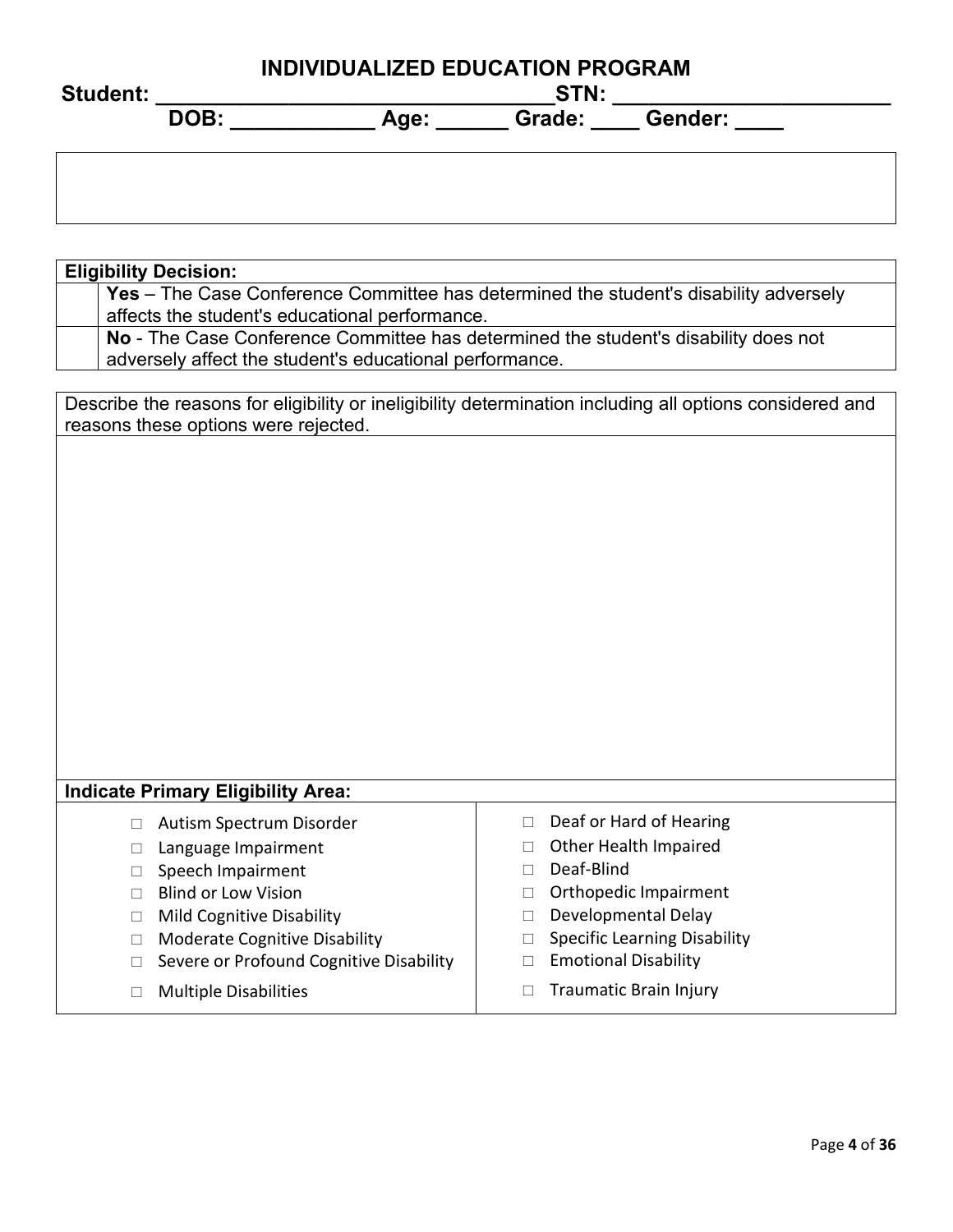| <b>Student:</b> | <b>INDIVIDUALIZED EDUCATION PROGRAM</b><br>STN:  |                                     |  |  |  |  |
|-----------------|--------------------------------------------------|-------------------------------------|--|--|--|--|
|                 | DOB:<br>Age:                                     | Grade:<br>Gender:                   |  |  |  |  |
|                 | Indicate Secondary Eligibility Area(s): (if any) |                                     |  |  |  |  |
|                 | Autism Spectrum Disorder                         | Deaf or Hard of Hearing             |  |  |  |  |
|                 | Language Impairment                              | Other Health Impaired               |  |  |  |  |
|                 | Speech Impairment                                | Deaf-Blind                          |  |  |  |  |
|                 | Blind or Low Vision                              | Orthopedic Impairment               |  |  |  |  |
|                 | <b>Mild Cognitive Disability</b>                 | Developmental Delay                 |  |  |  |  |
|                 | <b>Moderate Cognitive Disability</b>             | <b>Specific Learning Disability</b> |  |  |  |  |
|                 | Severe or Profound Cognitive Disability          | <b>Emotional Disability</b>         |  |  |  |  |
| $\Box$          | <b>Multiple Disabilities</b>                     | <b>Traumatic Brain Injury</b>       |  |  |  |  |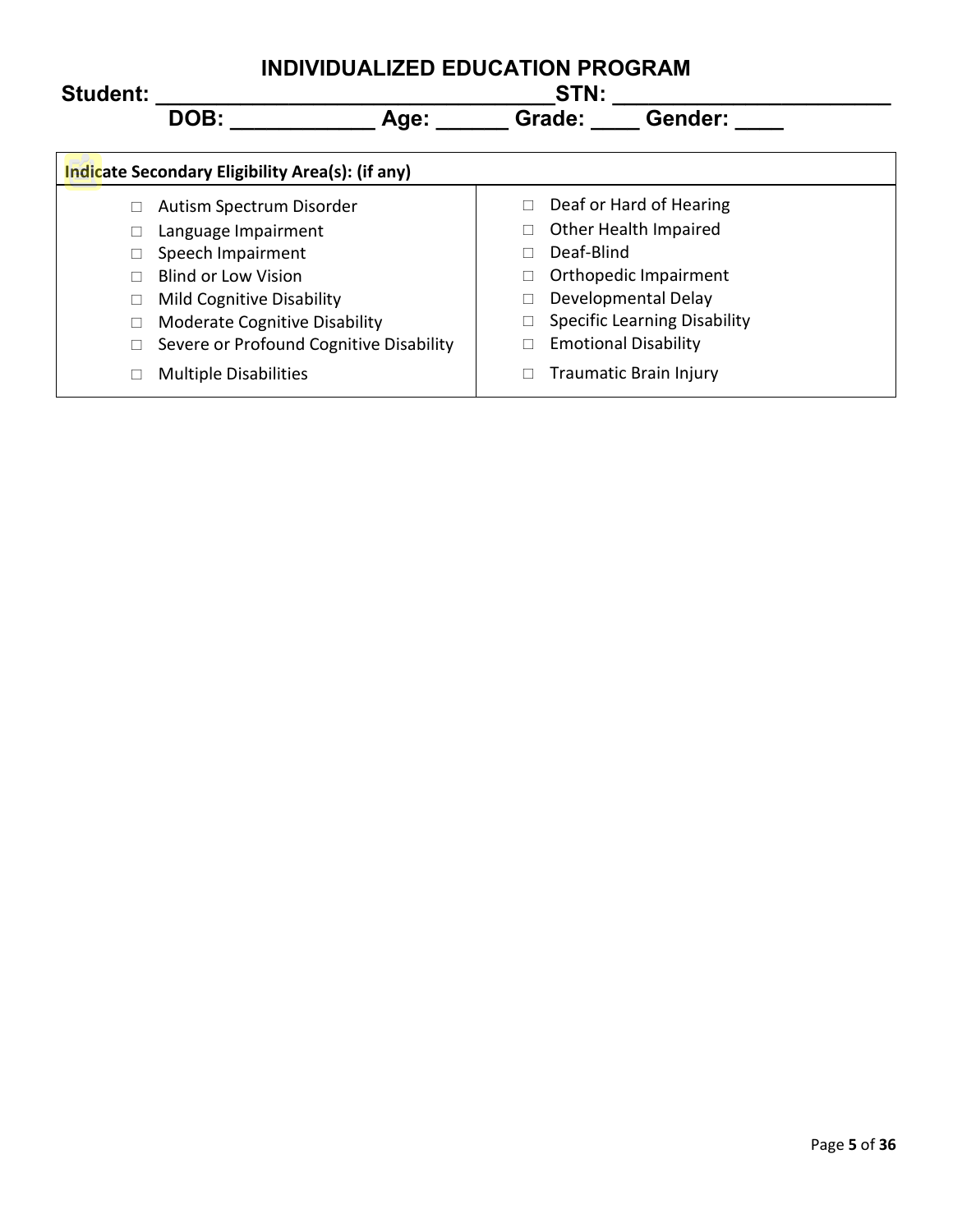| <b>Student:</b> | INDIVIDUALIZED EDUCATION PROGRAM<br>STN: |                                                                     |        |                |  |  |
|-----------------|------------------------------------------|---------------------------------------------------------------------|--------|----------------|--|--|
|                 | DOB:                                     | Age:                                                                | Grade: | <b>Gender:</b> |  |  |
|                 | <b>Special Considerations:</b>           |                                                                     |        |                |  |  |
| Yes             | No.                                      | Does the student have needs related to Limited English Proficiency? |        |                |  |  |
|                 | If yes, describe the student's needs:    |                                                                     |        |                |  |  |
|                 |                                          |                                                                     |        |                |  |  |
|                 |                                          |                                                                     |        |                |  |  |
|                 |                                          |                                                                     |        |                |  |  |
|                 |                                          |                                                                     |        |                |  |  |
|                 |                                          |                                                                     |        |                |  |  |
|                 |                                          |                                                                     |        |                |  |  |
|                 |                                          |                                                                     |        |                |  |  |
|                 |                                          |                                                                     |        |                |  |  |

|  | Yes |  | No                                                                                   | Are there considerations regarding the student's language and communication needs,          |  |  |  |  |
|--|-----|--|--------------------------------------------------------------------------------------|---------------------------------------------------------------------------------------------|--|--|--|--|
|  |     |  | opportunities for direct communications with peers and professional personnel in the |                                                                                             |  |  |  |  |
|  |     |  | student's language and communication mode, academic level, and full range of needs,  |                                                                                             |  |  |  |  |
|  |     |  |                                                                                      | including opportunities for direct instruction inthe student's language and                 |  |  |  |  |
|  |     |  |                                                                                      | communication mode? (Only Students with Deaf or Hard of Hearing or Deaf-Blind               |  |  |  |  |
|  |     |  |                                                                                      | eligibility areas require this response.)                                                   |  |  |  |  |
|  |     |  |                                                                                      | If yes, describe the student's language and communication needs:                            |  |  |  |  |
|  |     |  |                                                                                      |                                                                                             |  |  |  |  |
|  |     |  |                                                                                      |                                                                                             |  |  |  |  |
|  |     |  |                                                                                      |                                                                                             |  |  |  |  |
|  |     |  |                                                                                      |                                                                                             |  |  |  |  |
|  |     |  |                                                                                      |                                                                                             |  |  |  |  |
|  |     |  |                                                                                      |                                                                                             |  |  |  |  |
|  |     |  |                                                                                      |                                                                                             |  |  |  |  |
|  |     |  |                                                                                      |                                                                                             |  |  |  |  |
|  |     |  |                                                                                      |                                                                                             |  |  |  |  |
|  |     |  |                                                                                      |                                                                                             |  |  |  |  |
|  |     |  |                                                                                      |                                                                                             |  |  |  |  |
|  |     |  |                                                                                      |                                                                                             |  |  |  |  |
|  |     |  |                                                                                      |                                                                                             |  |  |  |  |
|  | Yes |  | No                                                                                   | Are there considerations regarding the instruction in Braille and the use of Braille? (Only |  |  |  |  |
|  |     |  |                                                                                      | Students with Blind/Low Vision or Deaf-Blind Eligibility Areas require this response.)      |  |  |  |  |
|  |     |  |                                                                                      | If yes, describe the considerations regarding Braille:                                      |  |  |  |  |
|  |     |  |                                                                                      |                                                                                             |  |  |  |  |
|  |     |  |                                                                                      |                                                                                             |  |  |  |  |
|  |     |  |                                                                                      |                                                                                             |  |  |  |  |
|  |     |  |                                                                                      |                                                                                             |  |  |  |  |
|  |     |  |                                                                                      |                                                                                             |  |  |  |  |
|  |     |  |                                                                                      |                                                                                             |  |  |  |  |
|  |     |  |                                                                                      |                                                                                             |  |  |  |  |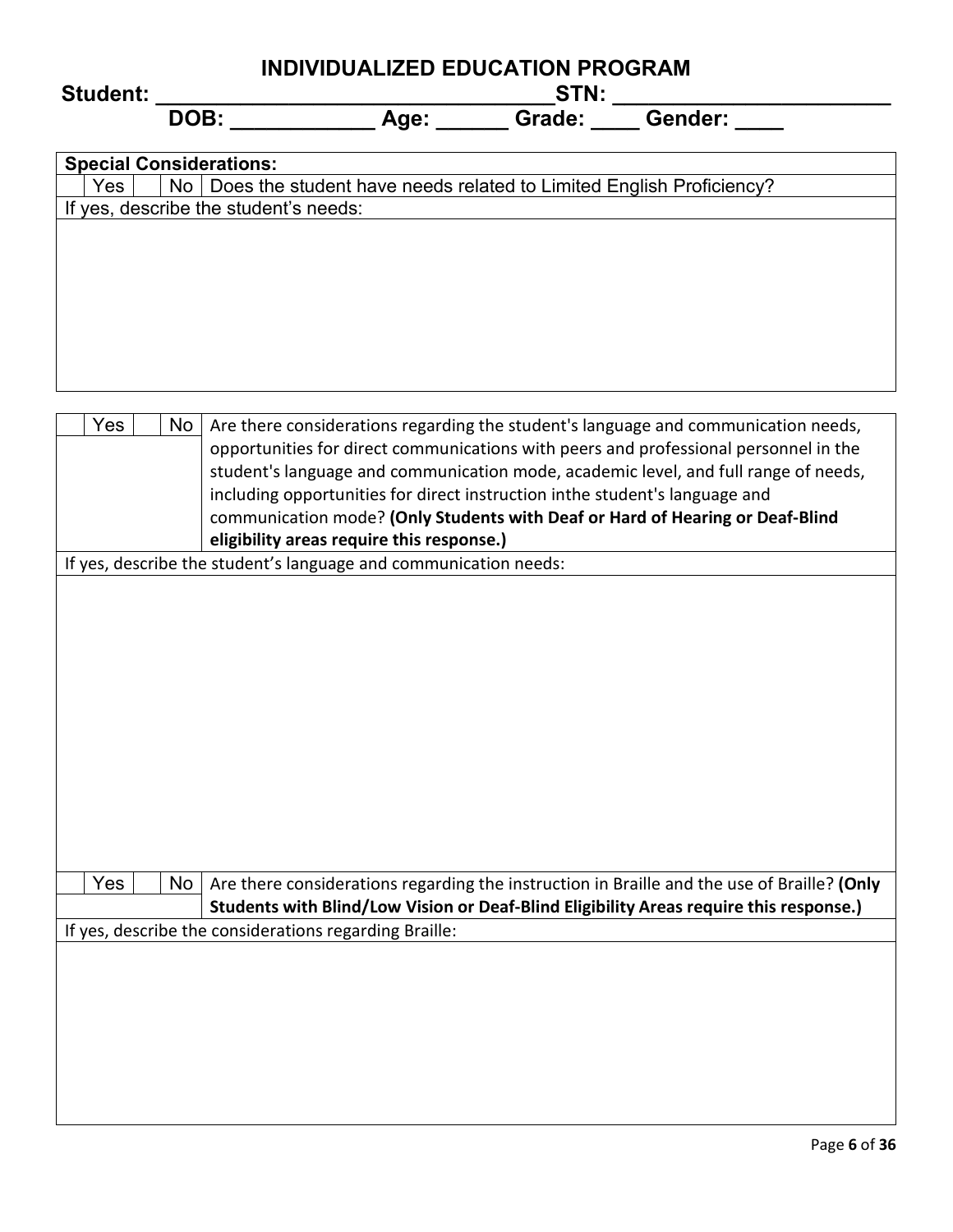|                             | INDIVIDUALIZED EDUCATION PROGRAM |                                             |  |  |                                                                                                    |  |
|-----------------------------|----------------------------------|---------------------------------------------|--|--|----------------------------------------------------------------------------------------------------|--|
| <b>Student:</b>             |                                  |                                             |  |  |                                                                                                    |  |
|                             |                                  |                                             |  |  |                                                                                                    |  |
|                             |                                  |                                             |  |  |                                                                                                    |  |
| <b>Behavioral Concerns:</b> |                                  |                                             |  |  |                                                                                                    |  |
| Yes                         |                                  |                                             |  |  | No   There is a behavior of concern for the case conference committee to discuss.                  |  |
|                             |                                  |                                             |  |  | If yes, provide a description of the behavior of concern. Describe what an observer would see when |  |
|                             |                                  |                                             |  |  | the behavior occurs. What does it look like? Where does the behavior happen? Where does the        |  |
| behavior not happen?        |                                  |                                             |  |  |                                                                                                    |  |
|                             |                                  |                                             |  |  |                                                                                                    |  |
|                             |                                  |                                             |  |  |                                                                                                    |  |
|                             |                                  |                                             |  |  |                                                                                                    |  |
|                             |                                  |                                             |  |  |                                                                                                    |  |
|                             |                                  |                                             |  |  |                                                                                                    |  |
|                             |                                  |                                             |  |  |                                                                                                    |  |
|                             |                                  |                                             |  |  |                                                                                                    |  |
|                             |                                  |                                             |  |  |                                                                                                    |  |
|                             |                                  |                                             |  |  |                                                                                                    |  |
|                             |                                  |                                             |  |  |                                                                                                    |  |
|                             |                                  |                                             |  |  |                                                                                                    |  |
| <b>Yes</b>                  | No                               |                                             |  |  | Does the pattern of student behavior impede his or her learning or that of others?                 |  |
|                             |                                  | If yes, what is the impact of the behavior? |  |  |                                                                                                    |  |
|                             |                                  |                                             |  |  |                                                                                                    |  |
|                             |                                  |                                             |  |  |                                                                                                    |  |
|                             |                                  |                                             |  |  |                                                                                                    |  |
|                             |                                  |                                             |  |  |                                                                                                    |  |
|                             |                                  |                                             |  |  |                                                                                                    |  |
|                             |                                  |                                             |  |  |                                                                                                    |  |
|                             |                                  |                                             |  |  |                                                                                                    |  |
|                             |                                  |                                             |  |  |                                                                                                    |  |
|                             |                                  |                                             |  |  |                                                                                                    |  |
|                             |                                  |                                             |  |  |                                                                                                    |  |
|                             |                                  |                                             |  |  |                                                                                                    |  |
|                             |                                  |                                             |  |  |                                                                                                    |  |
|                             |                                  |                                             |  |  |                                                                                                    |  |
|                             |                                  |                                             |  |  |                                                                                                    |  |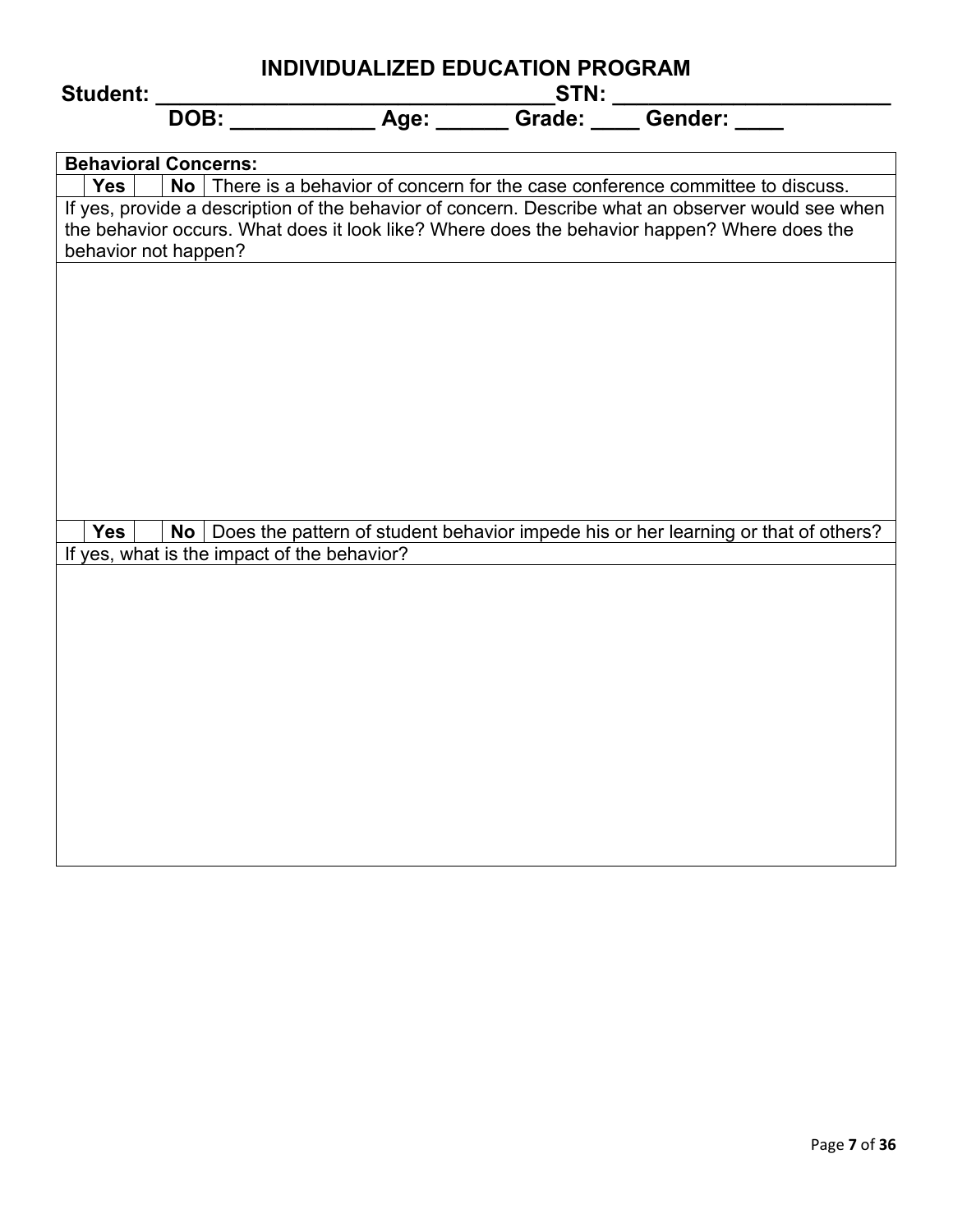| <b>Student:</b>                                 | <b>INDIVIDUALIZED EDUCATION PROGRAM</b><br>$\begin{array}{c}\n\mathsf{STN:}\n\end{array}$           |  |                                                                                                                                                                                                                          |  |  |
|-------------------------------------------------|-----------------------------------------------------------------------------------------------------|--|--------------------------------------------------------------------------------------------------------------------------------------------------------------------------------------------------------------------------|--|--|
|                                                 |                                                                                                     |  |                                                                                                                                                                                                                          |  |  |
| <b>CCC Determination</b>                        |                                                                                                     |  |                                                                                                                                                                                                                          |  |  |
|                                                 |                                                                                                     |  | □ A Functional Behavior Assessment is not recommended at this time. Supports will be                                                                                                                                     |  |  |
| implemented as indicated:                       |                                                                                                     |  |                                                                                                                                                                                                                          |  |  |
| Select at least one support to be implemented:  |                                                                                                     |  |                                                                                                                                                                                                                          |  |  |
| □ Environmental Supports                        |                                                                                                     |  |                                                                                                                                                                                                                          |  |  |
|                                                 | include classrooms, hallways, cafeterias, play areas, bus, structured and less structured settings. |  | Enter a description of added supports, changes to the student's environment, staff actions and responses to<br>behavior, needed staff training, etc., required to meet the current needs of the student. Environment can |  |  |
|                                                 |                                                                                                     |  |                                                                                                                                                                                                                          |  |  |
|                                                 |                                                                                                     |  |                                                                                                                                                                                                                          |  |  |
|                                                 |                                                                                                     |  |                                                                                                                                                                                                                          |  |  |
|                                                 |                                                                                                     |  |                                                                                                                                                                                                                          |  |  |
|                                                 |                                                                                                     |  |                                                                                                                                                                                                                          |  |  |
|                                                 |                                                                                                     |  |                                                                                                                                                                                                                          |  |  |
|                                                 |                                                                                                     |  |                                                                                                                                                                                                                          |  |  |
| <b>Accommodations</b>                           |                                                                                                     |  |                                                                                                                                                                                                                          |  |  |
| student.                                        |                                                                                                     |  | Enter a description of accommodations and/or behavioral supports to be provided and their purpose for this                                                                                                               |  |  |
|                                                 |                                                                                                     |  |                                                                                                                                                                                                                          |  |  |
|                                                 |                                                                                                     |  |                                                                                                                                                                                                                          |  |  |
|                                                 |                                                                                                     |  |                                                                                                                                                                                                                          |  |  |
|                                                 |                                                                                                     |  |                                                                                                                                                                                                                          |  |  |
|                                                 |                                                                                                     |  |                                                                                                                                                                                                                          |  |  |
|                                                 |                                                                                                     |  |                                                                                                                                                                                                                          |  |  |
|                                                 |                                                                                                     |  |                                                                                                                                                                                                                          |  |  |
| <b>Specially Designed Instruction</b><br>$\Box$ |                                                                                                     |  |                                                                                                                                                                                                                          |  |  |
| behavioral needs.                               |                                                                                                     |  | Selection of this option indicates the CCC's decision to include an annual goal to address this student's                                                                                                                |  |  |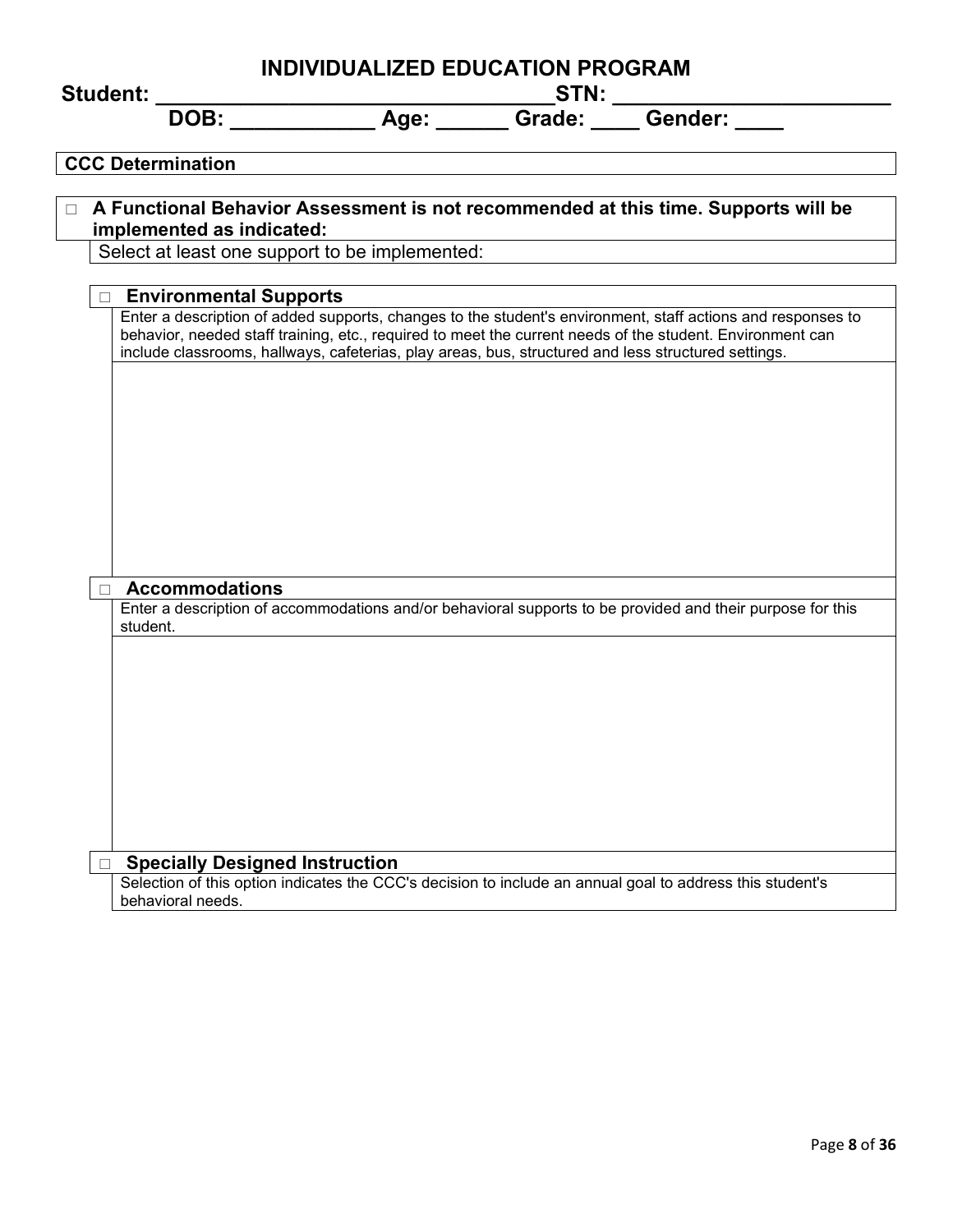# **INDIVIDUALIZED EDUCATION PROGRAM Student: \_\_\_\_\_\_\_\_\_\_\_\_\_\_\_\_\_\_\_\_\_\_\_\_\_\_\_\_\_\_\_\_\_STN: \_\_\_\_\_\_\_\_\_\_\_\_\_\_\_\_\_\_\_\_\_\_\_ DOB: \_\_\_\_\_\_\_\_\_\_\_\_ Age: \_\_\_\_\_\_ Grade: \_\_\_\_ Gender: \_\_\_\_**

|            | Why did the CCC decide to complete an FBA? Provide the CCC's rationale for the decision to recommend a<br>functional behavior assessment. |
|------------|-------------------------------------------------------------------------------------------------------------------------------------------|
|            |                                                                                                                                           |
|            |                                                                                                                                           |
|            |                                                                                                                                           |
|            |                                                                                                                                           |
|            |                                                                                                                                           |
|            |                                                                                                                                           |
|            |                                                                                                                                           |
|            |                                                                                                                                           |
| <b>Yes</b> | <b>No</b><br>Will the FBA Include New Data?                                                                                               |
|            |                                                                                                                                           |
|            |                                                                                                                                           |
|            | If yes, list or describe the new student data to be collected to reevaluate this student:                                                 |
|            |                                                                                                                                           |
|            |                                                                                                                                           |
|            |                                                                                                                                           |
|            |                                                                                                                                           |
|            |                                                                                                                                           |
|            |                                                                                                                                           |
|            |                                                                                                                                           |
|            |                                                                                                                                           |
|            |                                                                                                                                           |
|            |                                                                                                                                           |
|            |                                                                                                                                           |
|            |                                                                                                                                           |
|            |                                                                                                                                           |
|            |                                                                                                                                           |
|            |                                                                                                                                           |
|            |                                                                                                                                           |
|            | If no, the school and parent/guardian agree to reconvene the case conference following the                                                |
|            | completion of the FBA. When will the CCC reconvene to discuss the FBA findings?                                                           |
|            | Date to Reconvene Conference to Discuss FBA findings:                                                                                     |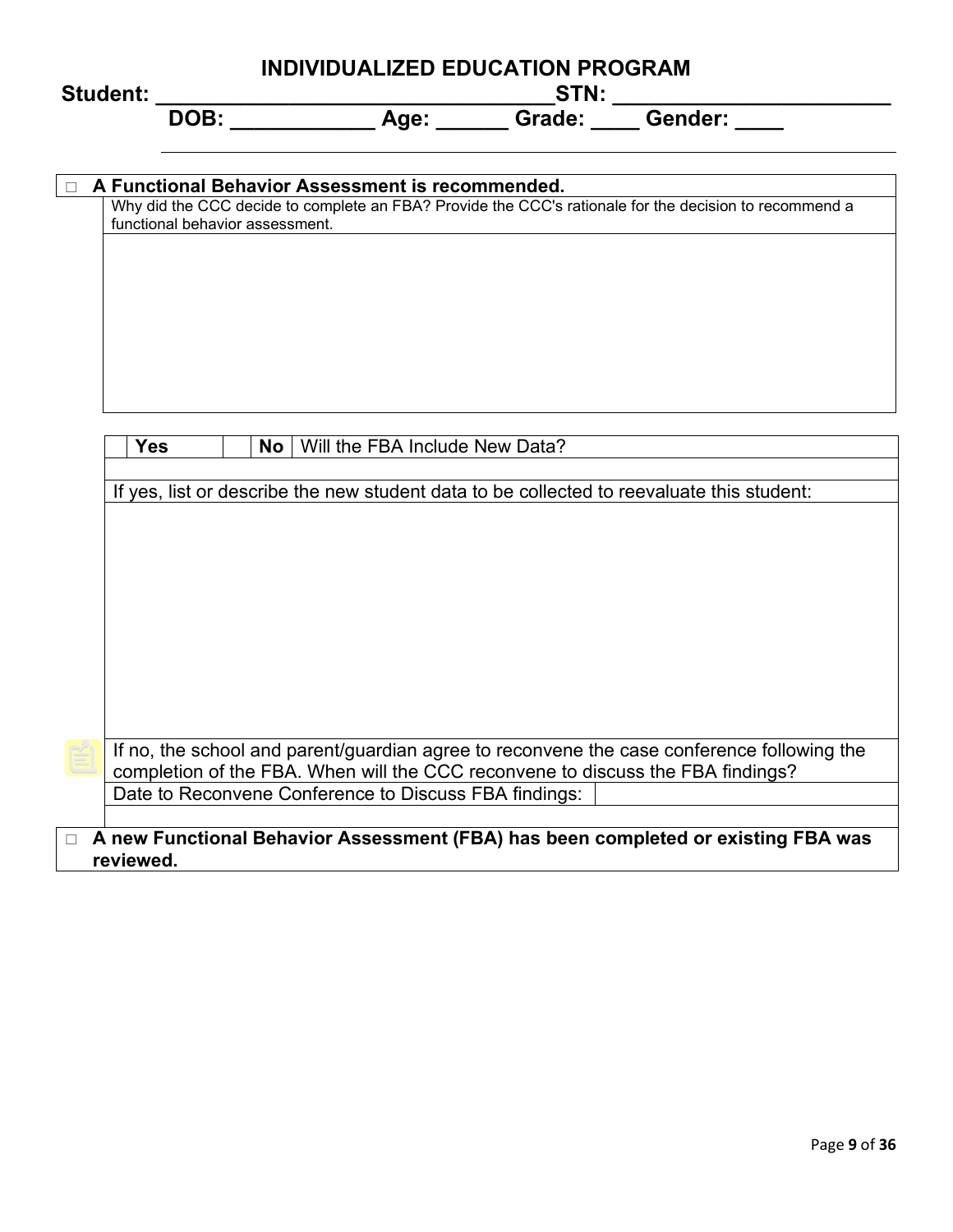| INDIVIDUALIZED EDUCATION PROGRAM<br><b>Student:</b>                                                                                                                                                                                                                                                                                                                                                                                                             |  |  |  |  |
|-----------------------------------------------------------------------------------------------------------------------------------------------------------------------------------------------------------------------------------------------------------------------------------------------------------------------------------------------------------------------------------------------------------------------------------------------------------------|--|--|--|--|
| <b>DOB:</b>                                                                                                                                                                                                                                                                                                                                                                                                                                                     |  |  |  |  |
| <b>CCC Analysis of the Functional Behavior Assessment</b>                                                                                                                                                                                                                                                                                                                                                                                                       |  |  |  |  |
| <b>Interfering Behavior(s):</b><br>Considerations: What does the behavior look like? How<br>often does it occur? How long does it last? In what ways<br>does the behavior impede the student's learning or<br>learning of others? (Define behavior; Address<br>Frequency/Level of Intensity/Duration.                                                                                                                                                           |  |  |  |  |
| <b>Precipitating Factors:</b><br>Considerations: Medical Concerns; Sensory Issues;<br><b>Communication Needs; Recent Stressful Events</b>                                                                                                                                                                                                                                                                                                                       |  |  |  |  |
| <b>Setting Events and Triggers:</b><br>Considerations: What actions/events make that behavior<br>likely to occur? (Presence or Absence of Specific People;<br>Time of Day or Week, Structured vs. Unstructured<br>Settings; Subject Area; Change in Routine.) Describe what<br>happens right before the behavior occurs. What do staff,<br>student, and peers do? Teacher direction, questions, or<br>corrections; Peer Attention; Transitions to New Activity. |  |  |  |  |
| <b>Maintaining Consequences:</b><br>Considerations: Why does the student continue to do the<br>behavior? What is the payoff for the student? What<br>changes in the environment after the behavior that makes<br>the student likely to do it again? (Access to or Escape<br>from Student or Teacher Attention; Access to or Escape<br>from Tasks/Demands                                                                                                        |  |  |  |  |
| <b>Related Deficits:</b><br>Considerations: What skill(s) is the student missing or<br>needing to practice that may contribute to the occurrence<br>of the behavior? (Academic, Social, or Communication<br>Deficits)                                                                                                                                                                                                                                           |  |  |  |  |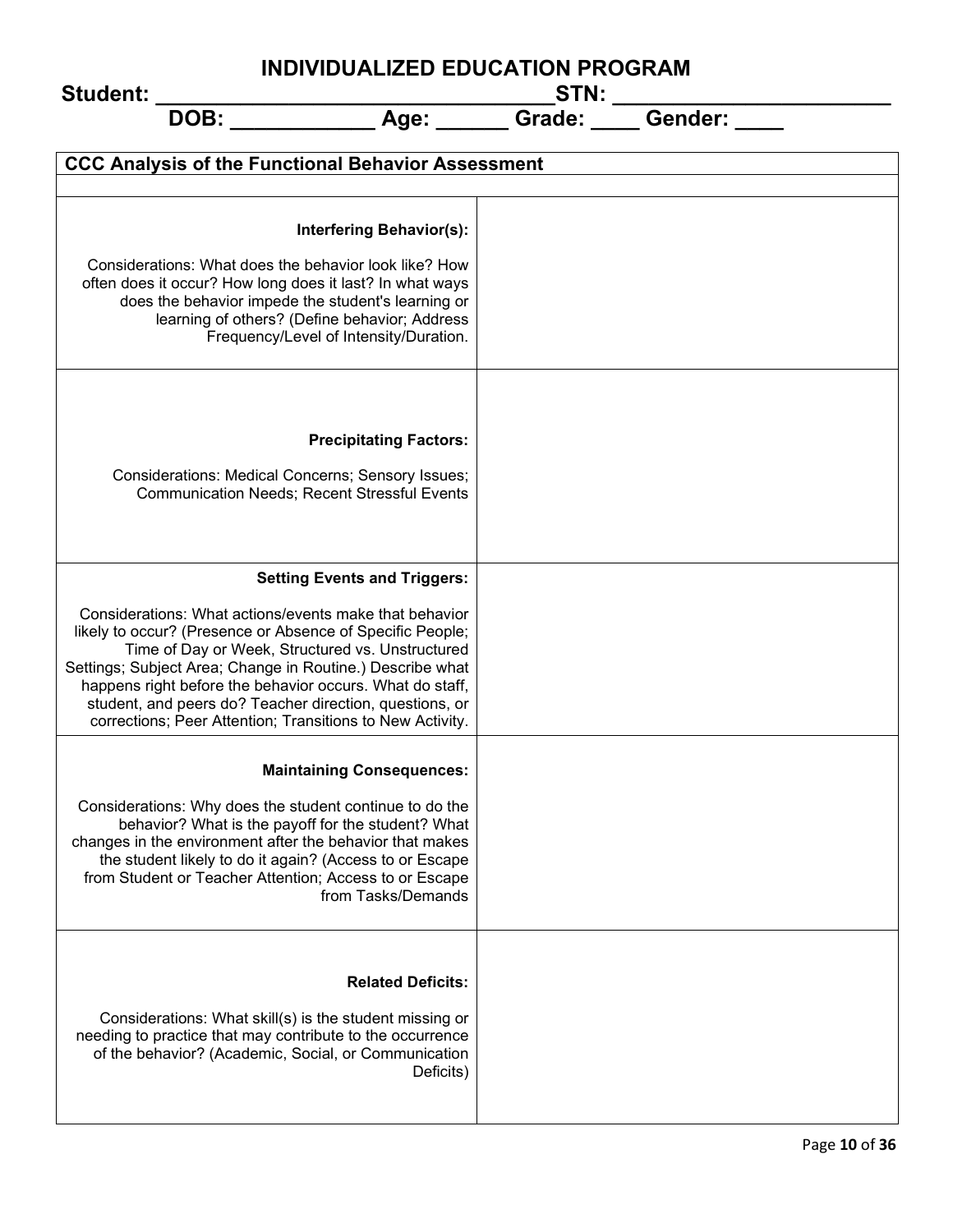|                 | INDIVIDUALIZED EDUCATION PROGRAM |             |        |         |  |  |
|-----------------|----------------------------------|-------------|--------|---------|--|--|
| <b>Student:</b> |                                  | <b>STN:</b> |        |         |  |  |
|                 | DOB:                             | Age:        | Grade: | Gender: |  |  |

| <b>Develop Behavior Intervention Plan</b>                                                                                                                                                                                                                                                  |  |  |  |  |
|--------------------------------------------------------------------------------------------------------------------------------------------------------------------------------------------------------------------------------------------------------------------------------------------|--|--|--|--|
| Hypothesis of the Function of the Behavior                                                                                                                                                                                                                                                 |  |  |  |  |
| The Behavior Intervention Plan is based on the following hypotheses<br>of the function of the behavior. If multiple hypotheses exist for the<br>student's behavior, what behavior is considered a priority?                                                                                |  |  |  |  |
| Under what conditions does the behavior occur? What is the behavior<br>we are most worried about? What is the student trying to<br>communicate or accomplish through this behavior? (Under X<br>conditions the student is likely to do Y for Z reasons.)                                   |  |  |  |  |
| <b>Proactive Strategies</b>                                                                                                                                                                                                                                                                |  |  |  |  |
| How can the student get the same need met in a more appropriate<br>manner? Identify skills to be taught by staff and learned by the<br>student. What do other students do to meet the same needs? (Raise<br>Hand, Ask Questions for Understanding, Use Conflict Resolution<br>Strategies.) |  |  |  |  |
| <b>Instructional Strategies</b>                                                                                                                                                                                                                                                            |  |  |  |  |
| Is this a skill or performance deficit? How do we plan to teach this<br>skill/behavior? How will we model the skill/behavior? How will we<br>practice the skill/behavior? How will we engage the student?                                                                                  |  |  |  |  |
| <b>Antecedent Strategies</b>                                                                                                                                                                                                                                                               |  |  |  |  |
| What things can we do in the environment to support learning? What<br>things in the environment would make it more likely for the<br>positive/replacement behavior to occur?                                                                                                               |  |  |  |  |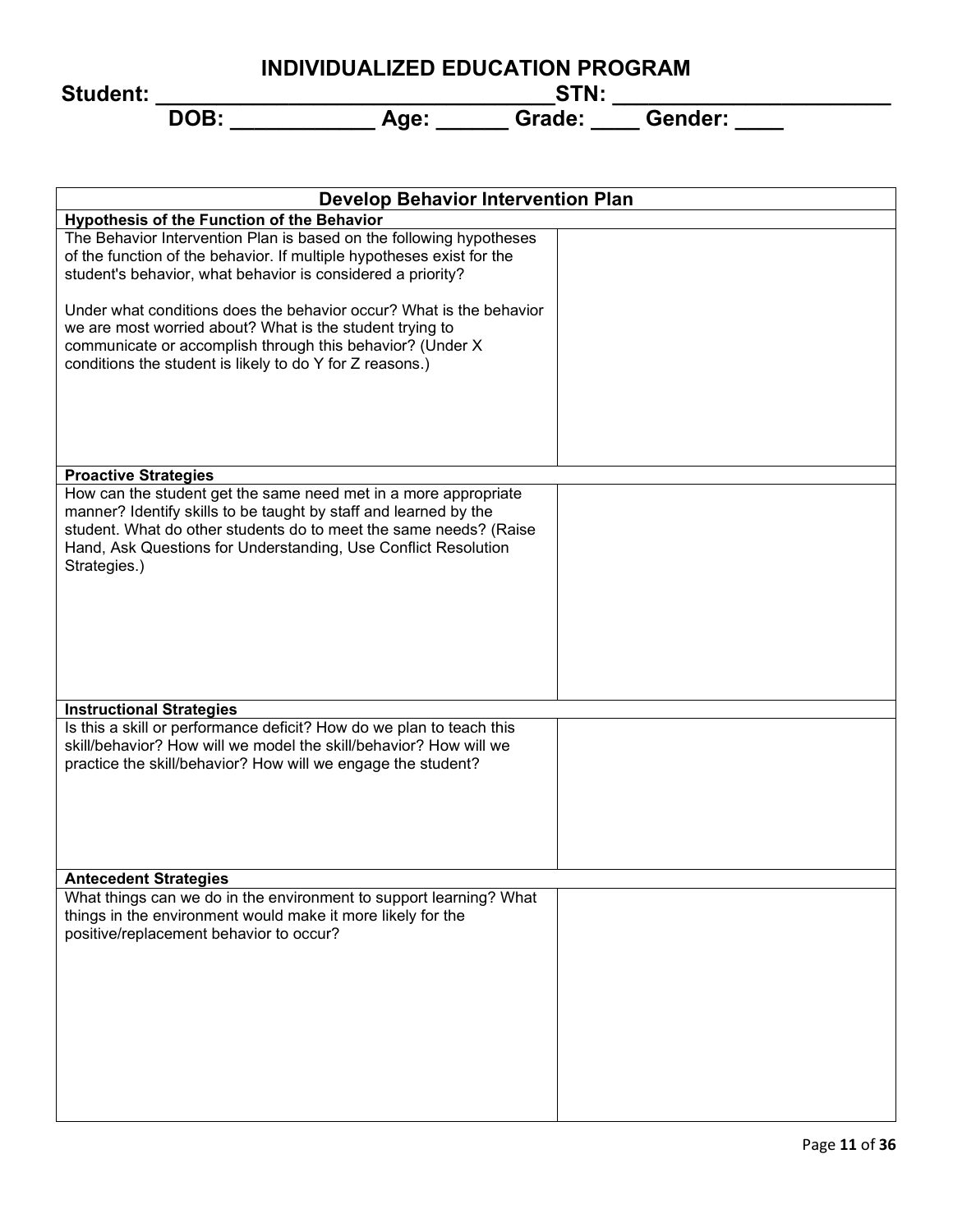| <b>Student:</b>                                                                                                                                                                                                                                                                                                                                                                                                          |                     |  |
|--------------------------------------------------------------------------------------------------------------------------------------------------------------------------------------------------------------------------------------------------------------------------------------------------------------------------------------------------------------------------------------------------------------------------|---------------------|--|
| <b>DOB:</b>                                                                                                                                                                                                                                                                                                                                                                                                              | Age: Grade: Gender: |  |
|                                                                                                                                                                                                                                                                                                                                                                                                                          |                     |  |
| <b>Maximizing Reinforcement of Replacement Behaviors</b><br>How will staff reinforce the replacement skills being learned? When<br>the student is using the newly learned skill how can we make sure he<br>or she receives the desired function? (If the function is attention, make<br>sure the student gets attention for appropriate behaviors.)                                                                      |                     |  |
|                                                                                                                                                                                                                                                                                                                                                                                                                          |                     |  |
| <b>Minimizing Reinforcement of Interfering Behaviors</b>                                                                                                                                                                                                                                                                                                                                                                 |                     |  |
| When the student is not using the newly learned skill, how can we<br>make sure he or she does not receive the desired function? (If the<br>function is attention, make sure the student does not get attention for<br>inappropriate behaviors.)                                                                                                                                                                          |                     |  |
| <b>Behavioral Goals/Skills to be Taught and Learned</b>                                                                                                                                                                                                                                                                                                                                                                  |                     |  |
| Under what conditions will the replacement behavior occur? What<br>replacement behavior is being taught? How frequently must we<br>observe, collect, and review data to inform our decision? (Consider<br>both legal as well as best practice timelines for data collection.)<br>Goals should focus on identified Replacement Behaviors (Under X)<br>conditions the student will do Y at Z to this level of performance) |                     |  |
| <b>Available Local and State Resources for Families</b>                                                                                                                                                                                                                                                                                                                                                                  |                     |  |
| Document any information on local and regional resources that<br>families may unilaterally choose to pursue beyond the student's<br>IEP/SP services.                                                                                                                                                                                                                                                                     |                     |  |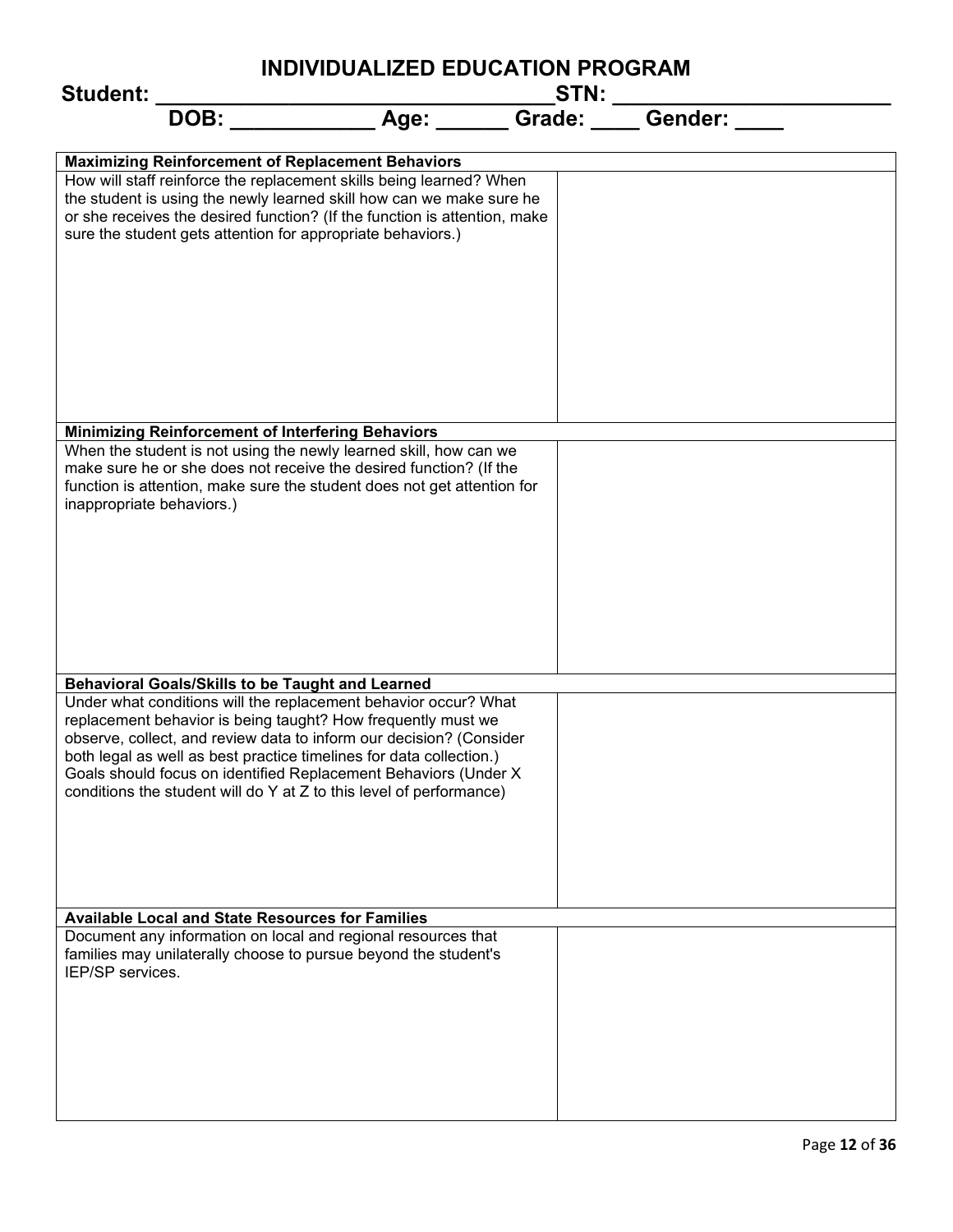| <b>Student:</b>                                                                                                                                                                                         | <b>INDIVIDUALIZED EDUCATION PROGRAM</b><br>_STN: ____________ |                             |                                                                                                                   |  |
|---------------------------------------------------------------------------------------------------------------------------------------------------------------------------------------------------------|---------------------------------------------------------------|-----------------------------|-------------------------------------------------------------------------------------------------------------------|--|
| <b>DOB:</b>                                                                                                                                                                                             | Age: Grade: Gender:                                           |                             |                                                                                                                   |  |
|                                                                                                                                                                                                         |                                                               | <b>Transition</b>           |                                                                                                                   |  |
|                                                                                                                                                                                                         | <b>Transition Assessments and Summary</b>                     |                             |                                                                                                                   |  |
| have been conducted, the indication of need for future transition assessments, and any curricular connections that<br>support that development of transition skills. Summarize these discussion points. |                                                               |                             | Record the Assessments, Assessment Dates, and Discuss the findings of age-appropriate transition assessments that |  |
|                                                                                                                                                                                                         |                                                               |                             |                                                                                                                   |  |
|                                                                                                                                                                                                         |                                                               | <b>Post-Secondary Goals</b> |                                                                                                                   |  |
| Regarding Education and Training after high school, I will                                                                                                                                              |                                                               |                             |                                                                                                                   |  |
|                                                                                                                                                                                                         |                                                               |                             |                                                                                                                   |  |
| Regarding Employment after high school, I will                                                                                                                                                          |                                                               |                             |                                                                                                                   |  |
|                                                                                                                                                                                                         |                                                               |                             |                                                                                                                   |  |
| Yes<br>No<br>П<br>П                                                                                                                                                                                     |                                                               |                             | Is there evidence that this student has achieved sufficient skills for independent living?                        |  |
| If yes, cite evidence to support the decision that an Independent Living Skills goal is not applicable.                                                                                                 |                                                               |                             |                                                                                                                   |  |
|                                                                                                                                                                                                         |                                                               |                             |                                                                                                                   |  |
|                                                                                                                                                                                                         |                                                               |                             |                                                                                                                   |  |
|                                                                                                                                                                                                         |                                                               |                             |                                                                                                                   |  |
| If no, complete post-secondary Independent Living goal.<br>Regarding Independent Living after high school, I will                                                                                       |                                                               |                             |                                                                                                                   |  |
|                                                                                                                                                                                                         |                                                               |                             |                                                                                                                   |  |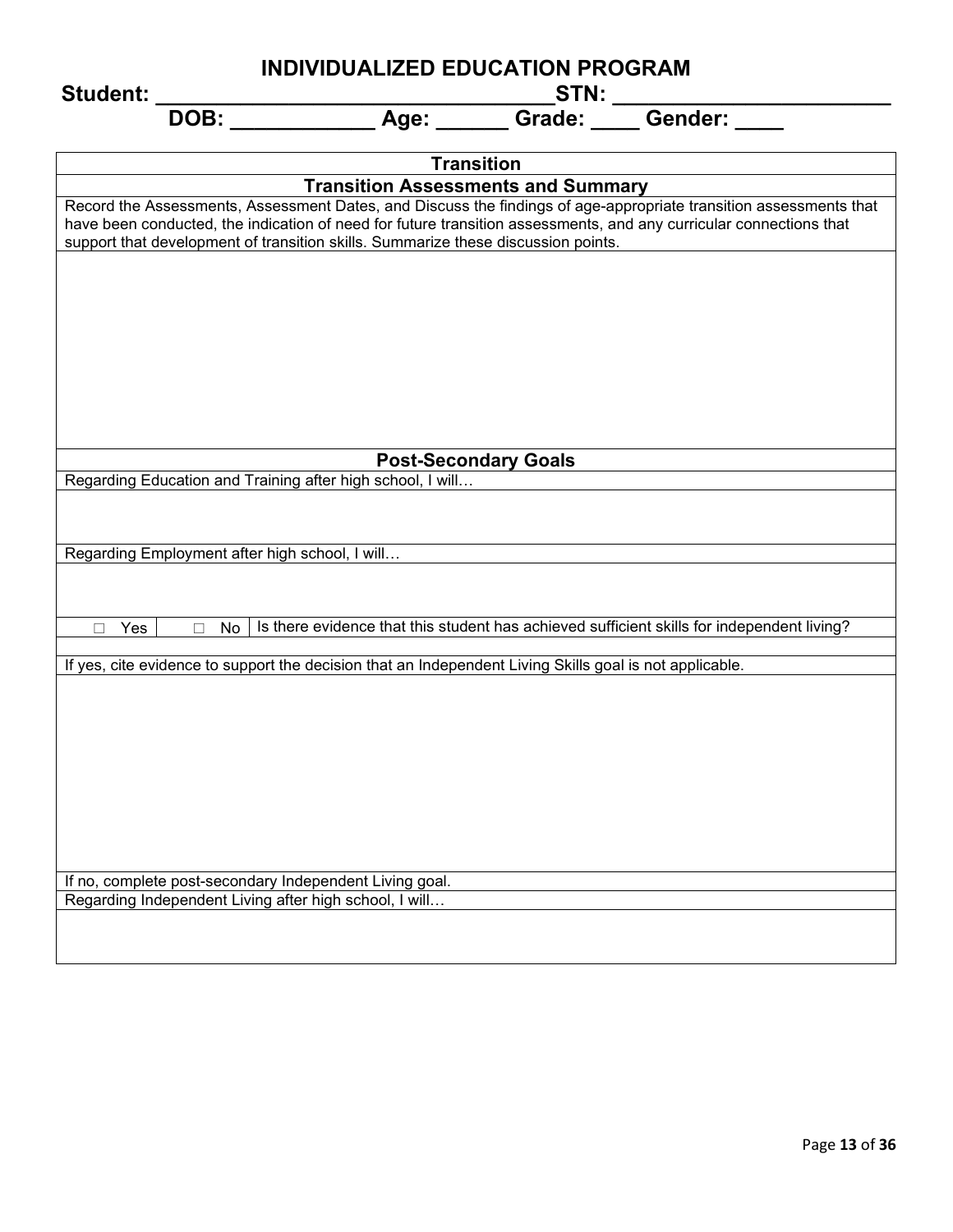**Student: \_\_\_\_\_\_\_\_\_\_\_\_\_\_\_\_\_\_\_\_\_\_\_\_\_\_\_\_\_\_\_\_\_STN: \_\_\_\_\_\_\_\_\_\_\_\_\_\_\_\_\_\_\_\_\_\_\_**

| <b>Transition Services</b>                                                                                                                         |         |            |                        |  |
|----------------------------------------------------------------------------------------------------------------------------------------------------|---------|------------|------------------------|--|
| Description                                                                                                                                        | By Whom | To Support | <b>Completion Date</b> |  |
|                                                                                                                                                    |         |            |                        |  |
| Narrative:                                                                                                                                         |         |            |                        |  |
|                                                                                                                                                    |         |            |                        |  |
| Description                                                                                                                                        | By Whom | To Support | <b>Completion Date</b> |  |
|                                                                                                                                                    |         |            |                        |  |
| Narrative:                                                                                                                                         |         |            |                        |  |
|                                                                                                                                                    |         |            |                        |  |
| Description                                                                                                                                        | By Whom | To Support | <b>Completion Date</b> |  |
|                                                                                                                                                    |         |            |                        |  |
| Narrative:                                                                                                                                         |         |            |                        |  |
|                                                                                                                                                    |         |            |                        |  |
| Description                                                                                                                                        | By Whom | To Support | <b>Completion Date</b> |  |
|                                                                                                                                                    |         |            |                        |  |
| Narrative:                                                                                                                                         |         |            |                        |  |
|                                                                                                                                                    |         |            |                        |  |
| Description                                                                                                                                        | By Whom | To Support | <b>Completion Date</b> |  |
|                                                                                                                                                    |         |            |                        |  |
| Narrative:                                                                                                                                         |         |            |                        |  |
|                                                                                                                                                    |         |            |                        |  |
| Document the written information presented to the parent and student regarding available adult                                                     |         |            |                        |  |
| services provided through state and local agencies and other organizations to facilitate student<br>movement from the public agency to adult life: |         |            |                        |  |
|                                                                                                                                                    |         |            |                        |  |
|                                                                                                                                                    |         |            |                        |  |
|                                                                                                                                                    |         |            |                        |  |
|                                                                                                                                                    |         |            |                        |  |
|                                                                                                                                                    |         |            |                        |  |
|                                                                                                                                                    |         |            |                        |  |
| <b>Course of Study</b><br>Certificate of Completion<br>$\Box$                                                                                      |         |            |                        |  |
| General Diploma: General Designation<br>□                                                                                                          |         |            |                        |  |
| General Diploma: Core 40 Designation<br>П.                                                                                                         |         |            |                        |  |
| General Diploma: Core 40 with Academic Honors Designation<br>$\Box$<br>General Diploma: Core 40 with Technical Honors Designation<br>П             |         |            |                        |  |
| Document the written information presented to the parent(s) and discussion regarding the selected diploma or                                       |         |            |                        |  |
| certificate and requirements including courses required to achieve this in a timely manner:                                                        |         |            |                        |  |
|                                                                                                                                                    |         |            |                        |  |
|                                                                                                                                                    |         |            |                        |  |
|                                                                                                                                                    |         |            |                        |  |
|                                                                                                                                                    |         |            |                        |  |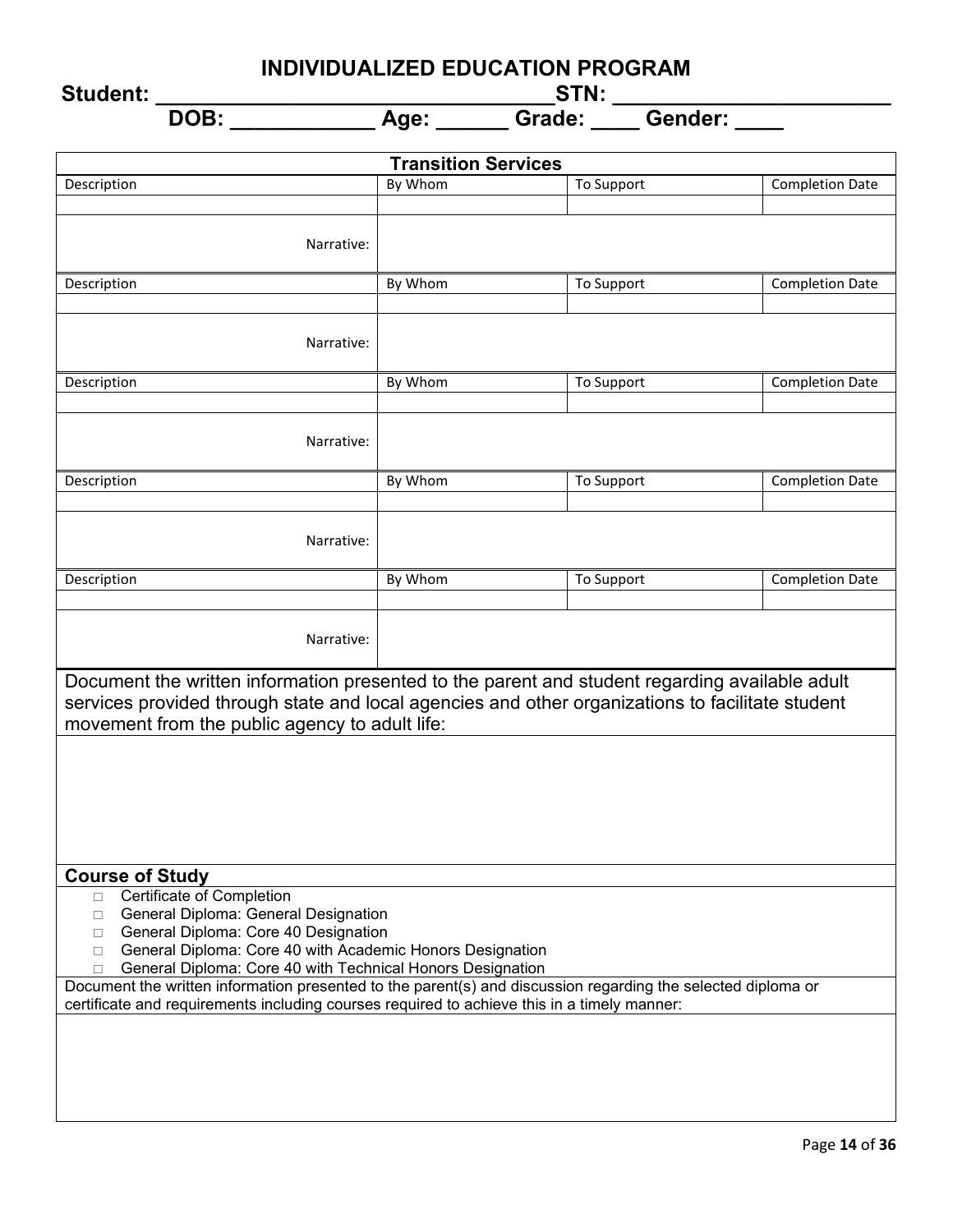**Student: \_\_\_\_\_\_\_\_\_\_\_\_\_\_\_\_\_\_\_\_\_\_\_\_\_\_\_\_\_\_\_\_\_STN: \_\_\_\_\_\_\_\_\_\_\_\_\_\_\_\_\_\_\_\_\_\_\_**

| <b>Accommodations</b>                                                                                                                                      |  |  |  |  |
|------------------------------------------------------------------------------------------------------------------------------------------------------------|--|--|--|--|
|                                                                                                                                                            |  |  |  |  |
| Anticipated Date of Exit from High School or Extended Secondary Services:                                                                                  |  |  |  |  |
| Select accommodations based on the needs of the student established in the discussion of his or her present                                                |  |  |  |  |
| levels of academic achievement and functional performance. The selected accommodations should be                                                           |  |  |  |  |
| available throughout the entire school day and are intended to increase the student's access to and progress                                               |  |  |  |  |
| in the general education curriculum. These accommodations constitute an integral part of this student's free                                               |  |  |  |  |
| appropriate public education.<br>Student provided with additional breaks<br>$\Box$                                                                         |  |  |  |  |
| Student provided a Braille test format: UEB and/or UEB with Nemeth Contracted, Standard for All Grades<br>□                                                |  |  |  |  |
| Student works best in a small group<br>□                                                                                                                   |  |  |  |  |
| Student allowed use of special furniture or equipment for viewing classroom materials<br>□                                                                 |  |  |  |  |
| Student provided access to sound amplification system<br>□                                                                                                 |  |  |  |  |
| Student allowed to use assistive technology to magnify/enlarge<br>□                                                                                        |  |  |  |  |
| Student allowed to use acetate film for paper materials<br>□                                                                                               |  |  |  |  |
| Student is allowed to use headphones to block out distractions (no music, headphones are sound dampening only)<br>□                                        |  |  |  |  |
| Student provided access to a scribe<br>□                                                                                                                   |  |  |  |  |
| Student is allowed to use alternative indication of response (e.g., circle, point to, state, or use assistive technology<br>п                              |  |  |  |  |
| device to indicate answer choice)                                                                                                                          |  |  |  |  |
| Student is provided preferential seating<br>⊔<br>Student provided special lighting conditions<br>□                                                         |  |  |  |  |
| Student provided access to own resources (i.e., bold print protractor, real coins, bold/raised line graph paper,<br>□                                      |  |  |  |  |
| bold/raised line writing paper)                                                                                                                            |  |  |  |  |
| Student allowed to use lined paper turned sideways to help align math problems<br>$\Box$                                                                   |  |  |  |  |
| Student is allowed to use low-tech assistive writing instrument<br>$\Box$                                                                                  |  |  |  |  |
| Student may use Scratch/blank paper (including lined or graph paper)<br>□                                                                                  |  |  |  |  |
| Student has use of an approved, bilingual word-to-word dictionary for classwork, homework, and assessments.<br>$\Box$                                      |  |  |  |  |
| Student is tested individually<br>$\Box$                                                                                                                   |  |  |  |  |
| Student permitted to read aloud to self<br>□                                                                                                               |  |  |  |  |
| Student has use of a calculator in classwork, homework, and assessments<br>□                                                                               |  |  |  |  |
| Student is provided with extra time<br>□                                                                                                                   |  |  |  |  |
| Student provided access to assistive technology device(s)<br>⊔<br>Student provided a "Hundreds" Chart for mathematics classwork, homework, and assessment. |  |  |  |  |
| □<br>Student provided access to an interpreter for sign language<br>□                                                                                      |  |  |  |  |
| Color Contrast provided for visual accessibility.<br>□                                                                                                     |  |  |  |  |
| Student provided access to large print paper version of the text<br>⊔                                                                                      |  |  |  |  |
| Student provided a paper format for electronic items<br>⊔                                                                                                  |  |  |  |  |
| Directions and content read aloud to the student (text to speech)<br>□                                                                                     |  |  |  |  |
| Student provided a Multiplication Table mathematics classroom, homework, and assessment<br>□                                                               |  |  |  |  |
|                                                                                                                                                            |  |  |  |  |
| Describe additional accommodations and/or guidance, if appropriate. Specify how and when the<br>accommodations are needed.                                 |  |  |  |  |
|                                                                                                                                                            |  |  |  |  |
|                                                                                                                                                            |  |  |  |  |
|                                                                                                                                                            |  |  |  |  |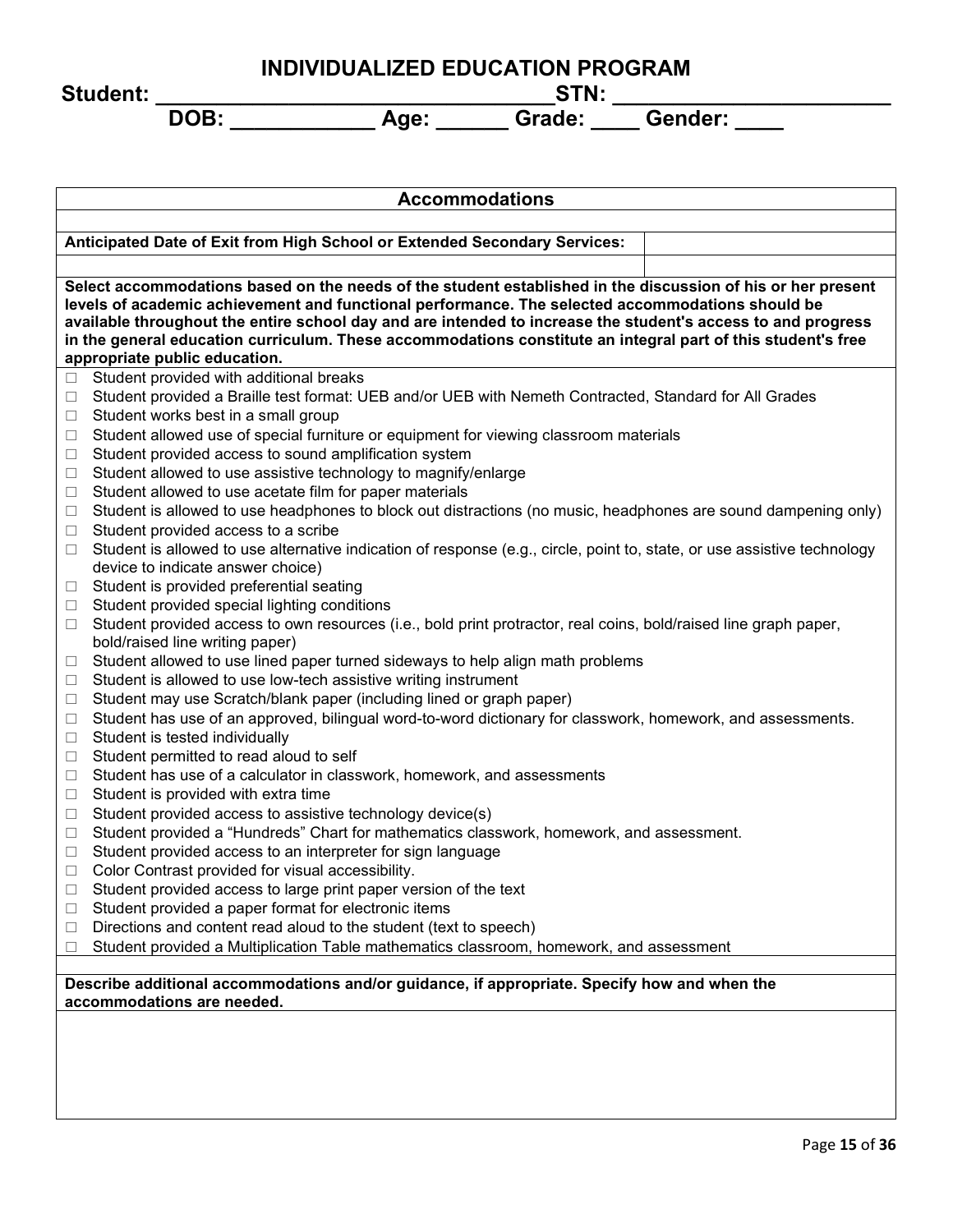| Student: |     |   |               |  |
|----------|-----|---|---------------|--|
|          | - - | . | $P_{\rm max}$ |  |

| <b>State Testing</b>                                                                                               |  |  |  |  |
|--------------------------------------------------------------------------------------------------------------------|--|--|--|--|
| Students enrolled in Cohort 2022 (entered 9th grade in the 2018-2019 school year or prior) will participate in the |  |  |  |  |
| ISTEP+ Retest, ILEARN Biology, and/or U.S. Government End of Course Assessments (unless participating in           |  |  |  |  |
| Alternate Assessment).                                                                                             |  |  |  |  |
| Students enrolled in Cohort 2023 (entered 9th grade in the 2019-2020 school year) or later will participate in the |  |  |  |  |
| College Entrance Examination for accountability, ILEARN Biology, and/or U.S. Government End of Course              |  |  |  |  |
| Assessments (unless participating in Alternate Assessment).                                                        |  |  |  |  |
| <b>Select State Testing Option</b>                                                                                 |  |  |  |  |
| Student is not yet in Grade 3.<br>П                                                                                |  |  |  |  |
| Student will participate in ILEARN (Grades 3-8)<br>$\Box$                                                          |  |  |  |  |
| Student will participate in Alternate Assessment (Grade 3 and up)<br>$\Box$                                        |  |  |  |  |
| Student will participate in ISTEP+ Retest, ILEARN Biology, and US Government End of Course Assessments (High<br>П  |  |  |  |  |
| School)                                                                                                            |  |  |  |  |
| Student will participate in College Entrance Examination, ILEARN Biology, and US Government End of Course<br>П     |  |  |  |  |
| Assessments (High School)                                                                                          |  |  |  |  |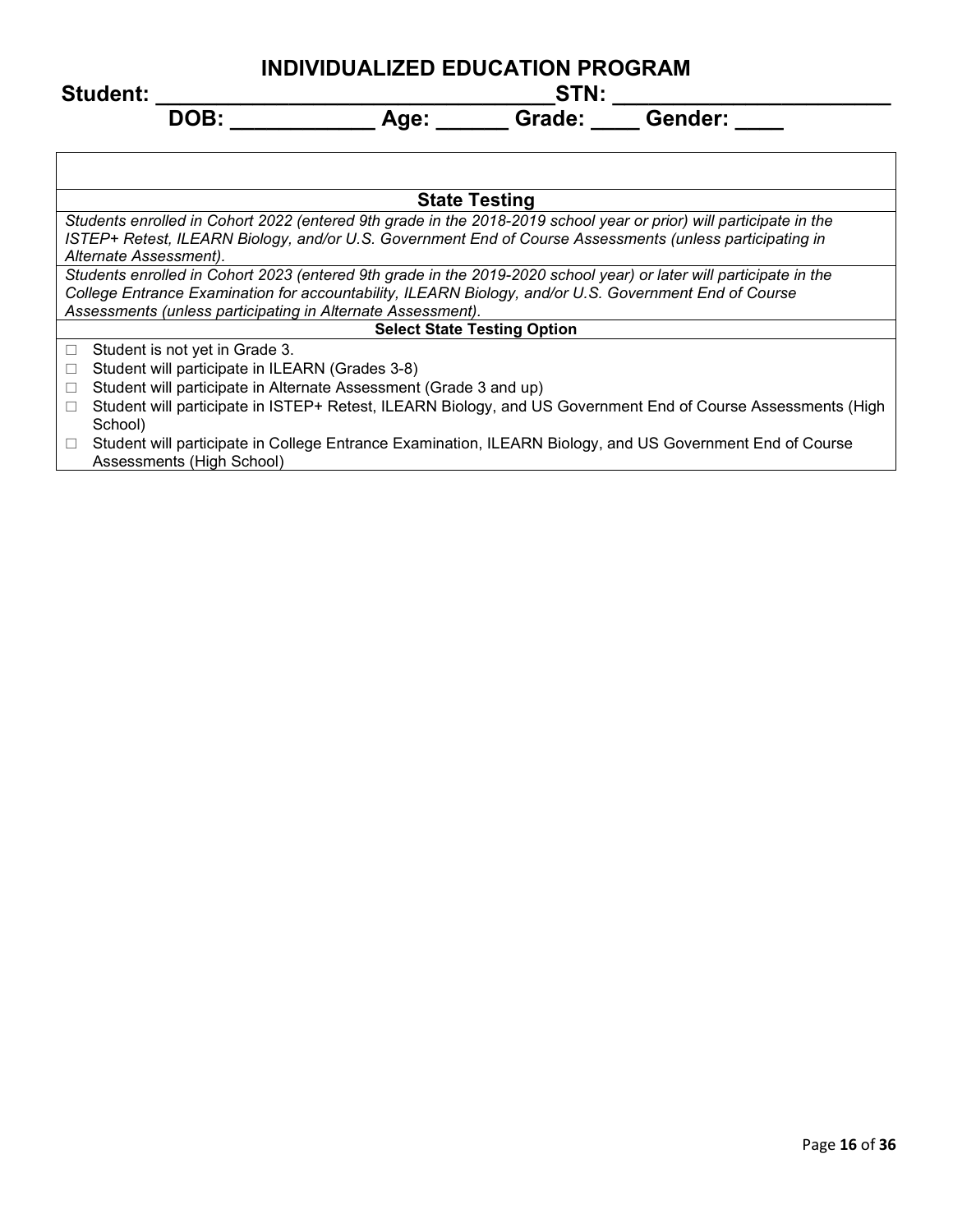**Student: \_\_\_\_\_\_\_\_\_\_\_\_\_\_\_\_\_\_\_\_\_\_\_\_\_\_\_\_\_\_\_\_\_STN: \_\_\_\_\_\_\_\_\_\_\_\_\_\_\_\_\_\_\_\_\_\_\_**

|                                                                                                                             | Alternate Assessment (Grade 3 and up)                                                                                  |  |  |  |  |
|-----------------------------------------------------------------------------------------------------------------------------|------------------------------------------------------------------------------------------------------------------------|--|--|--|--|
|                                                                                                                             | <b>Alternate Assessment Criteria</b>                                                                                   |  |  |  |  |
| $\Box$                                                                                                                      | Review of the student's record indicates a disability that significantly impacts intellectual functioning and adaptive |  |  |  |  |
|                                                                                                                             | behavior. Adaptive behavior is defined as essential for someone to live independently and function safely in daily     |  |  |  |  |
| life.                                                                                                                       |                                                                                                                        |  |  |  |  |
| $\Box$                                                                                                                      | The student requires extensive, repeated individualized instruction and support that is not of a temporary nature      |  |  |  |  |
| $\Box$                                                                                                                      | The student uses substantially adapted materials and individualized methods of accessing information in alternative    |  |  |  |  |
|                                                                                                                             | ways to acquire, maintain, generalize, demonstrate, and transfer skills across multiple settings.                      |  |  |  |  |
| $\Box$                                                                                                                      | Goals listed in the Individual Education Plan (IEP) for this student are linked to the enrolled grade level Alternate  |  |  |  |  |
|                                                                                                                             | Achievement Standards (Indiana Content Connectors).                                                                    |  |  |  |  |
|                                                                                                                             | Grades 3-8                                                                                                             |  |  |  |  |
| Math:                                                                                                                       | Meets criteria to participate in alternate assessment with accommodations.<br>$\Box$                                   |  |  |  |  |
|                                                                                                                             | Meets criteria to participate in alternate assessment without accommodations.<br>$\Box$                                |  |  |  |  |
| <b>Language Arts:</b>                                                                                                       | Meets criteria to participate in alternate assessment with accommodations.<br>$\Box$                                   |  |  |  |  |
|                                                                                                                             | Meets criteria to participate in alternate assessment without accommodations.<br>$\Box$                                |  |  |  |  |
| Science (if offered):                                                                                                       | Meets criteria to participate in alternate assessment with accommodations.<br>$\Box$                                   |  |  |  |  |
| Meets criteria to participate in alternate assessment without accommodations.<br>$\Box$                                     |                                                                                                                        |  |  |  |  |
| <b>Social Studies (if offered):</b><br>Meets criteria to participate in alternate assessment with accommodations.<br>$\Box$ |                                                                                                                        |  |  |  |  |
| Meets criteria to participate in alternate assessment without accommodations.<br>$\Box$                                     |                                                                                                                        |  |  |  |  |
|                                                                                                                             |                                                                                                                        |  |  |  |  |
|                                                                                                                             | <b>High School</b>                                                                                                     |  |  |  |  |
| <b>Biology:</b>                                                                                                             | Meets criteria to participate in alternate assessment with accommodations.<br>$\Box$                                   |  |  |  |  |
|                                                                                                                             | Meets criteria to participate in alternate assessment without accommodations.<br>$\Box$                                |  |  |  |  |
|                                                                                                                             | Student has participated in this assessment<br>П                                                                       |  |  |  |  |
| <b>Mathematics:</b>                                                                                                         | Meets criteria to participate in alternate assessment with accommodations.<br>$\Box$                                   |  |  |  |  |
|                                                                                                                             | Meets criteria to participate in alternate assessment without accommodations.<br>$\Box$                                |  |  |  |  |
|                                                                                                                             | Student has participated in this assessment<br>$\Box$                                                                  |  |  |  |  |
| <b>English/Language Arts:</b>                                                                                               | Meets criteria to participate in alternate assessment with accommodations.<br>$\Box$                                   |  |  |  |  |
|                                                                                                                             | Meets criteria to participate in alternate assessment without accommodations.<br>$\Box$                                |  |  |  |  |
|                                                                                                                             | Student has participated in this assessment<br>$\Box$                                                                  |  |  |  |  |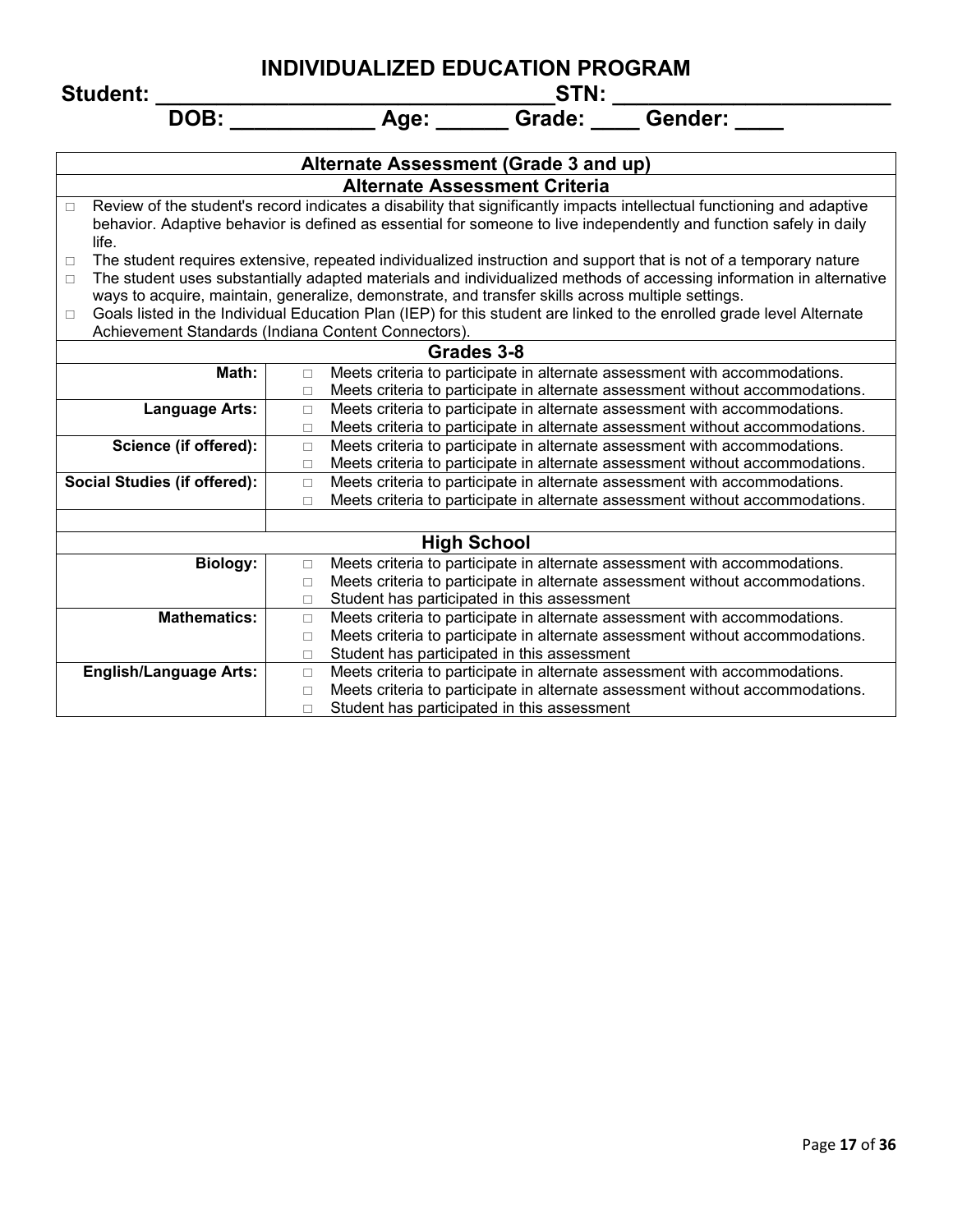**INDIVIDUALIZED EDUCATION PROGRAM Student: \_\_\_\_\_\_\_\_\_\_\_\_\_\_\_\_\_\_\_\_\_\_\_\_\_\_\_\_\_\_\_\_\_STN: \_\_\_\_\_\_\_\_\_\_\_\_\_\_\_\_\_\_\_\_\_\_\_** DOB: Age: Grade: Gender: **Alternate Assessment Accommodations: Allowable accommodations for the chosen state assessment are listed below. The accommodations listed below align to the accommodations selected for this student. Some may not match the accommodations exactly due to standardized assessment guidelines. In addition, the list of assessment accommodations may include items unique to the given assessment, such as specific test settings which are necessary for standardized assessment only.**  $\Box$  Student provided with additional breaks  $\Box$  Student provided a Braille paper test format  $\Box$  Student allowed use of special furniture or equipment for viewing test  $\Box$  Student provided access to sound amplification system  $\Box$  Student allowed to use assistive technology to magnify/enlarge  $\Box$  Student allowed to use acetate film for paper assessments  $\Box$  Student allowed to use headphones to block out distractions (headphones are sound dampening only)  $\Box$  Student allowed to use alternative indication of response (i.e., circle, point to, state or use assistive technology device to indicate answer choice)  $\Box$  Student provided preferential seating  $\Box$  Student provided special lighting conditions  $\Box$  Student is tested individually □ Adaptive/Handheld Calculator  $\Box$  Permissive mode to access assistive technology device(s)  $\Box$  Student provided access to an interpreter for sign language □ Color contrast  $\Box$  Student provided access to large print paper version of the test □ Mouse Pointer (size and color)  $\Box$  Student provided a paper test format  $\Box$  Text is read aloud to the student by a human reader using a reader's script  $\Box$  Text is read aloud to the student via the computer platform □ Student provided streamline format of the online test  $\Box$  Time of day for testing altered (Student is tested during a specific time of day based on individual needs)  $\Box$  Student provided access to own resources (i.e., bold print protractor, real coins, bold/raised line graph paper, bold/raised line writing paper)  $\Box$  Text is read aloud to the student by a human reader using a reader's script for online format  $\Box$  Student is permitted to read aloud to self □ Hundreds Chart □ Multiplication Table

 $\Box$  Student has the use of an approved, bilingual word-to-word dictionary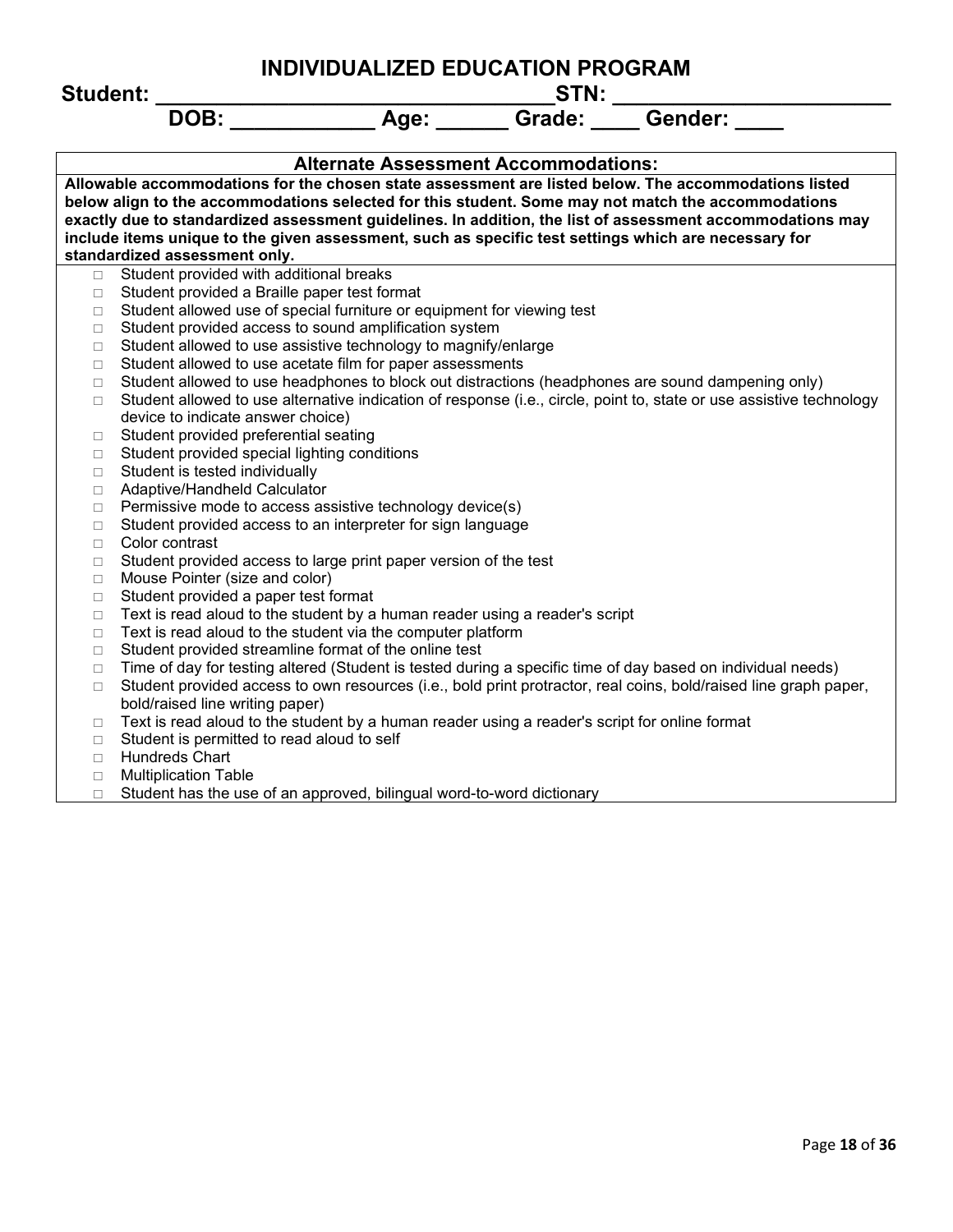**Student: \_\_\_\_\_\_\_\_\_\_\_\_\_\_\_\_\_\_\_\_\_\_\_\_\_\_\_\_\_\_\_\_\_STN: \_\_\_\_\_\_\_\_\_\_\_\_\_\_\_\_\_\_\_\_\_\_\_**

**DOB:** Age: Grade: Gender:

| <b>ILEARN Grades 3-8, Biology (HS), and US Government (HS)</b> |                                                    |  |  |  |
|----------------------------------------------------------------|----------------------------------------------------|--|--|--|
|                                                                | <b>ILEARN Grades 3-8</b>                           |  |  |  |
| <b>Mathematics:</b>                                            | State Assessment with Accommodations<br>п          |  |  |  |
|                                                                | State Assessment without Accommodations<br>П       |  |  |  |
| <b>English/Language Arts:</b>                                  | State Assessment with Accommodations<br>п          |  |  |  |
|                                                                | State Assessment without Accommodations<br>П       |  |  |  |
| Science (if offered):                                          | State Assessment with Accommodations<br>П          |  |  |  |
|                                                                | State Assessment without Accommodations            |  |  |  |
| <b>Social Studies (if offered):</b>                            | State Assessment with Accommodations<br>$\Box$     |  |  |  |
|                                                                | State Assessment without Accommodations<br>П       |  |  |  |
|                                                                |                                                    |  |  |  |
|                                                                | <b>High School</b>                                 |  |  |  |
| <b>Biology:</b>                                                | State Assessment with Accommodations<br>П          |  |  |  |
|                                                                | State Assessment without Accommodations<br>П       |  |  |  |
|                                                                | Student has participated in State Assessments<br>П |  |  |  |
| <b>US Government:</b>                                          | State Assessment with Accommodations<br>П          |  |  |  |
|                                                                | State Assessment without Accommodations<br>П       |  |  |  |
|                                                                | Student has participated in State Assessments<br>П |  |  |  |

**ILEARN Grades 3-8, Biology (HS), and US Government (HS) Assessment Accommodations: Allowable accommodations for the chosen state assessment are listed here. The accommodations listed below align to the accommodations selected for this student. Some may not match the accommodations exactly due to standardized assessment guidelines. In addition, the list of assessment accommodations may include items unique to the given assessment, such as specific test settings which are necessary for standardized assessment only.**

 $\Box$  This assessment is not offered.

- $\Box$  Student provided with additional breaks
- $\Box$  Refreshable Braille and Embosser for online
- $\Box$  Student provided a Braille paper test format
- $\Box$  Student tested in small group
- $\Box$  Student allowed use of special furniture or equipment for viewing test
- $\Box$  Student provided access to sound amplification system
- $\Box$  Student allowed to use assistive technology to magnify/enlarge
- $\Box$  Student allowed to use acetate film for paper assessments
- $\Box$  Student is allowed to use headphones to block out distractions (no music, headphones are sound dampening only)
- $\Box$  Student provided access to a scribe
- $\Box$  Student is allowed to use alternative indication of response (i.e., circle, point to, state, or use assistive technology device to indicate answer choice)
- $\Box$  Student is provided preferential seating
- $\Box$  Student provided special lighting conditions
- $\Box$  Student allowed to use lined paper turned sideways to help align math problems
- $\Box$  Student is allowed to use low-tech assistive writing instrument
- $\Box$  Scratch/blank paper (including lined or graph paper)
- □ Student has use of an approved, bilingual word-to-word dictionary
- $\Box$  Student is tested individually
- $\Box$  Student permitted to read aloud to self
- □ Adaptive/Handheld Calculator
- $\Box$  Student is provided with extended testing time for test sessions. If more than an additional 50% is needed, the exact amount of time must be formally documented in the student's education record.
- $\Box$  Permissive mode to access assistive technology device(s)
- $\Box$  Student provided access to an interpreter for sign language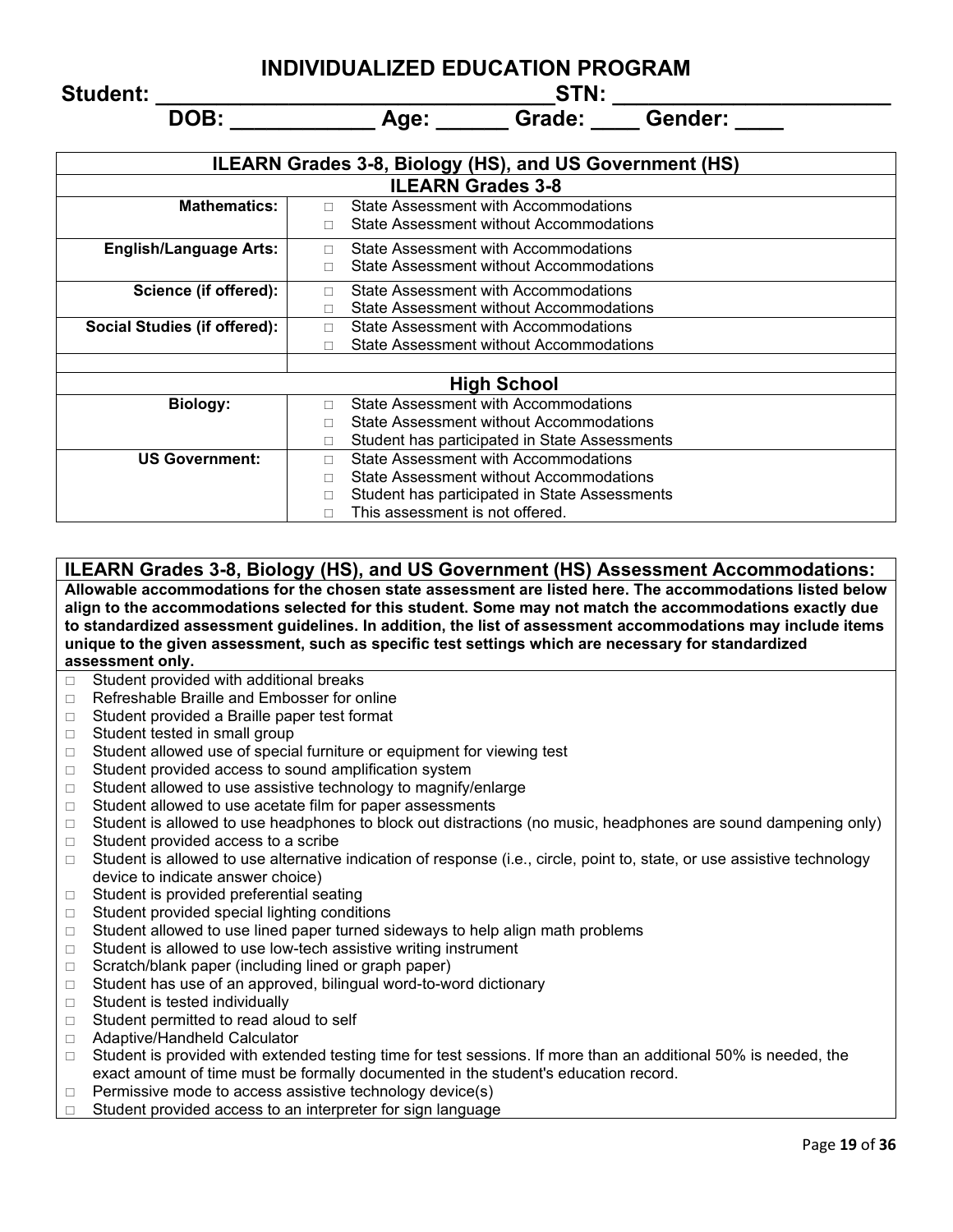| <b>Student:</b>            |                                                                                                                   |                               | <b>INDIVIDUALIZED EDUCATION PROGRAM</b><br>STN: |         |  |  |
|----------------------------|-------------------------------------------------------------------------------------------------------------------|-------------------------------|-------------------------------------------------|---------|--|--|
|                            | DOB:                                                                                                              | Age: $\overline{\phantom{a}}$ | Grade:                                          | Gender: |  |  |
| <b>Color Contrast</b>      |                                                                                                                   |                               |                                                 |         |  |  |
| □                          | Student provided access to large print paper version of the test                                                  |                               |                                                 |         |  |  |
| $\Box$                     | Mouse Pointer (size and color)                                                                                    |                               |                                                 |         |  |  |
| □                          | Student provided a paper test format                                                                              |                               |                                                 |         |  |  |
| $\Box$                     | Stacked Spanish online test                                                                                       |                               |                                                 |         |  |  |
| □                          | Stacked Spanish paper test                                                                                        |                               |                                                 |         |  |  |
| $\Box$<br>script           | Text is read aloud to the student (except items testing reading comprehension) by a human reader using a reader's |                               |                                                 |         |  |  |
| $\Box$                     | Text is read aloud to the student (except items testing reading comprehension) via the computer platform          |                               |                                                 |         |  |  |
| $\Box$                     | <b>Multiplication Table</b>                                                                                       |                               |                                                 |         |  |  |
| $\Box$                     | Student is provided print on demand for online testing                                                            |                               |                                                 |         |  |  |
| $\Box$                     | Student provided streamline format of the online test                                                             |                               |                                                 |         |  |  |
| $\Box$                     | Time of day for testing altered (Student is tested during a specific time of day based on individual needs)       |                               |                                                 |         |  |  |
| $\Box$                     | Student is provided an accommodated fixed form                                                                    |                               |                                                 |         |  |  |
| <b>Hundreds Chart</b><br>П |                                                                                                                   |                               |                                                 |         |  |  |
|                            | Tayt is nood aland to the atudent via the antine platform for all items including reading aspensebeneisp          |                               |                                                 |         |  |  |

- $\Box$  Text is read aloud to the student via the online platform for all items including reading comprehension
- □ Text is read aloud to the student by a human reader using a reader's script for all items including items testing reading comprehension
- □ Student provided word prediction via a non-embedded software program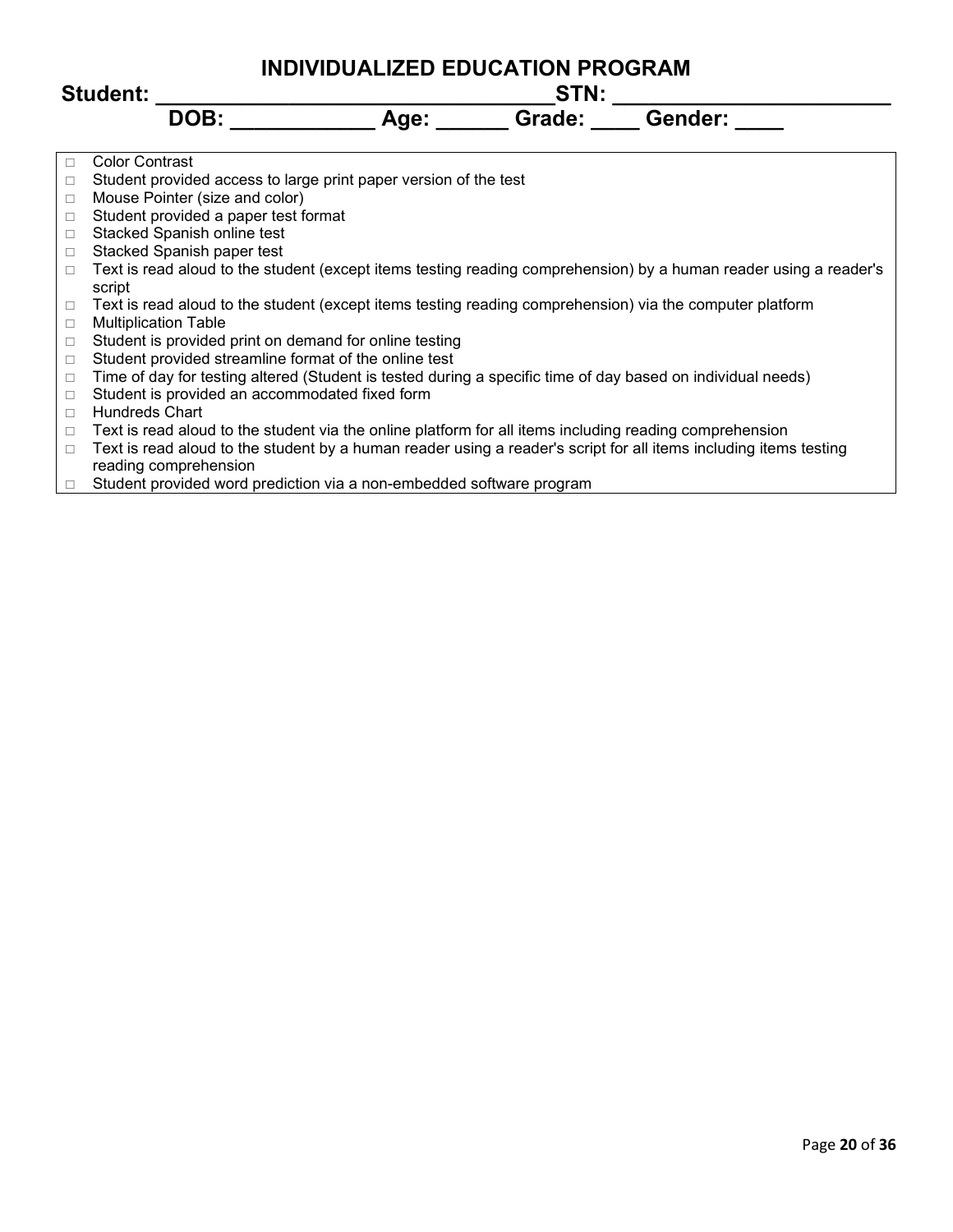|                 | INDIVIDUALIZED EDUCATION PROGRAM |             |        |         |  |  |  |
|-----------------|----------------------------------|-------------|--------|---------|--|--|--|
| <b>Student:</b> |                                  | <b>STN:</b> |        |         |  |  |  |
|                 | DOB:                             | Age:        | Grade: | Gender: |  |  |  |

| <b>ISTEP + Retest (HS Only)</b>                   |                                                                                                                                 |  |  |  |  |  |
|---------------------------------------------------|---------------------------------------------------------------------------------------------------------------------------------|--|--|--|--|--|
| <b>Mathematics:</b>                               | <b>State Assessment with Accommodations</b><br>П                                                                                |  |  |  |  |  |
|                                                   | <b>State Assessment without Accommodations</b><br>$\Box$                                                                        |  |  |  |  |  |
|                                                   | Student has participated in State Assessment.<br>□                                                                              |  |  |  |  |  |
|                                                   | Student has passed this Assessment.<br>$\Box$                                                                                   |  |  |  |  |  |
| <b>English/Language Arts:</b>                     | State Assessment with Accommodations<br>$\Box$                                                                                  |  |  |  |  |  |
|                                                   | <b>State Assessment without Accommodations</b><br>$\Box$                                                                        |  |  |  |  |  |
|                                                   | Student has participated in State Assessment.<br>□                                                                              |  |  |  |  |  |
|                                                   | Student has passed this Assessment.<br>П                                                                                        |  |  |  |  |  |
|                                                   |                                                                                                                                 |  |  |  |  |  |
|                                                   | <b>ISTEP+ Retest Assessment Accommodations</b>                                                                                  |  |  |  |  |  |
|                                                   | Allowable accommodations for the chosen state assessment are listed here. The accommodations listed below                       |  |  |  |  |  |
|                                                   | align to the accommodations selected for this student. Some may not match the accommodations exactly due                        |  |  |  |  |  |
|                                                   | to standardized assessment guidelines. In addition, the list of assessment accommodations may include items                     |  |  |  |  |  |
|                                                   | unique to the given assessment, such as specific test settings which are necessary for standardized                             |  |  |  |  |  |
| assessment only.                                  |                                                                                                                                 |  |  |  |  |  |
| Student provided with additional breaks<br>□      |                                                                                                                                 |  |  |  |  |  |
| Student provided a Braille paper test format<br>□ |                                                                                                                                 |  |  |  |  |  |
| Student tested in small group<br>□                |                                                                                                                                 |  |  |  |  |  |
| □                                                 | Student allowed use of special furniture or equipment for viewing test                                                          |  |  |  |  |  |
| □                                                 | Student provided access to sound amplification system                                                                           |  |  |  |  |  |
| $\Box$                                            | Student allowed to use assistive technology to magnify/enlarge                                                                  |  |  |  |  |  |
| □                                                 | Student allowed to use acetate film for paper assessments                                                                       |  |  |  |  |  |
| □                                                 | Student is allowed to use headphones to block out distractions (no music, headphones are sound dampening only)                  |  |  |  |  |  |
| Student provided access to a scribe<br>$\Box$     |                                                                                                                                 |  |  |  |  |  |
| $\Box$                                            | Student is allowed to use alternative indication of response (i.e., circle, point to, state, or use assistive technology        |  |  |  |  |  |
| device to indicate answer choice)                 |                                                                                                                                 |  |  |  |  |  |
| Student is provided preferential seating<br>□     |                                                                                                                                 |  |  |  |  |  |
| Student provided special lighting conditions<br>□ |                                                                                                                                 |  |  |  |  |  |
| □                                                 | Student allowed to use lined paper turned sideways to help align math problems                                                  |  |  |  |  |  |
| □                                                 | Student is allowed to use low-tech assistive writing instrument                                                                 |  |  |  |  |  |
| □                                                 | Scratch/blank paper (including lined or graph paper)                                                                            |  |  |  |  |  |
| □                                                 | Student has use of an approved, bilingual word-to-word dictionary                                                               |  |  |  |  |  |
| Student is tested individually<br>$\Box$          |                                                                                                                                 |  |  |  |  |  |
| □                                                 | Student is tested individually and permitted to read aloud to him or herself.                                                   |  |  |  |  |  |
| $\Box$                                            | Student has the use of an adaptive/handheld calculator during sessions identified as non-calculator sessions                    |  |  |  |  |  |
| $\Box$                                            | Student is provided with extended testing time for test sessions. If more than an additional 50% is needed, the                 |  |  |  |  |  |
|                                                   | exact amount of time must be formally documented in the student's education record.                                             |  |  |  |  |  |
| $\Box$                                            | Student provided access to an interpreter for sign language<br>Student provided access to large print paper version of the test |  |  |  |  |  |
| □<br>Student provided a paper test format         |                                                                                                                                 |  |  |  |  |  |
| □                                                 | Text is read aloud to the student (except items testing reading comprehension) by a human reader using a reader's               |  |  |  |  |  |
| □<br>script                                       |                                                                                                                                 |  |  |  |  |  |
|                                                   | Text is read aloud to the student (except items testing reading comprehension) via the computer platform                        |  |  |  |  |  |
| □<br>$\Box$                                       | Time of day for testing altered (Student is tested during a specific time of day based on individual needs)                     |  |  |  |  |  |
| $\Box$                                            | Student provided access to own resources (i.e., bold print protractor, real coins, bold/raised line graph paper,                |  |  |  |  |  |
| bold/raised line writing paper)                   |                                                                                                                                 |  |  |  |  |  |
| $\Box$                                            | Text is read aloud to the student by a human reader using a reader's script for all items including items testing               |  |  |  |  |  |
| reading comprehension                             |                                                                                                                                 |  |  |  |  |  |
| □                                                 | Text is read aloud to the student via the online platform for all items including reading comprehension                         |  |  |  |  |  |
| Online calculator for ALL Mathematics items<br>□  |                                                                                                                                 |  |  |  |  |  |
| $\Box$                                            | Adaptive and/or Handheld Calculator for ALL Mathematics items                                                                   |  |  |  |  |  |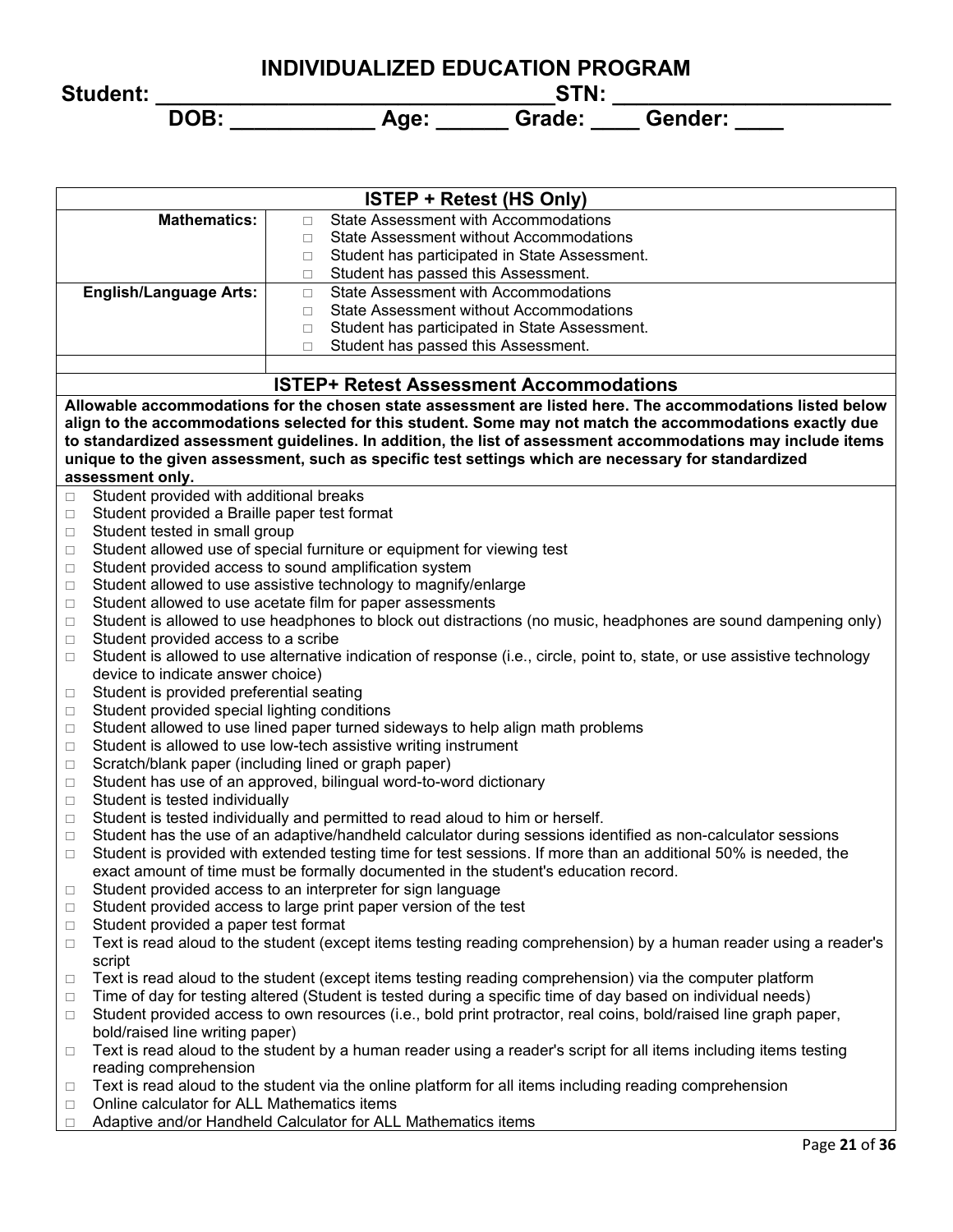**INDIVIDUALIZED EDUCATION PROGRAM Student: \_\_\_\_\_\_\_\_\_\_\_\_\_\_\_\_\_\_\_\_\_\_\_\_\_\_\_\_\_\_\_\_\_STN: \_\_\_\_\_\_\_\_\_\_\_\_\_\_\_\_\_\_\_\_\_\_\_** DOB: **Age:** Grade: Gender: **College Entrance Exam (HS Only) SAT**  $\boxed{\Box}$  SAT with Accommodations □ SAT without Accommodations  $\Box$  Student has participated in SAT. **SAT/College Board Assessment Accommodations The accommodations selected must be based on those accommodations used throughout the student's education program. With consent of the parent/guardian of the student, or with consent of the student of legal age, the school will communicate the following College Board Accommodations and State Allowed Accommodations to College Board for the SAT. If an accommodation is selected that begins with "State Allowed Accommodation" on the SAT, the student's score will not be reportable for college entrance or scholarship purposes, but the student's score will be reportable for state accountability purposes.**  $\Box$  One-to-one testing (1:1) D Braille  $\Box$  Braille graphs and figures □ Braille Writer  $\Box$  Time and one-half (+50%)  $\Box$  Double time (+100%) □ More than double time (>100%) □ Large-print test booklet **Paper assessment** □ 4-function calculator  $\Box$  Pre-recorded audio (MP3 via streaming) □ Text-to-speech  $\Box$  Human reader (paper assessment)  $\Box$  Sign language interpreter for oral instructions only  $\Box$  Assistive technology compatible (ATC) test format  $\Box$  Extended breaks  $\Box$  Extra breaks □ Breaks as needed □ Small group testing □ Auditory amplification/FM system □ Magnification device (non-electronic) □ Magnification device (electronic) □ Colored overlay (paper assessment) Color contrast □ Writer/scribe to record responses  $\Box$  Record answers in test book  $\Box$  Preferential seating □ Computer (word process ONLY for essays) □ Large-print (large-block) answer sheet (no bubbles) Paper assessment □ Wheelchair accessibility □ Food/drink/medication  $\Box$  Permission to test blood sugar  $\Box$  Printed copy of verbal instructions □ State Allowed Accommodations to sign the Reading and Writing test content using American Sign Language (ASL) or Pidgin Signed English (PSE)

□ State Allowed Accommodations to sign the mathematics test content using American Sign Language (ASL) or Pidgin Signed English (PSE)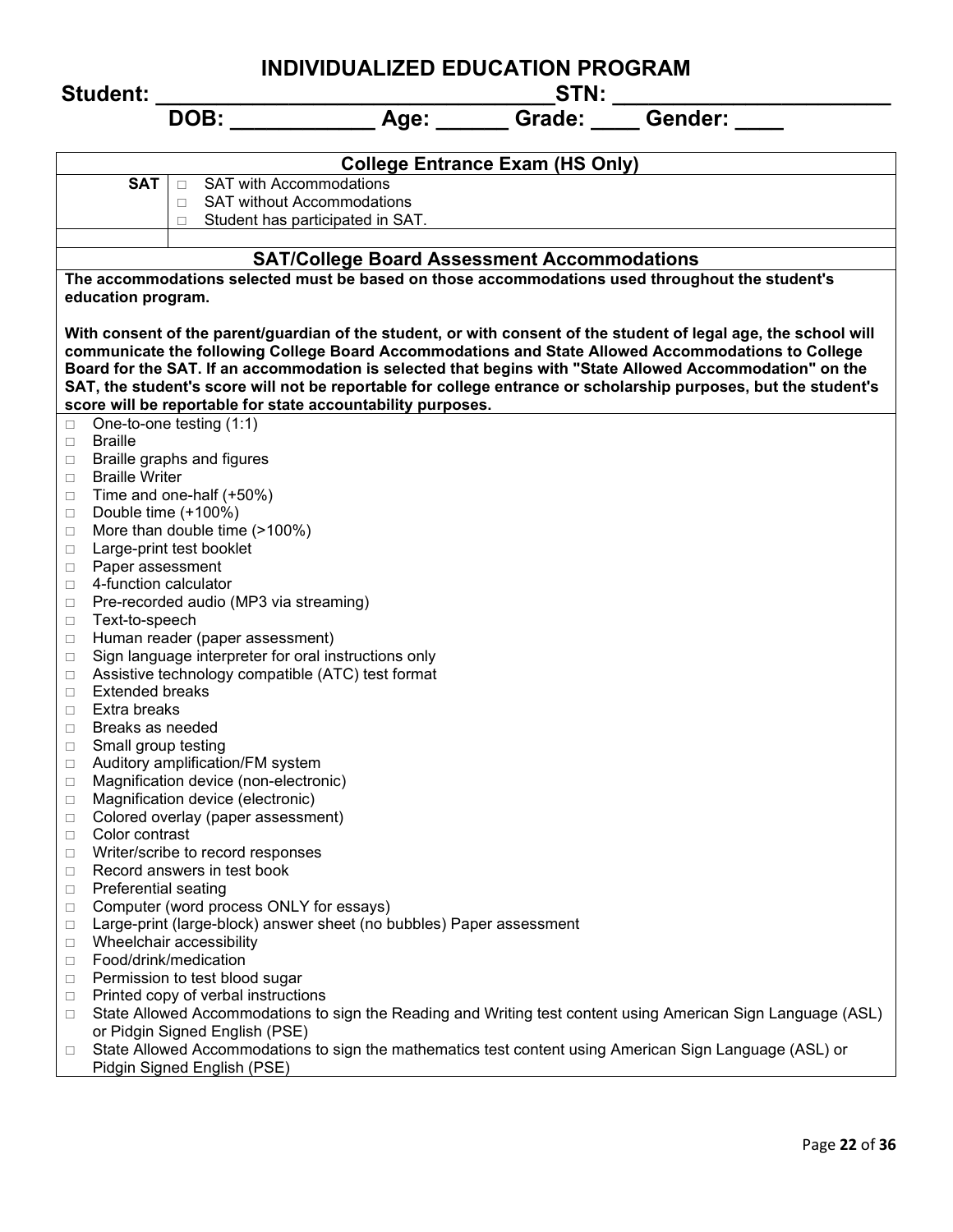**Student: \_\_\_\_\_\_\_\_\_\_\_\_\_\_\_\_\_\_\_\_\_\_\_\_\_\_\_\_\_\_\_\_\_STN: \_\_\_\_\_\_\_\_\_\_\_\_\_\_\_\_\_\_\_\_\_\_\_**

| <b>IREAD-3</b>                                                                                                                                                |                                                                                                                                                                                                  |  |  |  |  |
|---------------------------------------------------------------------------------------------------------------------------------------------------------------|--------------------------------------------------------------------------------------------------------------------------------------------------------------------------------------------------|--|--|--|--|
| Has the student participated in the IREAD-3<br>Student has NOT taken the IREAD-3 Assessment.<br>П<br>assessment?<br>Student has taken the IREAD-3 Assessment. |                                                                                                                                                                                                  |  |  |  |  |
|                                                                                                                                                               |                                                                                                                                                                                                  |  |  |  |  |
| If the student has taken the IREAD-3 Assessment, did<br>the student pass IREAD-3?                                                                             | Student has taken the IREAD-3 assessment and<br>$\Box$<br>scores are not yet reported.<br>Student has passed the IREAD-3 assessment.<br>П<br>Student has NOT passed the IREAD-3 assessment.<br>П |  |  |  |  |
| If the student has NOT passed the IREAD-3<br>assessment, was the student granted a good cause<br>exemption?                                                   | Student will follow state and school policy regarding<br>$\Box$<br>retention, remediation, and future retakes of the<br>IREAD-3 assessment.<br>Student is granted a good cause exemption.        |  |  |  |  |
| If the student is granted a good cause exemption, on<br>which date was it granted?                                                                            |                                                                                                                                                                                                  |  |  |  |  |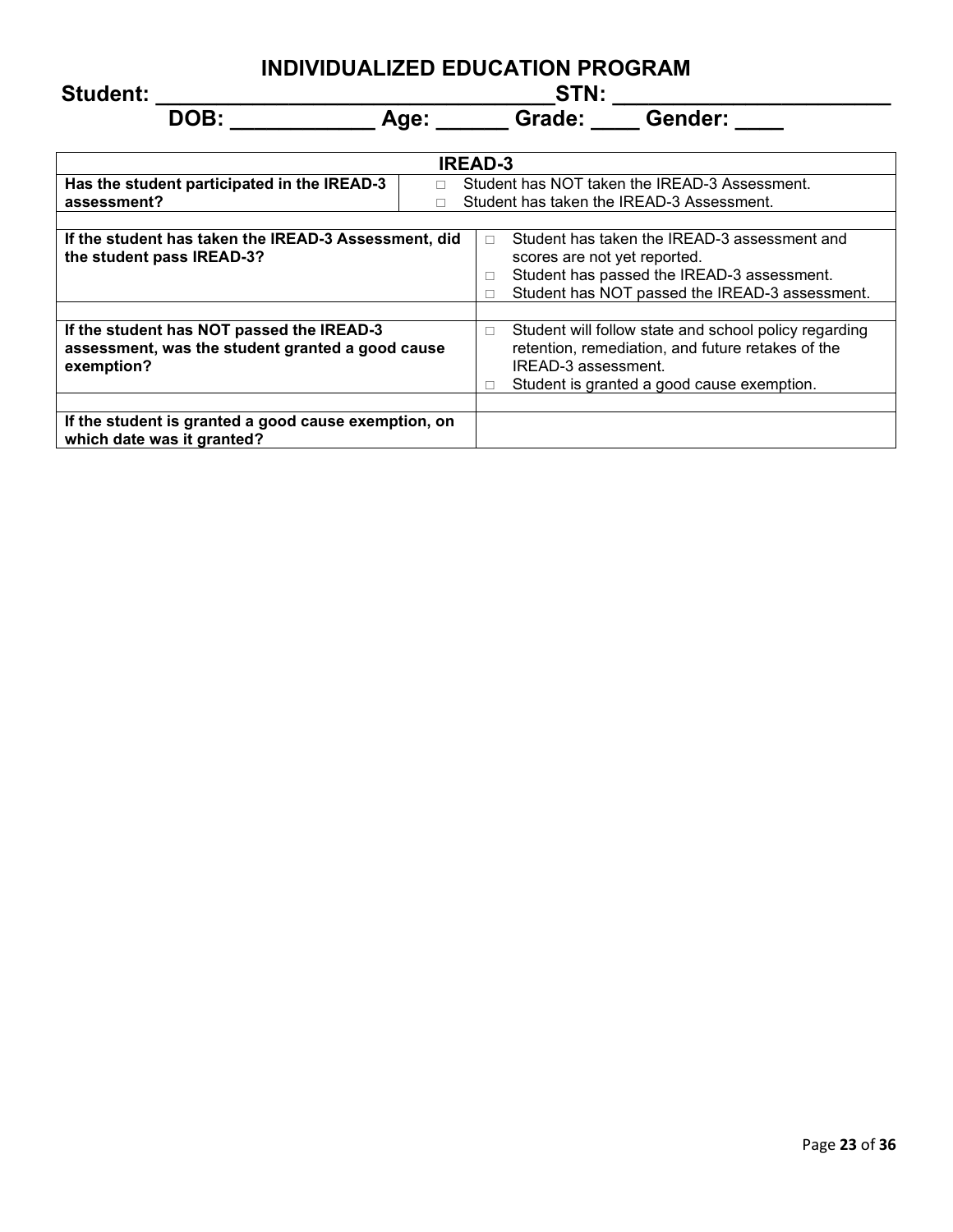| <b>Annual Goals</b><br>Title:<br>Present Levels for this Goal:                                                                                                      | INDIVIDUALIZED EDUCATION PROGRAM<br>Student: |  |  |  |  |
|---------------------------------------------------------------------------------------------------------------------------------------------------------------------|----------------------------------------------|--|--|--|--|
|                                                                                                                                                                     |                                              |  |  |  |  |
|                                                                                                                                                                     |                                              |  |  |  |  |
|                                                                                                                                                                     |                                              |  |  |  |  |
|                                                                                                                                                                     |                                              |  |  |  |  |
|                                                                                                                                                                     |                                              |  |  |  |  |
|                                                                                                                                                                     |                                              |  |  |  |  |
|                                                                                                                                                                     |                                              |  |  |  |  |
|                                                                                                                                                                     |                                              |  |  |  |  |
|                                                                                                                                                                     |                                              |  |  |  |  |
|                                                                                                                                                                     |                                              |  |  |  |  |
|                                                                                                                                                                     |                                              |  |  |  |  |
| Standards aligned to this Annual Goal:                                                                                                                              |                                              |  |  |  |  |
|                                                                                                                                                                     |                                              |  |  |  |  |
|                                                                                                                                                                     |                                              |  |  |  |  |
|                                                                                                                                                                     |                                              |  |  |  |  |
|                                                                                                                                                                     |                                              |  |  |  |  |
|                                                                                                                                                                     |                                              |  |  |  |  |
|                                                                                                                                                                     |                                              |  |  |  |  |
|                                                                                                                                                                     |                                              |  |  |  |  |
| <b>Specially Designed Instruction:</b>                                                                                                                              |                                              |  |  |  |  |
|                                                                                                                                                                     |                                              |  |  |  |  |
|                                                                                                                                                                     |                                              |  |  |  |  |
|                                                                                                                                                                     |                                              |  |  |  |  |
|                                                                                                                                                                     |                                              |  |  |  |  |
|                                                                                                                                                                     |                                              |  |  |  |  |
|                                                                                                                                                                     |                                              |  |  |  |  |
|                                                                                                                                                                     |                                              |  |  |  |  |
|                                                                                                                                                                     |                                              |  |  |  |  |
| <b>Annual Goal Statement:</b>                                                                                                                                       |                                              |  |  |  |  |
|                                                                                                                                                                     |                                              |  |  |  |  |
|                                                                                                                                                                     |                                              |  |  |  |  |
|                                                                                                                                                                     |                                              |  |  |  |  |
| If this student is of transition age, which post-secondary goal does this annual goal support?<br>Independent Living<br><b>Education and Training</b><br>Employment |                                              |  |  |  |  |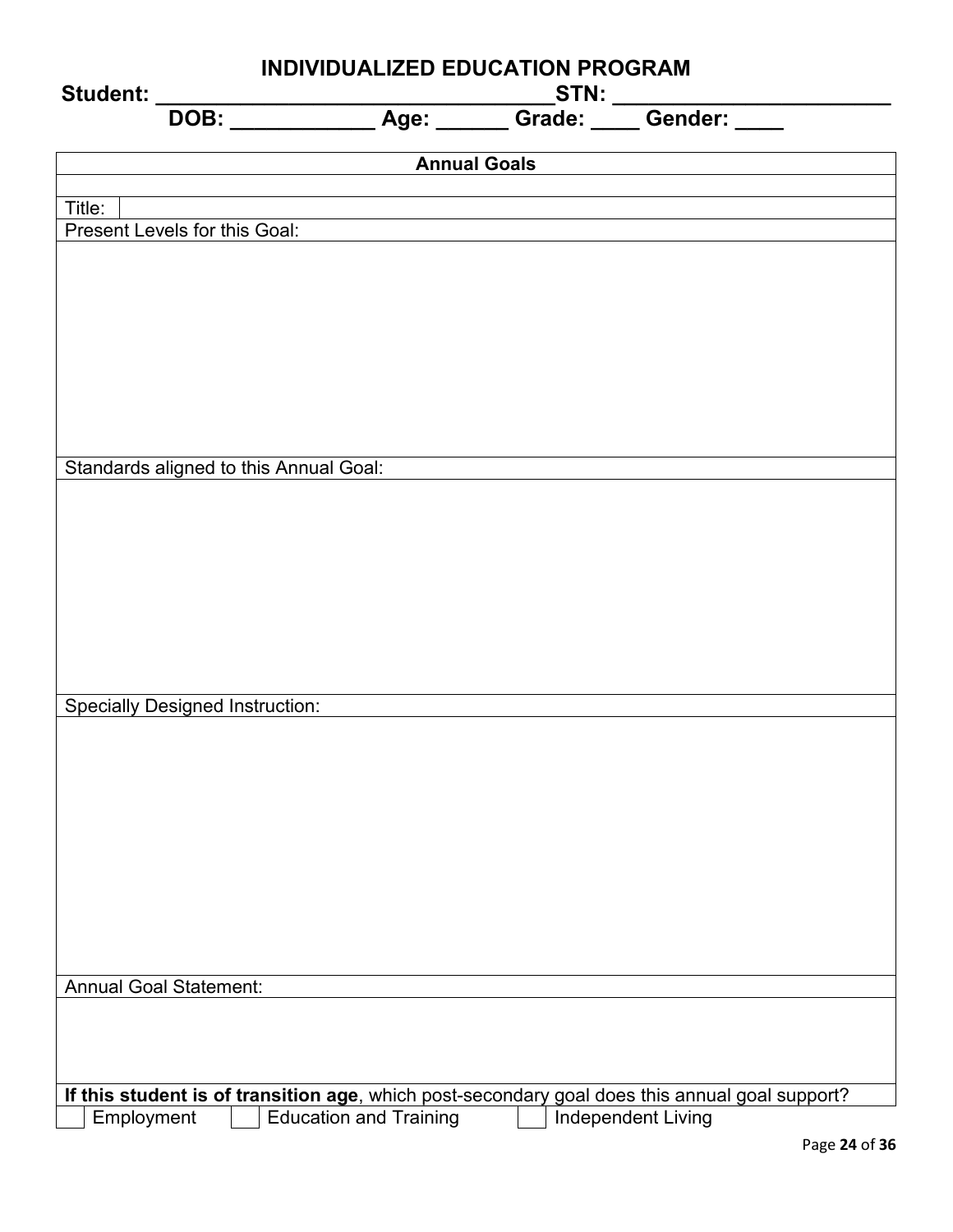| Student: |                                                                  | INDIVIDUALIZED EDUCATION PROGRAM |  |  |  |  |  |  |
|----------|------------------------------------------------------------------|----------------------------------|--|--|--|--|--|--|
|          |                                                                  |                                  |  |  |  |  |  |  |
|          | What methods and instruments will be used to monitor progress?   |                                  |  |  |  |  |  |  |
|          |                                                                  |                                  |  |  |  |  |  |  |
|          |                                                                  |                                  |  |  |  |  |  |  |
|          |                                                                  |                                  |  |  |  |  |  |  |
|          |                                                                  |                                  |  |  |  |  |  |  |
|          | Articulate the plan to monitor and report progress on this goal: |                                  |  |  |  |  |  |  |
|          |                                                                  |                                  |  |  |  |  |  |  |
|          |                                                                  |                                  |  |  |  |  |  |  |
|          |                                                                  |                                  |  |  |  |  |  |  |
|          |                                                                  |                                  |  |  |  |  |  |  |
|          |                                                                  |                                  |  |  |  |  |  |  |
|          |                                                                  |                                  |  |  |  |  |  |  |
|          |                                                                  |                                  |  |  |  |  |  |  |
|          |                                                                  |                                  |  |  |  |  |  |  |
|          |                                                                  |                                  |  |  |  |  |  |  |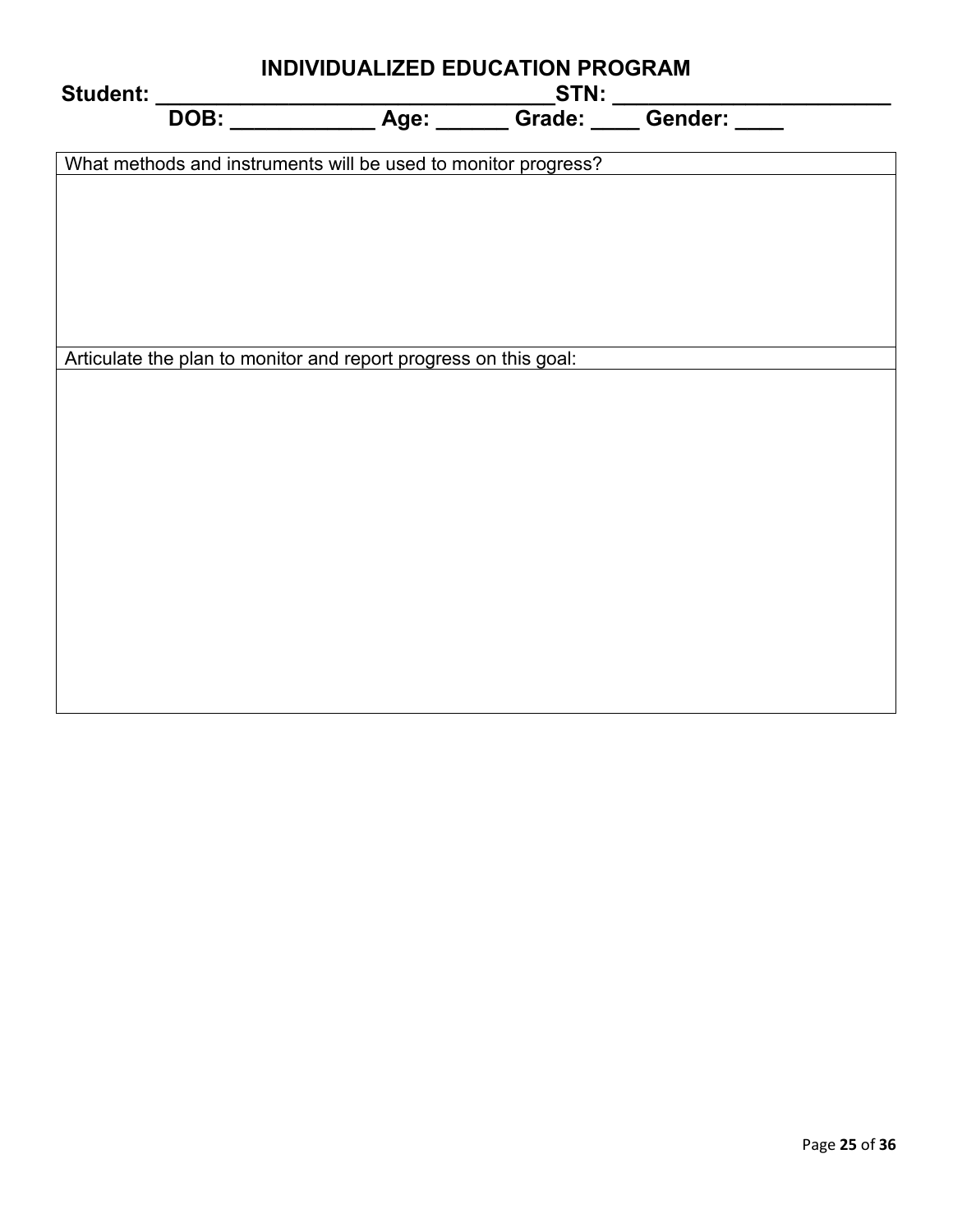**Student: \_\_\_\_\_\_\_\_\_\_\_\_\_\_\_\_\_\_\_\_\_\_\_\_\_\_\_\_\_\_\_\_\_STN: \_\_\_\_\_\_\_\_\_\_\_\_\_\_\_\_\_\_\_\_\_\_\_**

| <b>Provisions</b>  |                                    |                                     |                                   |                         |          |                                         |
|--------------------|------------------------------------|-------------------------------------|-----------------------------------|-------------------------|----------|-----------------------------------------|
|                    | <b>Special Education Services</b>  |                                     |                                   |                         |          |                                         |
| <b>Description</b> | Proposed<br><b>Initiation Date</b> | <b>Number of</b><br><b>Sessions</b> | <b>Time per</b><br><b>Session</b> | <b>Service End Date</b> | Location | <b>Align to Post</b><br>Secondary goal: |
|                    |                                    |                                     |                                   |                         |          |                                         |
| Narrative:         |                                    |                                     |                                   |                         |          |                                         |
| <b>Description</b> | Proposed<br><b>Initiation Date</b> | <b>Number of</b><br><b>Sessions</b> | <b>Time per</b><br><b>Session</b> | <b>Service End Date</b> | Location | <b>Align to Post</b><br>Secondary goal: |
| Narrative:         |                                    |                                     |                                   |                         |          |                                         |
| <b>Description</b> | Proposed<br><b>Initiation Date</b> | Number of<br><b>Sessions</b>        | <b>Time per</b><br><b>Session</b> | <b>Service End Date</b> | Location | <b>Align to Post</b><br>Secondary goal: |
| Narrative:         |                                    |                                     |                                   |                         |          |                                         |
| <b>Description</b> | Proposed<br><b>Initiation Date</b> | Number of<br><b>Sessions</b>        | <b>Time per</b><br><b>Session</b> | <b>Service End Date</b> | Location | <b>Align to Post</b><br>Secondary goal: |
| <b>Narrative:</b>  |                                    |                                     |                                   |                         |          |                                         |
| <b>Description</b> | Proposed<br><b>Initiation Date</b> | Number of<br><b>Sessions</b>        | <b>Time per</b><br><b>Session</b> | <b>Service End Date</b> | Location | <b>Align to Post</b><br>Secondary goal: |
| Narrative:         |                                    |                                     |                                   |                         |          |                                         |
| <b>Description</b> | Proposed<br><b>Initiation Date</b> | <b>Number of</b><br><b>Sessions</b> | <b>Time per</b><br><b>Session</b> | <b>Service End Date</b> | Location | <b>Align to Post</b><br>Secondary goal: |
| <b>Narrative:</b>  |                                    |                                     |                                   |                         |          |                                         |
| <b>Description</b> | Proposed<br><b>Initiation Date</b> | <b>Number of</b><br><b>Sessions</b> | <b>Time per</b><br><b>Session</b> | <b>Service End Date</b> | Location | <b>Align to Post</b><br>Secondary goal: |
| Narrative:         |                                    |                                     |                                   |                         |          |                                         |
| <b>Description</b> | Proposed<br><b>Initiation Date</b> | Number of<br><b>Sessions</b>        | <b>Time per</b><br><b>Session</b> | <b>Service End Date</b> | Location | <b>Align to Post</b><br>Secondary goal: |
| Narrative:         |                                    |                                     |                                   |                         |          |                                         |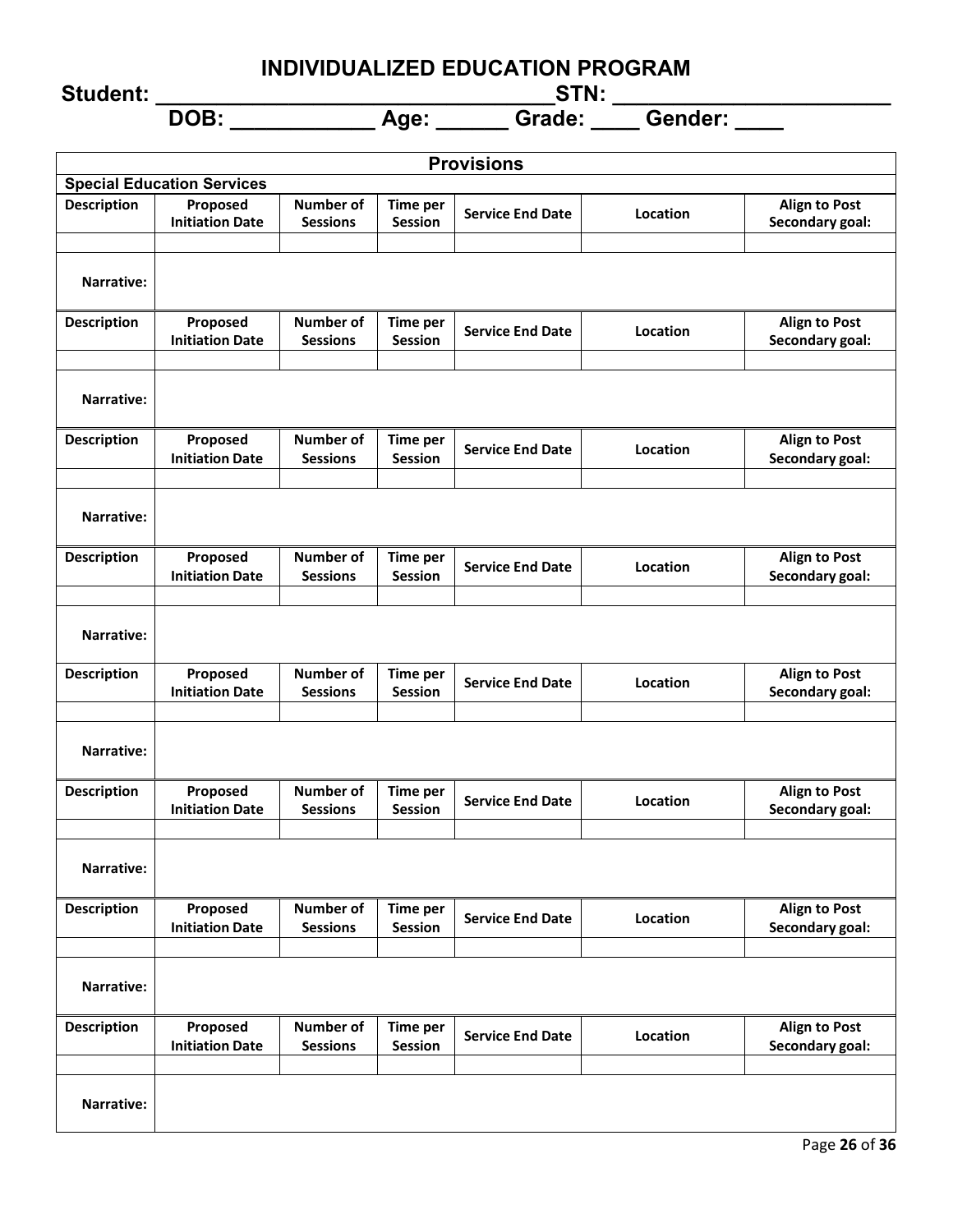**Student: \_\_\_\_\_\_\_\_\_\_\_\_\_\_\_\_\_\_\_\_\_\_\_\_\_\_\_\_\_\_\_\_\_STN: \_\_\_\_\_\_\_\_\_\_\_\_\_\_\_\_\_\_\_\_\_\_\_**

| <b>Related Services</b> |                                    |                                     |                                   |                         |          |                                         |
|-------------------------|------------------------------------|-------------------------------------|-----------------------------------|-------------------------|----------|-----------------------------------------|
| <b>Description</b>      | Proposed<br><b>Initiation Date</b> | <b>Number of</b><br><b>Sessions</b> | <b>Time per</b><br>Session        | <b>Service End Date</b> | Location | <b>Align to Post</b><br>Secondary goal: |
| Narrative:              |                                    |                                     |                                   |                         |          |                                         |
| <b>Description</b>      | Proposed<br><b>Initiation Date</b> | <b>Number of</b><br><b>Sessions</b> | <b>Time per</b><br>Session        | <b>Service End Date</b> | Location | <b>Align to Post</b><br>Secondary goal: |
| Narrative:              |                                    |                                     |                                   |                         |          |                                         |
| <b>Description</b>      | Proposed<br><b>Initiation Date</b> | <b>Number of</b><br><b>Sessions</b> | Time per<br>Session               | <b>Service End Date</b> | Location | <b>Align to Post</b><br>Secondary goal: |
| Narrative:              |                                    |                                     |                                   |                         |          |                                         |
| <b>Description</b>      | Proposed<br><b>Initiation Date</b> | <b>Number of</b><br><b>Sessions</b> | Time per<br>Session               | <b>Service End Date</b> | Location | <b>Align to Post</b><br>Secondary goal: |
| Narrative:              |                                    |                                     |                                   |                         |          |                                         |
| <b>Description</b>      | Proposed<br><b>Initiation Date</b> | <b>Number of</b><br><b>Sessions</b> | <b>Time per</b><br><b>Session</b> | <b>Service End Date</b> | Location | <b>Align to Post</b><br>Secondary goal: |
| <b>Narrative:</b>       |                                    |                                     |                                   |                         |          |                                         |
| <b>Description</b>      | Proposed<br><b>Initiation Date</b> | <b>Number of</b><br><b>Sessions</b> | <b>Time per</b><br><b>Session</b> | <b>Service End Date</b> | Location | <b>Align to Post</b><br>Secondary goal: |
| Narrative:              |                                    |                                     |                                   |                         |          |                                         |
| <b>Description</b>      | Proposed<br><b>Initiation Date</b> | Number of<br><b>Sessions</b>        | <b>Time per</b><br><b>Session</b> | <b>Service End Date</b> | Location | <b>Align to Post</b><br>Secondary goal: |
| Narrative:              |                                    |                                     |                                   |                         |          |                                         |
| <b>Description</b>      | Proposed<br><b>Initiation Date</b> | <b>Number of</b><br><b>Sessions</b> | <b>Time per</b><br>Session        | <b>Service End Date</b> | Location | <b>Align to Post</b><br>Secondary goal: |
| Narrative:              |                                    |                                     |                                   |                         |          |                                         |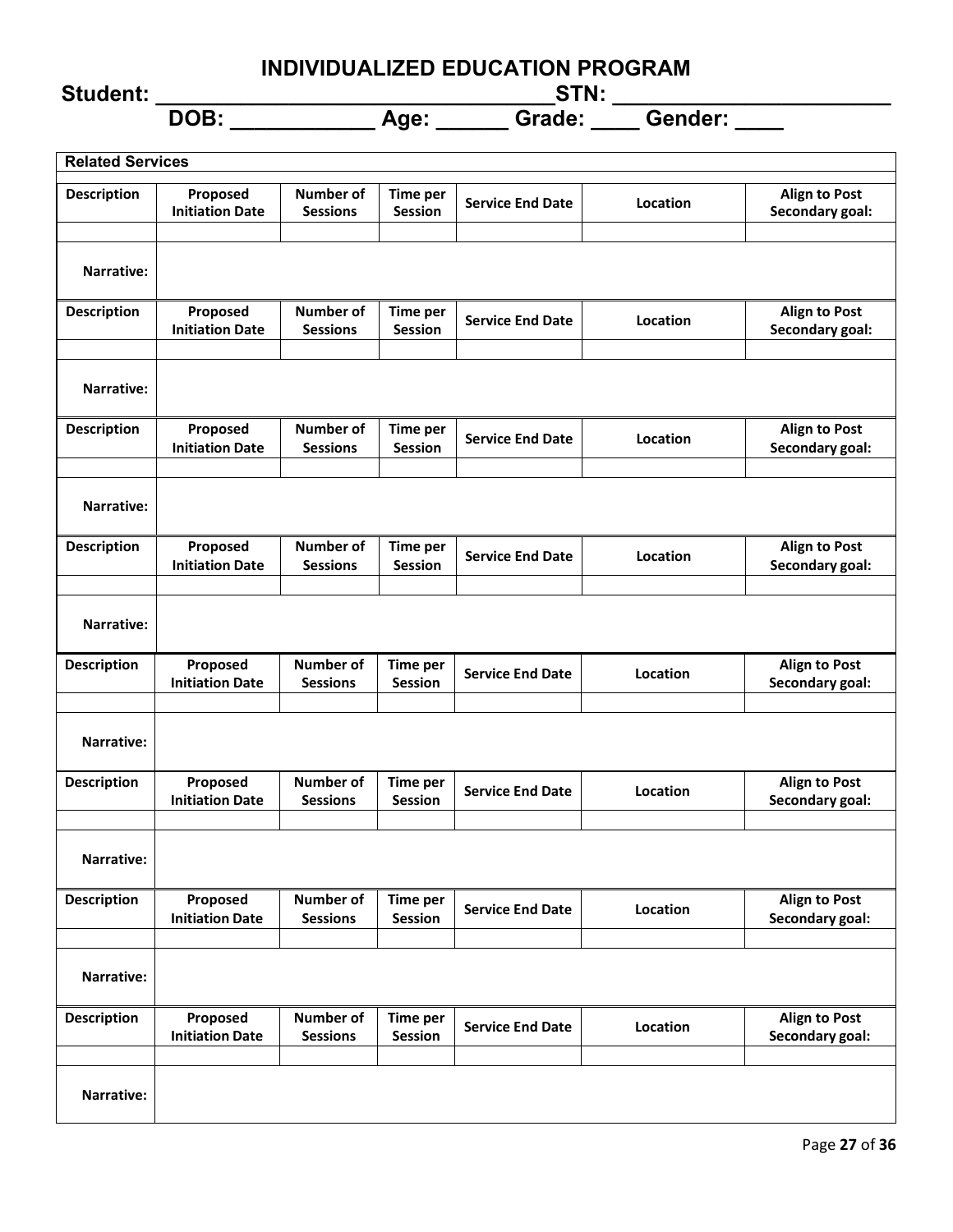| INDIVIDUALIZED EDUCATION PROGRAM<br><b>Student:</b>                                                                                                                                                               |  |  |  |  |
|-------------------------------------------------------------------------------------------------------------------------------------------------------------------------------------------------------------------|--|--|--|--|
| DOB:                                                                                                                                                                                                              |  |  |  |  |
| Transportation:<br>If the student's transit time or needs are different from that of non-disabled peers, describe and justify these needs.<br>Record as a related service if additional provisions are necessary. |  |  |  |  |
| If Transportation is indicated as a related service, list and describe any criteria needed to determine health-related<br>need for special education transportation:                                              |  |  |  |  |
| <b>Accessible Materials</b><br>If this student requires any instructional materials provided in an accessible format, describe the environments, tasks,<br>tools, and services related to their provision:        |  |  |  |  |
| <b>Assistive Technology</b><br>Describe this assistive technology required if any:                                                                                                                                |  |  |  |  |
| <b>Extended School Year</b><br>Record extended school year services required to provide a free and appropriate education for this                                                                                 |  |  |  |  |
| student: (Record ESY services under special education and related services if needed.)                                                                                                                            |  |  |  |  |
| Aids/Supports<br>Document the types and general intent of supports necessary to provide public agency personnel with                                                                                              |  |  |  |  |
| the knowledge and skills necessary to implement the student's individualized education program:                                                                                                                   |  |  |  |  |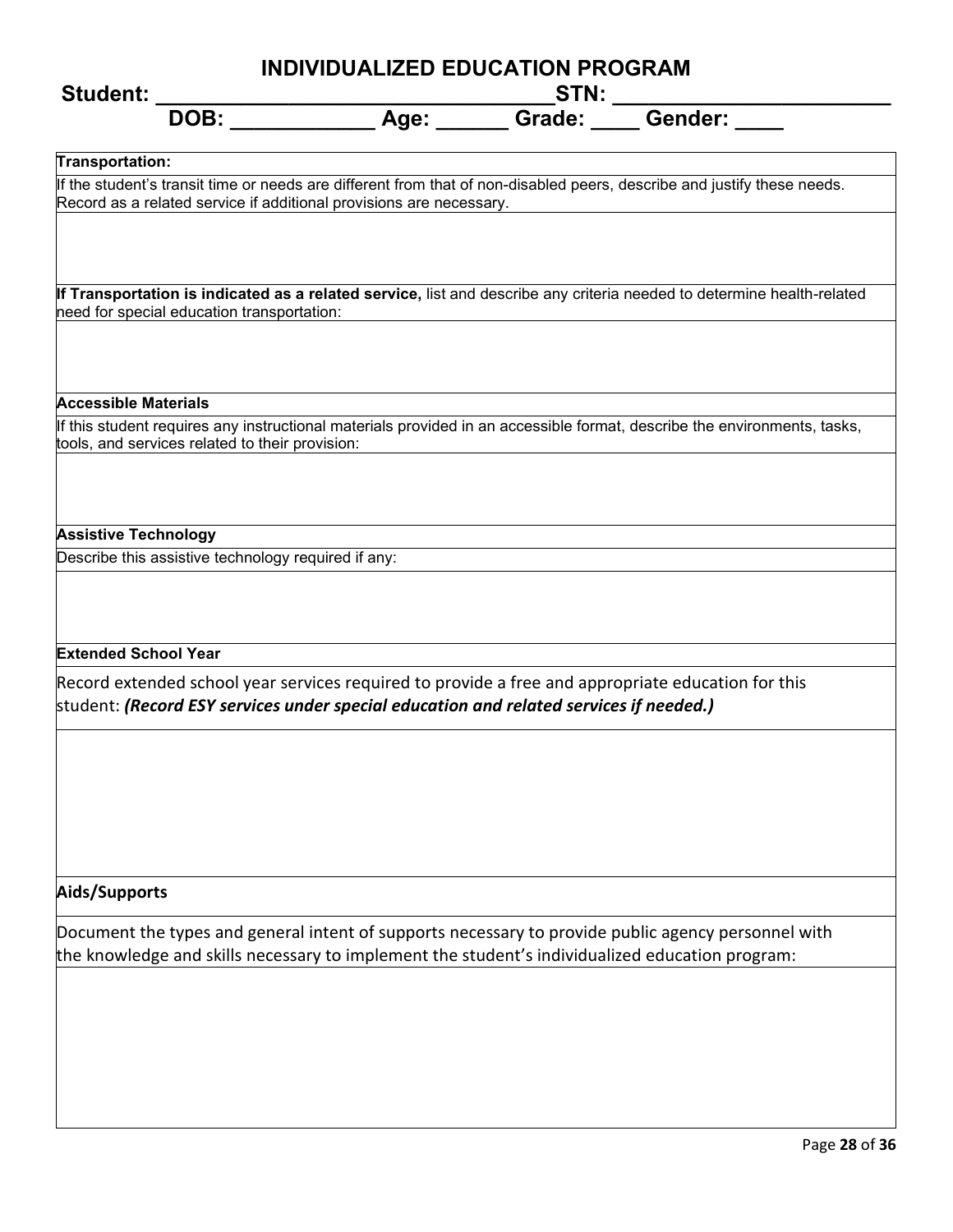| <b>Student:</b>                                                                                                                                                                                                                                                                                                                                                                    | INDIVIDUALIZED EDUCATION PROGRAM |  |  |  |  |  |
|------------------------------------------------------------------------------------------------------------------------------------------------------------------------------------------------------------------------------------------------------------------------------------------------------------------------------------------------------------------------------------|----------------------------------|--|--|--|--|--|
|                                                                                                                                                                                                                                                                                                                                                                                    |                                  |  |  |  |  |  |
| <b>Program Modifications:</b>                                                                                                                                                                                                                                                                                                                                                      |                                  |  |  |  |  |  |
| Describe any program modifications needed to enable the student to advance appropriately toward<br>attaining the annual goals, to be involved in and make progress in the general education curriculum, to<br>participate in extracurricular and other nonacademic activities or to be educated or participate with<br>other students with disabilities and non-disabled students. |                                  |  |  |  |  |  |
|                                                                                                                                                                                                                                                                                                                                                                                    |                                  |  |  |  |  |  |
|                                                                                                                                                                                                                                                                                                                                                                                    |                                  |  |  |  |  |  |
|                                                                                                                                                                                                                                                                                                                                                                                    |                                  |  |  |  |  |  |
| <b>Progress Reporting</b>                                                                                                                                                                                                                                                                                                                                                          |                                  |  |  |  |  |  |
| Describe when periodic reports on the progress the student is making toward meeting the annual goals<br>will be provided:                                                                                                                                                                                                                                                          |                                  |  |  |  |  |  |
|                                                                                                                                                                                                                                                                                                                                                                                    |                                  |  |  |  |  |  |
|                                                                                                                                                                                                                                                                                                                                                                                    |                                  |  |  |  |  |  |
|                                                                                                                                                                                                                                                                                                                                                                                    |                                  |  |  |  |  |  |
| Rationale                                                                                                                                                                                                                                                                                                                                                                          |                                  |  |  |  |  |  |
| Describe the rationale for providing these services and supports as well as describing reasons for<br>rejecting other options:                                                                                                                                                                                                                                                     |                                  |  |  |  |  |  |
|                                                                                                                                                                                                                                                                                                                                                                                    |                                  |  |  |  |  |  |
|                                                                                                                                                                                                                                                                                                                                                                                    |                                  |  |  |  |  |  |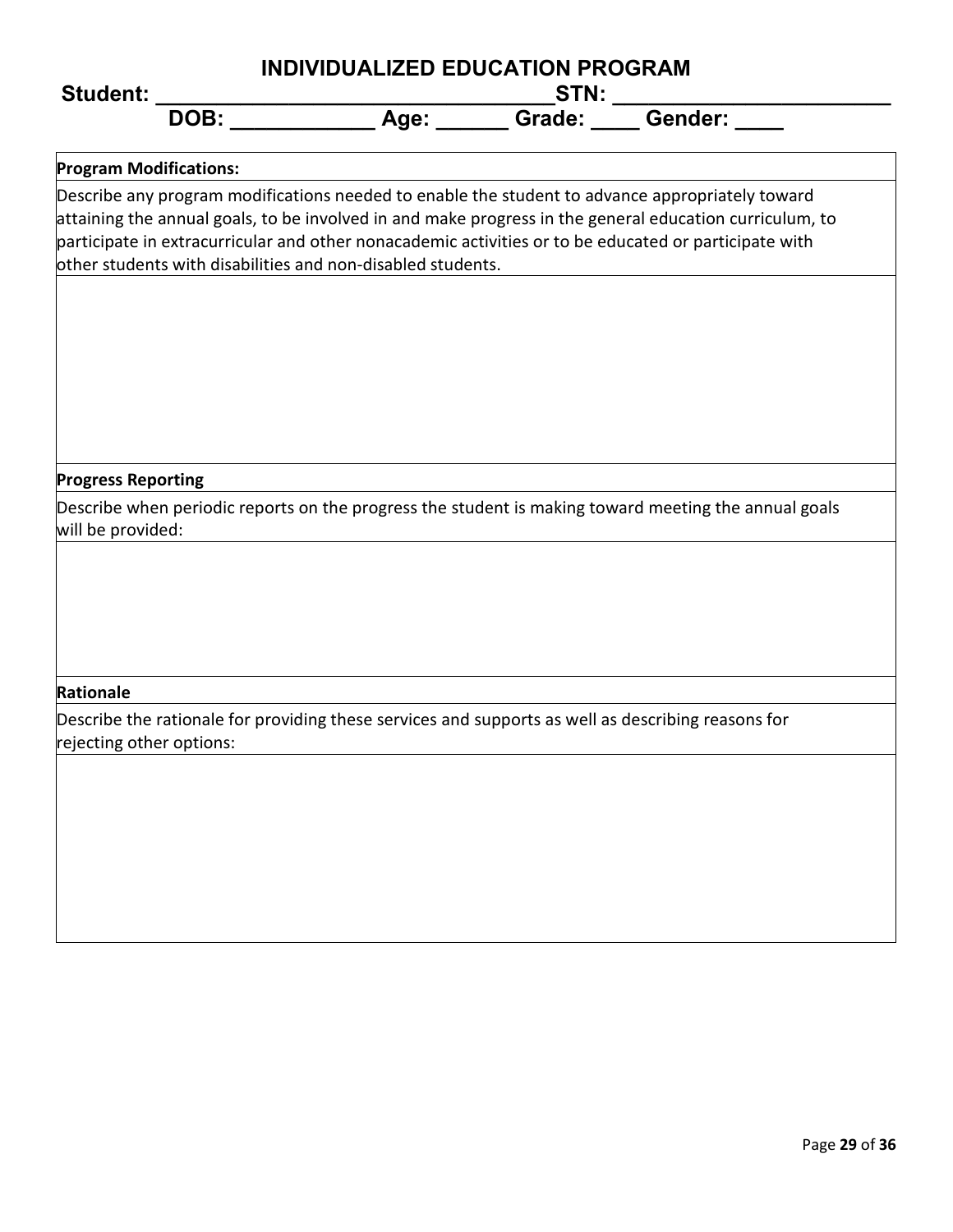**Student: \_\_\_\_\_\_\_\_\_\_\_\_\_\_\_\_\_\_\_\_\_\_\_\_\_\_\_\_\_\_\_\_\_STN: \_\_\_\_\_\_\_\_\_\_\_\_\_\_\_\_\_\_\_\_\_\_\_**

|                             | DOB:                                                                                                             | Age:                                               | Grade: | Gender:                                                                                                                                                                                                                                 |
|-----------------------------|------------------------------------------------------------------------------------------------------------------|----------------------------------------------------|--------|-----------------------------------------------------------------------------------------------------------------------------------------------------------------------------------------------------------------------------------------|
|                             |                                                                                                                  | <b>Least Restrictive Environment and Placement</b> |        |                                                                                                                                                                                                                                         |
|                             | <b>LRE Placement Category based Federal Program Types:</b>                                                       |                                                    |        |                                                                                                                                                                                                                                         |
|                             | School Age (6-21)                                                                                                |                                                    |        |                                                                                                                                                                                                                                         |
| $\Box$                      | 50-Regular class 80% or more (In a regular classroom for 80% or more of the day)                                 |                                                    |        |                                                                                                                                                                                                                                         |
| ⊔                           | 51-Resource Room (In a regular class for 40% to 79% of the day)                                                  |                                                    |        |                                                                                                                                                                                                                                         |
| ⊔<br>⊔                      | 52-Separate Class (In a regular class for less than 40% of the day)<br>53-Separate day school facility           |                                                    |        |                                                                                                                                                                                                                                         |
| ⊔                           | 54-Residential Facility                                                                                          |                                                    |        |                                                                                                                                                                                                                                         |
| ⊔                           | 55-Correctional Facility                                                                                         |                                                    |        |                                                                                                                                                                                                                                         |
| ⊔                           | 56-Parentally placed in private school                                                                           |                                                    |        |                                                                                                                                                                                                                                         |
| $\Box$                      | 57-Homebound/hospital                                                                                            |                                                    |        |                                                                                                                                                                                                                                         |
|                             | Early Childhood (3-5)                                                                                            |                                                    |        |                                                                                                                                                                                                                                         |
| ⊔                           | 26-In a regular early childhood program at least 10 hours per week and receiving the majority of services there. |                                                    |        |                                                                                                                                                                                                                                         |
| ⊔                           |                                                                                                                  |                                                    |        | 27-In a regular early childhood program at least 10 hours per week and receiving the majority of services in some other                                                                                                                 |
|                             | location.                                                                                                        |                                                    |        |                                                                                                                                                                                                                                         |
| ⊔<br>⊔                      |                                                                                                                  |                                                    |        | 28-In a regular early childhood program less than 10 hours per week and receiving the majority of services there.<br>29-In a regular early childhood program less than 10 hours per week and receiving the majority of services in some |
|                             | other location.                                                                                                  |                                                    |        |                                                                                                                                                                                                                                         |
| $\Box$                      | 33-Separate Class                                                                                                |                                                    |        |                                                                                                                                                                                                                                         |
| ⊔                           | 34-Separate School                                                                                               |                                                    |        |                                                                                                                                                                                                                                         |
| $\Box$<br>$\vert \ \ \vert$ | 35-Residential Facility<br>36-Service Provider Location                                                          |                                                    |        |                                                                                                                                                                                                                                         |
| П                           | 37-Home                                                                                                          |                                                    |        |                                                                                                                                                                                                                                         |
|                             |                                                                                                                  |                                                    |        |                                                                                                                                                                                                                                         |
|                             |                                                                                                                  |                                                    |        |                                                                                                                                                                                                                                         |
|                             |                                                                                                                  |                                                    |        |                                                                                                                                                                                                                                         |
|                             |                                                                                                                  |                                                    |        |                                                                                                                                                                                                                                         |
|                             | Additional Descriptors of Least Restrictive Environment (if any):                                                |                                                    |        |                                                                                                                                                                                                                                         |
|                             |                                                                                                                  |                                                    |        |                                                                                                                                                                                                                                         |
|                             |                                                                                                                  |                                                    |        |                                                                                                                                                                                                                                         |
|                             |                                                                                                                  |                                                    |        |                                                                                                                                                                                                                                         |
|                             |                                                                                                                  |                                                    |        |                                                                                                                                                                                                                                         |
|                             |                                                                                                                  |                                                    |        |                                                                                                                                                                                                                                         |
|                             | Summarize the discussion and consideration of any potentially harmful effects of the suggested                   |                                                    |        |                                                                                                                                                                                                                                         |
|                             | services onthe student or on the quality of services needed:                                                     |                                                    |        |                                                                                                                                                                                                                                         |
|                             |                                                                                                                  |                                                    |        |                                                                                                                                                                                                                                         |
|                             |                                                                                                                  |                                                    |        |                                                                                                                                                                                                                                         |
|                             |                                                                                                                  |                                                    |        |                                                                                                                                                                                                                                         |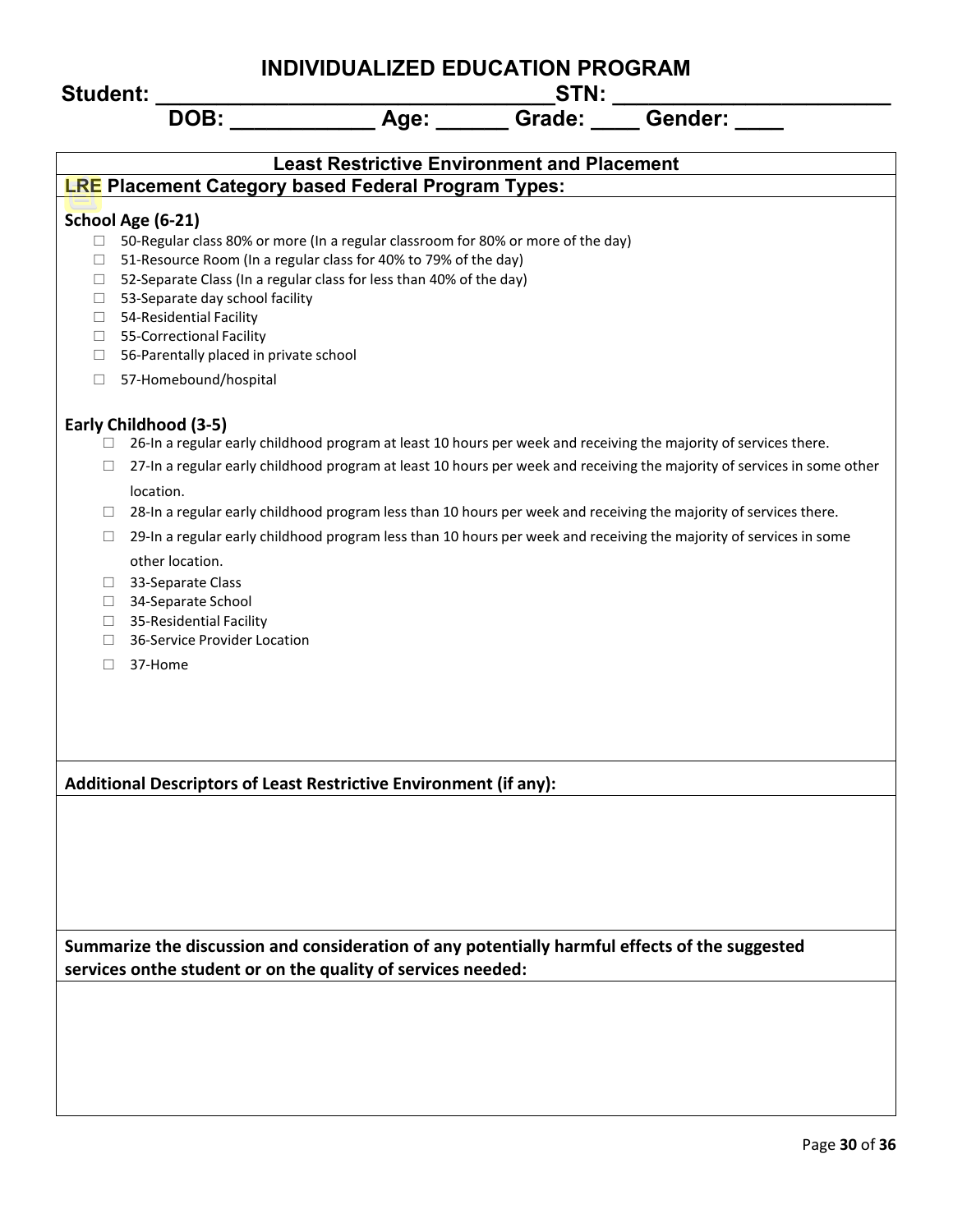| <b>Student:</b> |                                     | <b>INDIVIDUALIZED EDUCATION PROGRAM</b><br>STN:                                                    |  |                                                                                                 |  |  |
|-----------------|-------------------------------------|----------------------------------------------------------------------------------------------------|--|-------------------------------------------------------------------------------------------------|--|--|
|                 | DOB:                                | Age:                                                                                               |  | Grade: Gender:                                                                                  |  |  |
|                 | reasonsthese options were rejected: |                                                                                                    |  | Describe the reasons for placement determination including the other options considered and the |  |  |
|                 |                                     |                                                                                                    |  |                                                                                                 |  |  |
|                 |                                     |                                                                                                    |  |                                                                                                 |  |  |
|                 |                                     | If you have indicated this student meets the eligibility criteria for Emotional Disability, select |  |                                                                                                 |  |  |
|                 |                                     | the bestdescriptor of this student's level of services:                                            |  |                                                                                                 |  |  |
|                 |                                     |                                                                                                    |  | FULL TIME (receives special education support or services 50% or more of the school day)        |  |  |
|                 |                                     |                                                                                                    |  | OTHER (receives special education support or services less than 50% of the school day.)         |  |  |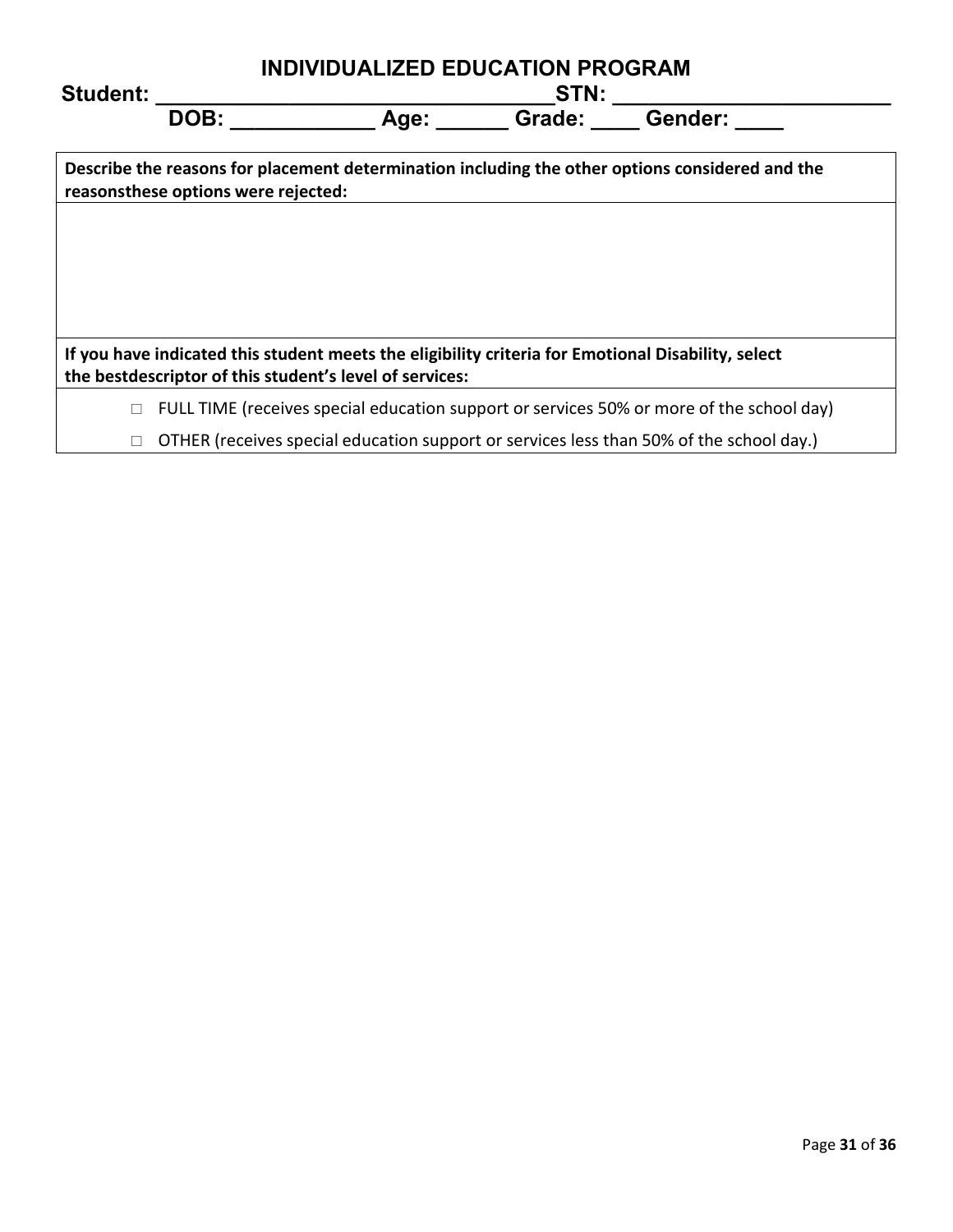| INDIVIDUALIZED EDUCATION PROGRAM<br><b>Student:</b> |                                     |                                                                                      |  |  |                                                                                                                                                                                                    |
|-----------------------------------------------------|-------------------------------------|--------------------------------------------------------------------------------------|--|--|----------------------------------------------------------------------------------------------------------------------------------------------------------------------------------------------------|
|                                                     | DOB:                                |                                                                                      |  |  |                                                                                                                                                                                                    |
|                                                     | <b>General Considerations</b>       |                                                                                      |  |  |                                                                                                                                                                                                    |
|                                                     |                                     | afford the student equal opportunity for participation with non-disabled students.   |  |  | Consider the student's participation in general education and record any supplementary aids and<br>services thatare determined by the case conference committee to be appropriate and necessary to |
| $\Box$                                              | available to non-disabled students. | Yes, Student will be able to participate in all educational programs and activities  |  |  |                                                                                                                                                                                                    |
|                                                     |                                     | No, state the exceptions and describe the reasoning for these exceptions:            |  |  |                                                                                                                                                                                                    |
|                                                     |                                     |                                                                                      |  |  |                                                                                                                                                                                                    |
|                                                     |                                     |                                                                                      |  |  |                                                                                                                                                                                                    |
|                                                     |                                     |                                                                                      |  |  |                                                                                                                                                                                                    |
| $\Box$                                              | available tonon-disabled students.  |                                                                                      |  |  | Yes, Student will be able to participate in all non-educational and extracurricular activities                                                                                                     |
|                                                     |                                     | No, state the exceptions and describe the reasoning for these exceptions:            |  |  |                                                                                                                                                                                                    |
|                                                     |                                     |                                                                                      |  |  |                                                                                                                                                                                                    |
|                                                     |                                     |                                                                                      |  |  |                                                                                                                                                                                                    |
|                                                     |                                     |                                                                                      |  |  |                                                                                                                                                                                                    |
| □                                                   | non-disabledstudents.               | Yes, Student will participate in the general physical education program available to |  |  |                                                                                                                                                                                                    |
|                                                     |                                     | No, state the exceptions and describe the reasoning for these exceptions:            |  |  |                                                                                                                                                                                                    |
|                                                     |                                     |                                                                                      |  |  |                                                                                                                                                                                                    |
|                                                     |                                     |                                                                                      |  |  |                                                                                                                                                                                                    |
|                                                     |                                     |                                                                                      |  |  |                                                                                                                                                                                                    |
|                                                     |                                     |                                                                                      |  |  |                                                                                                                                                                                                    |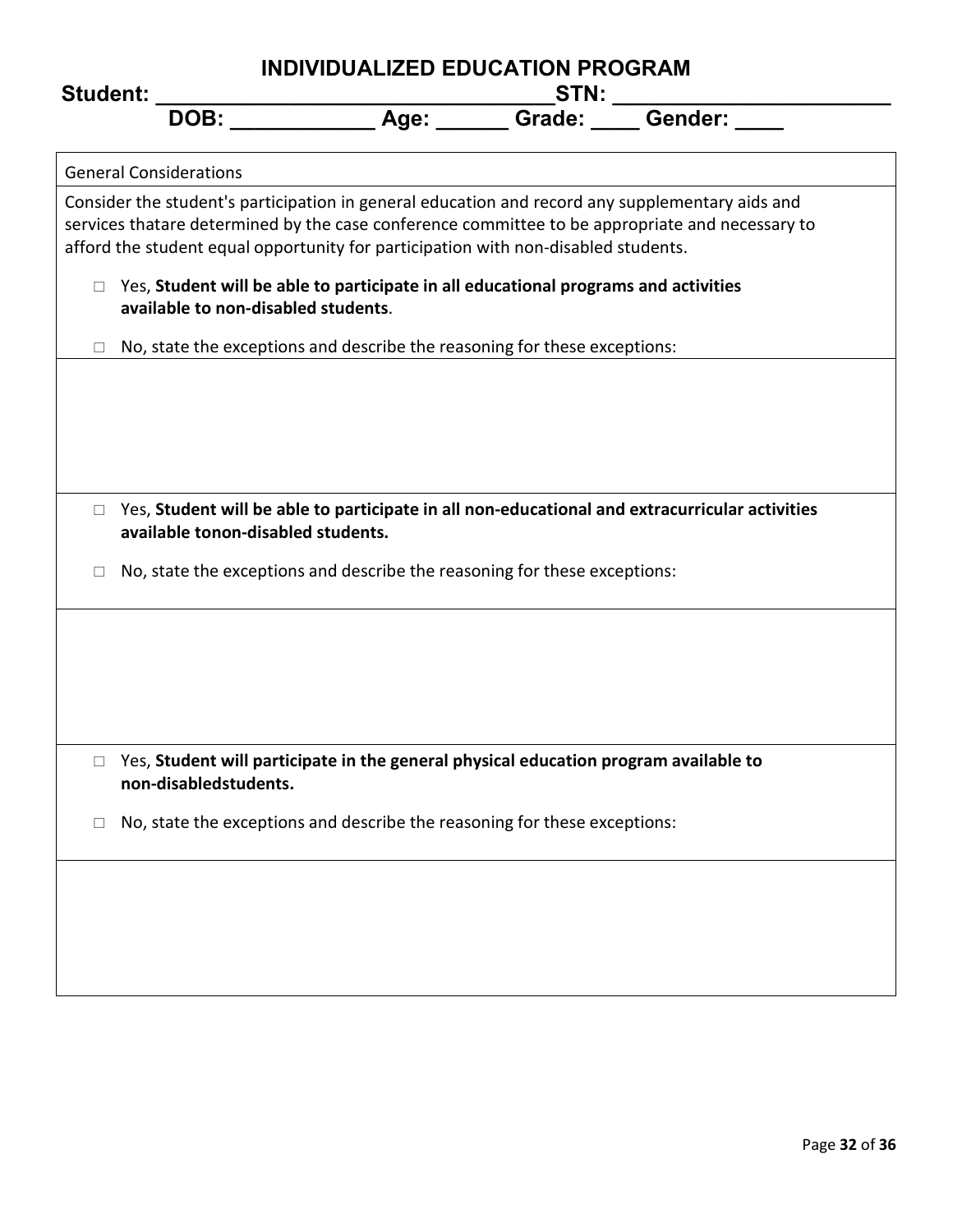|                 |                                                                                     | <b>INDIVIDUALIZED EDUCATION PROGRAM</b> |      |                                                                                                     |  |  |  |  |  |  |  |
|-----------------|-------------------------------------------------------------------------------------|-----------------------------------------|------|-----------------------------------------------------------------------------------------------------|--|--|--|--|--|--|--|
| <b>Student:</b> | DOB:                                                                                | Age: Grade: Gender:                     | STN: |                                                                                                     |  |  |  |  |  |  |  |
|                 | Yes, Student will be educated in the school he or she would attend if not disabled. |                                         |      |                                                                                                     |  |  |  |  |  |  |  |
|                 | No, state the exceptions and describe the reasoning for these exceptions:           |                                         |      |                                                                                                     |  |  |  |  |  |  |  |
|                 |                                                                                     |                                         |      |                                                                                                     |  |  |  |  |  |  |  |
|                 |                                                                                     |                                         |      |                                                                                                     |  |  |  |  |  |  |  |
|                 |                                                                                     |                                         |      |                                                                                                     |  |  |  |  |  |  |  |
|                 | peers.                                                                              |                                         |      | Yes, the length of the instructional day will be the same as the instructional day for non-disabled |  |  |  |  |  |  |  |
| $\Box$          | No, state the exceptions and describe the reasoning for these exceptions:           |                                         |      |                                                                                                     |  |  |  |  |  |  |  |
|                 |                                                                                     |                                         |      |                                                                                                     |  |  |  |  |  |  |  |
|                 |                                                                                     |                                         |      |                                                                                                     |  |  |  |  |  |  |  |
|                 |                                                                                     |                                         |      |                                                                                                     |  |  |  |  |  |  |  |

| <b>Program Information</b>                                                       |                                                                                                                                                                                                                                                                                                                                                                                                                                                                                                                         |  |  |  |  |  |  |  |  |  |  |
|----------------------------------------------------------------------------------|-------------------------------------------------------------------------------------------------------------------------------------------------------------------------------------------------------------------------------------------------------------------------------------------------------------------------------------------------------------------------------------------------------------------------------------------------------------------------------------------------------------------------|--|--|--|--|--|--|--|--|--|--|
| <b>Corporation of Legal Settlement and Code:</b>                                 |                                                                                                                                                                                                                                                                                                                                                                                                                                                                                                                         |  |  |  |  |  |  |  |  |  |  |
| <b>School of Legal Settlement and Code:</b>                                      |                                                                                                                                                                                                                                                                                                                                                                                                                                                                                                                         |  |  |  |  |  |  |  |  |  |  |
| <b>Educating District and Code:</b>                                              |                                                                                                                                                                                                                                                                                                                                                                                                                                                                                                                         |  |  |  |  |  |  |  |  |  |  |
| <b>Educating School and Code:</b>                                                |                                                                                                                                                                                                                                                                                                                                                                                                                                                                                                                         |  |  |  |  |  |  |  |  |  |  |
| <b>Select the Facility Type:</b><br>Next projected educating district or school: | 01: nonpublic school, not contracted for preschool (PK)<br>$\Box$<br>students with disabilities<br>02: Community based preschool or - Head Start<br>$\Box$<br>03: Neglected or Delinquent Institutions<br>П<br>04: Court ordered Facility<br>П<br>05: Nonpublic school, not accredited<br>П<br>06: Health Institution<br>$\Box$<br>07: Nonpublic school contracted for preschool students<br>П<br>with disabilities<br>08: Out of State Facility<br>□<br>99: Not applicable, state assigned school number provided<br>□ |  |  |  |  |  |  |  |  |  |  |
|                                                                                  |                                                                                                                                                                                                                                                                                                                                                                                                                                                                                                                         |  |  |  |  |  |  |  |  |  |  |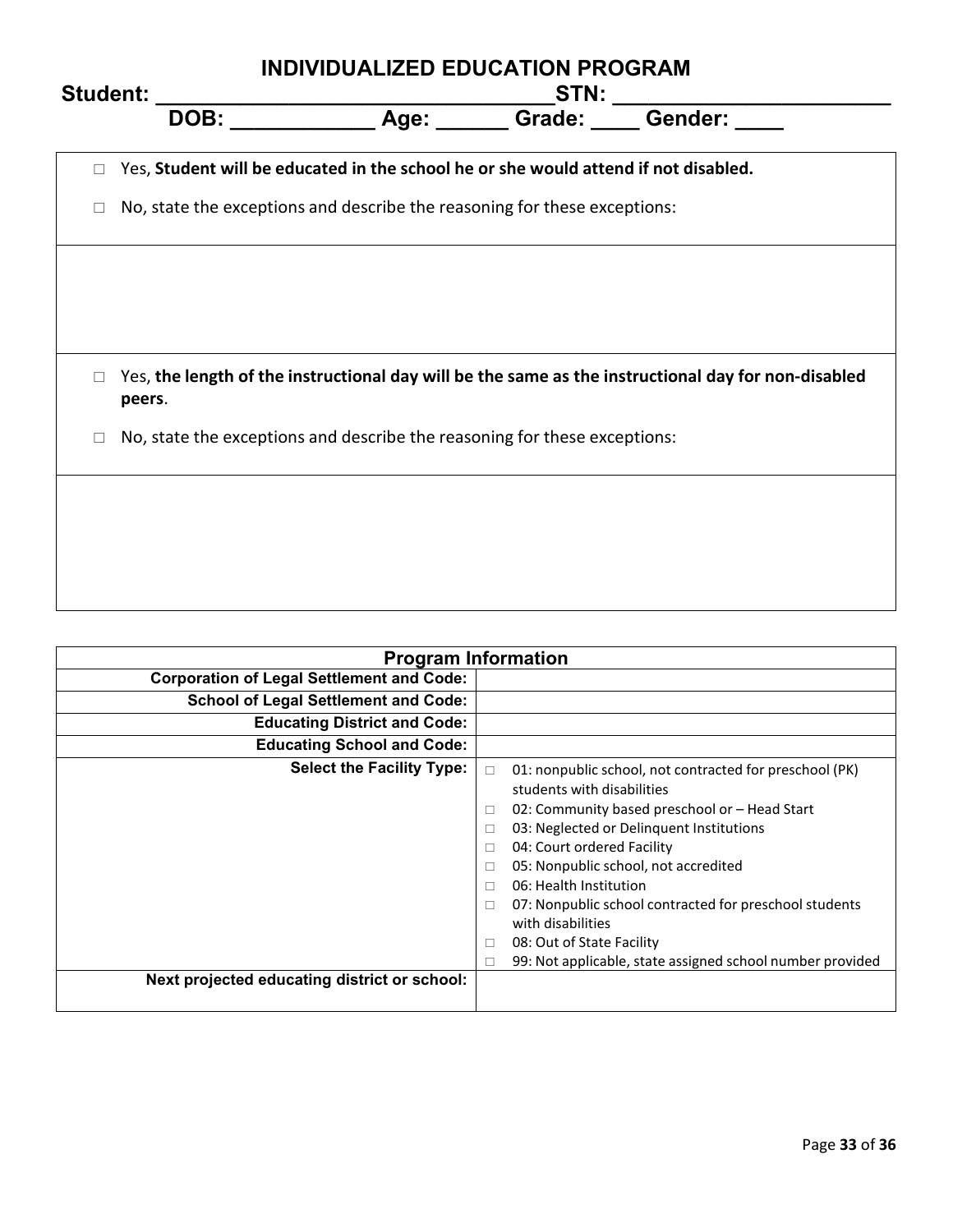| <b>Student:</b>                                                                                                                                                                                                                                                                                                                                                                                                                                                                                                                                                                                                                       | STN:           |                                                                                                                                                                                                                                                     |  |  |  |  |  |  |  |  |  |  |
|---------------------------------------------------------------------------------------------------------------------------------------------------------------------------------------------------------------------------------------------------------------------------------------------------------------------------------------------------------------------------------------------------------------------------------------------------------------------------------------------------------------------------------------------------------------------------------------------------------------------------------------|----------------|-----------------------------------------------------------------------------------------------------------------------------------------------------------------------------------------------------------------------------------------------------|--|--|--|--|--|--|--|--|--|--|
| DOB:                                                                                                                                                                                                                                                                                                                                                                                                                                                                                                                                                                                                                                  | Grade:<br>Age: | <b>Gender:</b>                                                                                                                                                                                                                                      |  |  |  |  |  |  |  |  |  |  |
| <b>Reevaluation</b>                                                                                                                                                                                                                                                                                                                                                                                                                                                                                                                                                                                                                   |                |                                                                                                                                                                                                                                                     |  |  |  |  |  |  |  |  |  |  |
| agency must consider reevaluation if the public agency determines at any time during the three (3) year cycle that<br>additional information is needed to address the special education or related services needs of the student, or if the<br>student's parent or teacher requests an evaluation.                                                                                                                                                                                                                                                                                                                                    |                | The public agency must consider reevaluation for each student receiving special education and related services at least<br>once every three (3) years unless the parent and the public agency agree that it is unnecessary. In addition, the public |  |  |  |  |  |  |  |  |  |  |
| The Case Conference Committee has reviewed existing data and has determined:<br>Information is needed to reestablish eligibility for special education and related services (12-month timeline)<br>Information is needed to determine that the student is eligible for special education under a different of<br>$\Box$<br>additional eligibility category (50 instructional day timeline)<br>Information is needed to inform the student's case conference committee of the student's special education and<br>$\Box$<br>related service needs (50 instructional day timeline)<br>There is no need for reevaluation information<br>П |                |                                                                                                                                                                                                                                                     |  |  |  |  |  |  |  |  |  |  |
| Document the discussion of the CCC regarding the reevaluation decision for this student:                                                                                                                                                                                                                                                                                                                                                                                                                                                                                                                                              |                |                                                                                                                                                                                                                                                     |  |  |  |  |  |  |  |  |  |  |
| <b>Participants</b><br>The following individuals participated in the case conference committee meeting. Those individuals identified as<br>Teacher of Record, General Education Teacher, Public Agency Rep. and Instructional Strategist attended the entire                                                                                                                                                                                                                                                                                                                                                                          |                |                                                                                                                                                                                                                                                     |  |  |  |  |  |  |  |  |  |  |
| meeting unless written parental excusal was obtained before the meeting.                                                                                                                                                                                                                                                                                                                                                                                                                                                                                                                                                              |                |                                                                                                                                                                                                                                                     |  |  |  |  |  |  |  |  |  |  |
| <b>Position</b>                                                                                                                                                                                                                                                                                                                                                                                                                                                                                                                                                                                                                       | <b>Name</b>    | <b>Additional Title</b>                                                                                                                                                                                                                             |  |  |  |  |  |  |  |  |  |  |
|                                                                                                                                                                                                                                                                                                                                                                                                                                                                                                                                                                                                                                       |                |                                                                                                                                                                                                                                                     |  |  |  |  |  |  |  |  |  |  |
|                                                                                                                                                                                                                                                                                                                                                                                                                                                                                                                                                                                                                                       |                |                                                                                                                                                                                                                                                     |  |  |  |  |  |  |  |  |  |  |
|                                                                                                                                                                                                                                                                                                                                                                                                                                                                                                                                                                                                                                       |                |                                                                                                                                                                                                                                                     |  |  |  |  |  |  |  |  |  |  |
|                                                                                                                                                                                                                                                                                                                                                                                                                                                                                                                                                                                                                                       |                |                                                                                                                                                                                                                                                     |  |  |  |  |  |  |  |  |  |  |
|                                                                                                                                                                                                                                                                                                                                                                                                                                                                                                                                                                                                                                       |                |                                                                                                                                                                                                                                                     |  |  |  |  |  |  |  |  |  |  |
|                                                                                                                                                                                                                                                                                                                                                                                                                                                                                                                                                                                                                                       |                |                                                                                                                                                                                                                                                     |  |  |  |  |  |  |  |  |  |  |
|                                                                                                                                                                                                                                                                                                                                                                                                                                                                                                                                                                                                                                       |                |                                                                                                                                                                                                                                                     |  |  |  |  |  |  |  |  |  |  |
|                                                                                                                                                                                                                                                                                                                                                                                                                                                                                                                                                                                                                                       |                |                                                                                                                                                                                                                                                     |  |  |  |  |  |  |  |  |  |  |
|                                                                                                                                                                                                                                                                                                                                                                                                                                                                                                                                                                                                                                       |                |                                                                                                                                                                                                                                                     |  |  |  |  |  |  |  |  |  |  |
|                                                                                                                                                                                                                                                                                                                                                                                                                                                                                                                                                                                                                                       |                |                                                                                                                                                                                                                                                     |  |  |  |  |  |  |  |  |  |  |
|                                                                                                                                                                                                                                                                                                                                                                                                                                                                                                                                                                                                                                       |                |                                                                                                                                                                                                                                                     |  |  |  |  |  |  |  |  |  |  |
|                                                                                                                                                                                                                                                                                                                                                                                                                                                                                                                                                                                                                                       |                |                                                                                                                                                                                                                                                     |  |  |  |  |  |  |  |  |  |  |
|                                                                                                                                                                                                                                                                                                                                                                                                                                                                                                                                                                                                                                       |                |                                                                                                                                                                                                                                                     |  |  |  |  |  |  |  |  |  |  |
|                                                                                                                                                                                                                                                                                                                                                                                                                                                                                                                                                                                                                                       |                |                                                                                                                                                                                                                                                     |  |  |  |  |  |  |  |  |  |  |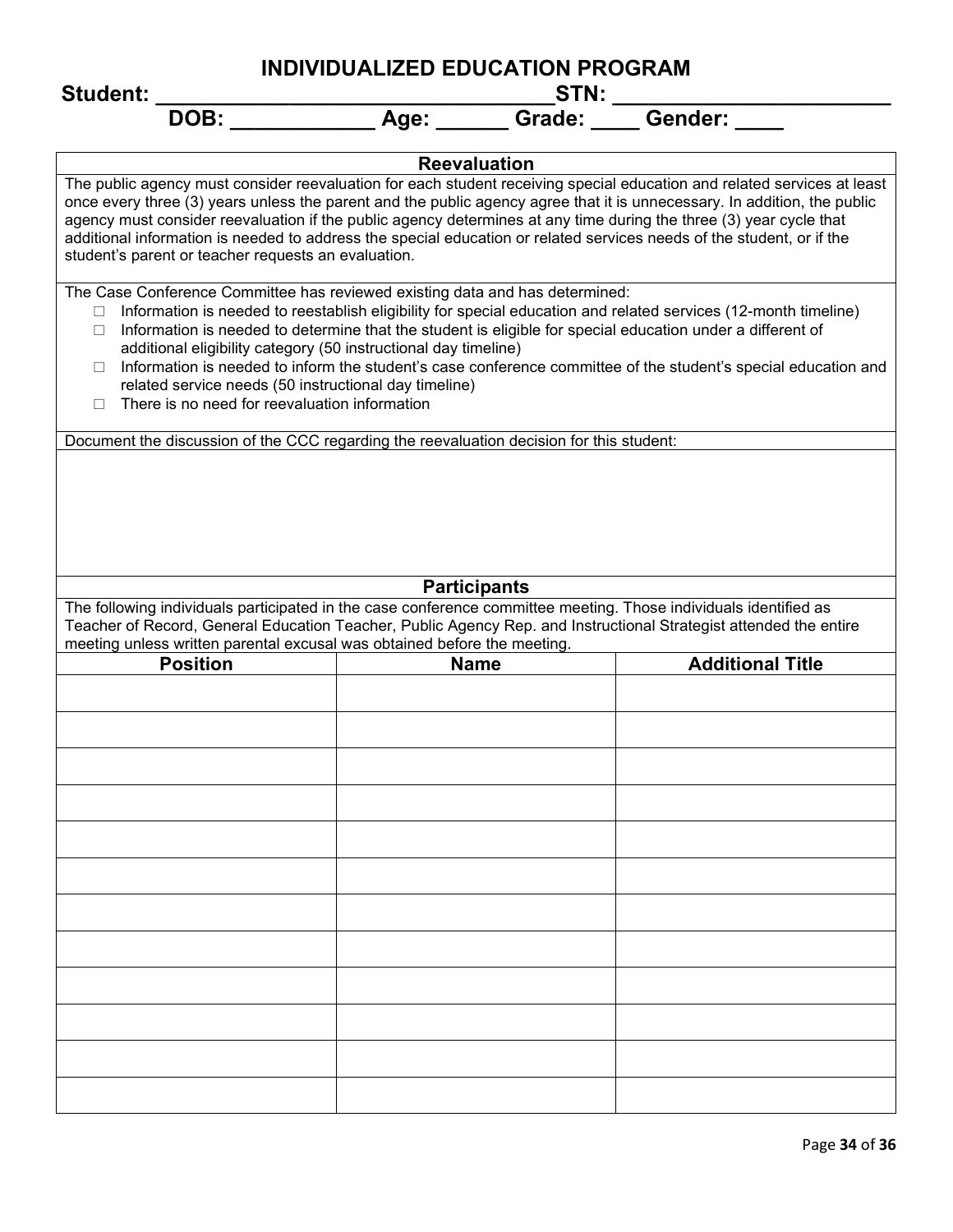# **INDIVIDUALIZED EDUCATION PROGRAM Student: \_\_\_\_\_\_\_\_\_\_\_\_\_\_\_\_\_\_\_\_\_\_\_\_\_\_\_\_\_\_\_\_\_STN: \_\_\_\_\_\_\_\_\_\_\_\_\_\_\_\_\_\_\_\_\_\_\_**

### Notice of Implementation

I have been presented with a copy of the Individualized Education Program (IEP) which contains:

- 1) A description of the action proposed by the school.
- 2) An explanation of why the school proposed to take the action.
- 3) A description of each evaluation, procedure, assessment, record, or report the school used as a basis for the proposed action.
- 4) A description of other options that the case conference committee considered and the reasons why those options were rejected; and
- 5) A description of other factors relevant to the school's proposal.

I understand that the school is not required to obtain a written parental consent and can implement this IEP unless I take one of the following actions within ten (10) school days of receiving this notice:

- Requesting and participating in a meeting with a school official who has the authority to resolve the disagreement I have with the school regarding this IEP.
- Initiating a mediation under 511 IAC 7-45-2.
- Requesting a due process hearing under 511 IAC 7-45-3.

I understand that if I challenge the proposed IEP prior to its implementation, the school must continue to implement the current IEP under 511 IAC 7-42-7 (b)(5).

I understand that if I challenge the implementation of the IEP by requesting a meeting or mediation, and that method does not resolve the issue to my satisfaction, the school may implement the IEP on the 11th instructional day after the meeting or mediation unless I request a due process hearing under 511 IAC 7-42-8(a)(3).

### **PROCEDURAL SAFEGUARDS**

I understand that a parent of a student with a disability has protection under the procedural safeguards and that I can request a copy of the procedural safeguards at any time. The procedural safeguards document includes a list of resources to contact for assistance in understanding the provisions of Indiana special education rules.

Sign \_\_\_\_\_\_\_\_\_\_\_\_\_\_\_\_\_\_\_\_\_\_\_\_\_\_\_\_\_\_\_\_\_\_\_\_\_\_\_\_\_\_\_\_\_\_\_\_\_\_\_\_\_\_\_\_\_\_\_Date \_\_\_\_\_\_\_\_\_\_\_\_\_\_\_\_\_\_\_\_\_\_\_

### **CONSENT TO IMPLEMENT IEP**

I have been provided with the Notice of Implementation and a copy of the proposed IEP. I give my consent for the School to implement the IEP in accordance with the initiation date that is prior to the expiration of ten (10) instructional days from the date the Notice and proposed IEP were provided to me.

 $Sign$   $\hspace{.08cm}$   $\hspace{.08cm}$   $\hspace{.08cm}$   $\hspace{.08cm}$   $\hspace{.08cm}$   $\hspace{.08cm}$   $\hspace{.08cm}$   $\hspace{.08cm}$   $\hspace{.08cm}$   $\hspace{.08cm}$   $\hspace{.08cm}$   $\hspace{.08cm}$   $\hspace{.08cm}$   $\hspace{.08cm}$   $\hspace{.08cm}$   $\hspace{.08cm}$   $\hspace{.08cm}$   $\hspace{.08cm}$